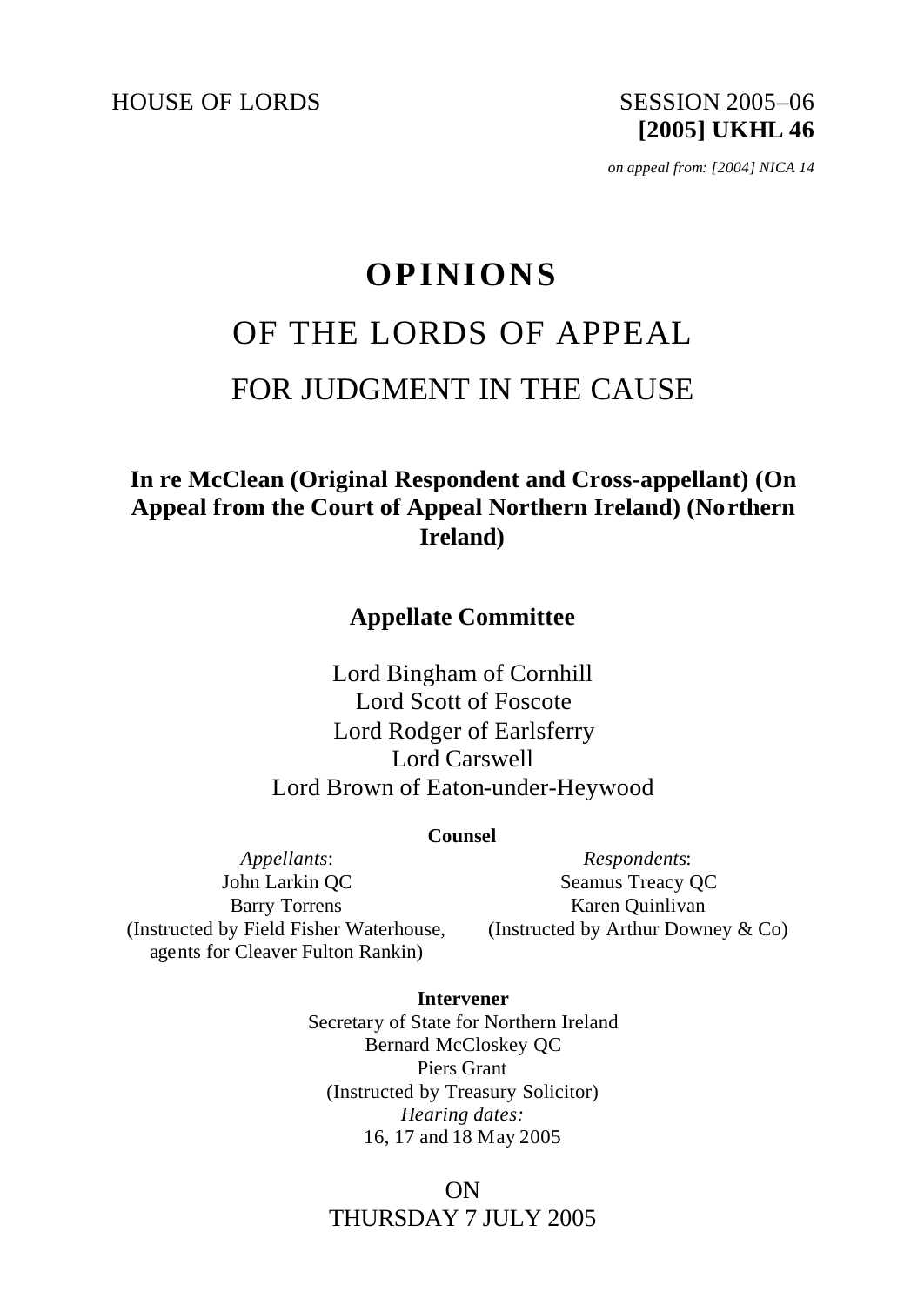#### **HOUSE OF LORDS**

#### **OPINIONS OF THE LORDS OF APPEAL FOR JUDGMENT IN THE CAUSE**

#### **In re McClean (Original Respondent and Cross-appellant) (On Appeal from the Court of Appeal Northern Ireland) (Northern Ireland)**

#### **[2005] UKHL 46**

#### **LORD BINGHAM OF CORNHILL**

My Lords,

1. Before the House are an appeal and a cross-appeal. Both raise questions as to the procedure adopted in revoking a declaration previously made in favour of Mr McClean as a life-sentence prisoner under the Northern Ireland (Sentences) Act 1998. They are important questions, bearing on the freedom of the prisoner and the safety of the community in Northern Ireland.

#### *The legislation*

2. The Belfast (or Good Friday) Agreement reached at multi-party talks on Northern Ireland and signed on 10 April 1998 (Cm 3883) had as its political objective to break the cycle of political and sectarian violence which had disfigured the life of the province over a number of years. To that end the Governments of the United Kingdom and Ireland agreed, among other things, to put in place mechanisms for an accelerated programme for the release of prisoners convicted of offences scheduled under the Northern Ireland (Emergency Provisions) Acts 1973, 1978, 1991 or 1996 as, very broadly, offences motivated by political or sectarian considerations. But prisoners affiliated to organisations which had not established or were not maintaining a complete and unequivocal ceasefire were not to benefit from the accelerated release arrangements. The situation in this regard was to be kept under review. Both Governments agreed to complete a review process within a fixed time frame and to set prospective release dates for all prisoners qualifying for release. The review process would provide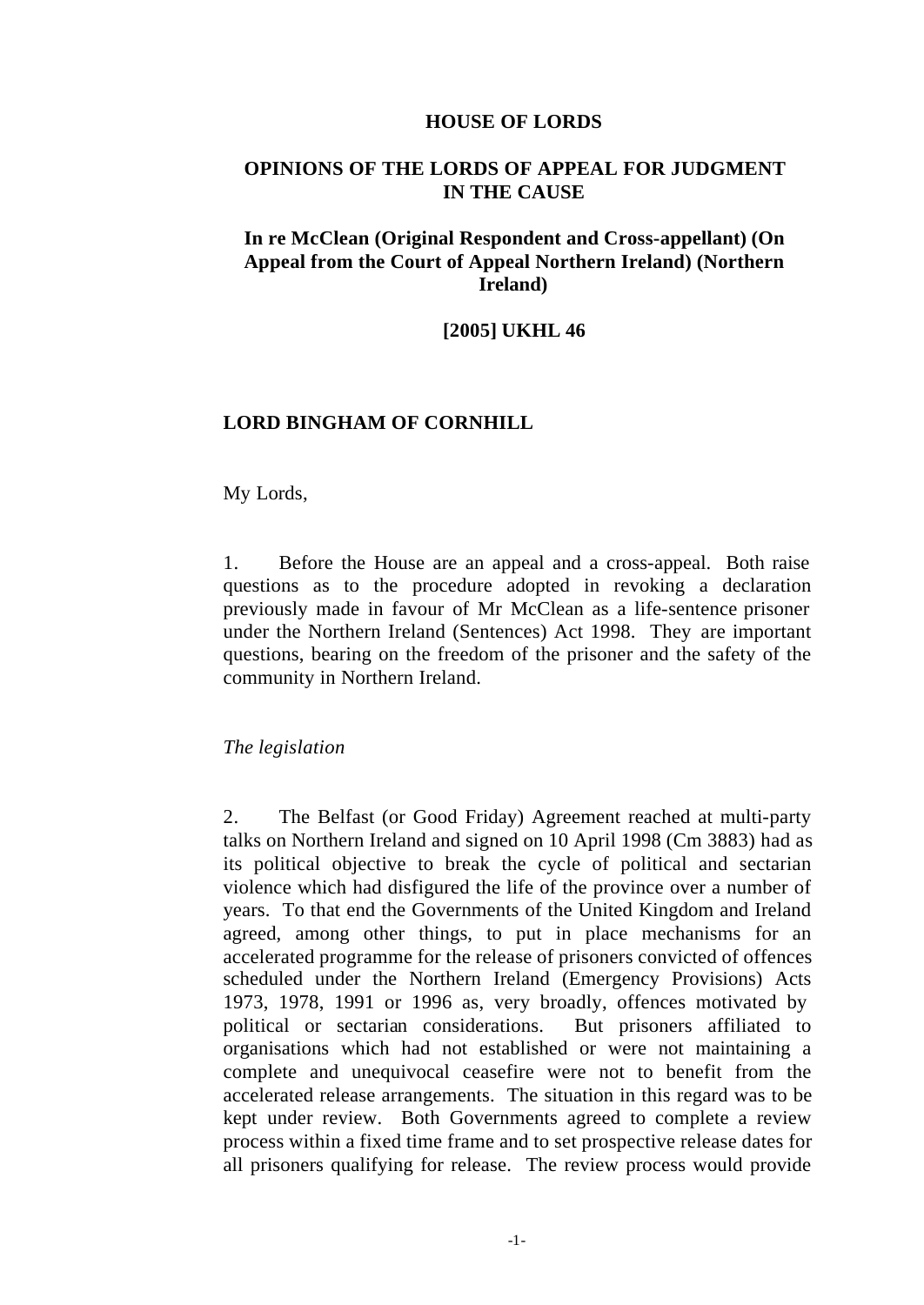for the advance of the release dates of qualifying prisoners while allowing account to be taken of the seriousness of the offences for which the prisoners had been convicted and the need to protect the community. It was the parties' intention that, should the circumstances allow it, any qualifying prisoners who remained in custody two years after the commencement of the scheme should be released at that point. Both Governments would seek to enact appropriate legislation to give effect to these arrangements by the end of June 1998. It seems plain that the intention was to promote reconciliation by early release of prisoners who had committed offences motivated by political or sectarian considerations but who were now willing to renounce violence.

3. Her Majesty's Government honoured its legislative undertaking by introducing what became the Northern Ireland (Sentences) Act 1998, which received the royal assent on 28 July 1998 and was brought into force on the same day. The key feature in the enacted scheme, provided for in section  $3(1)$ , is a declaration that a prisoner is eligible for release in accordance with the provisions of the Act. Such a declaration may be made in respect of a prisoner serving a life sentence or a determinate sentence of at least five years, but for present purposes no account need be taken of the latter. In the case of a life sentence prisoner a declaration may be made only if four conditions are satisfied. The first is that the sentence should have been passed in Northern Ireland for an offence committed before 10 April 1998 (the date of the Belfast Agreement), that the offence when committed should have been scheduled under one of the Emergency Provisions Acts already mentioned and that the offence in question should not have been, in effect, excluded from the relevant schedule by certificate of the Attorney General: that, in summary, is the effect of section 3(3) and (7). The second condition is that the prisoner should not be a supporter of an organisation specified by order of the Secretary of State as concerned in terrorism connected with the affairs of Northern Ireland, or promoting or encouraging it, and which has not established or is not maintaining a complete and unequivocal ceasefire: that is the effect of section 3(4) and (8). The third condition, closely linked with the second, is that if the prisoner were released immediately he would not be likely to become a supporter of a specified organisation or to become concerned in the commission, preparation or instigation of acts of terrorism connected with the affairs of Northern Ireland: section 3(5). The fourth condition, mostly directly in issue in this case and applicable only to life sentence prisoners, is that if the prisoner were released immediately he would not be a danger to the public: section 3(6).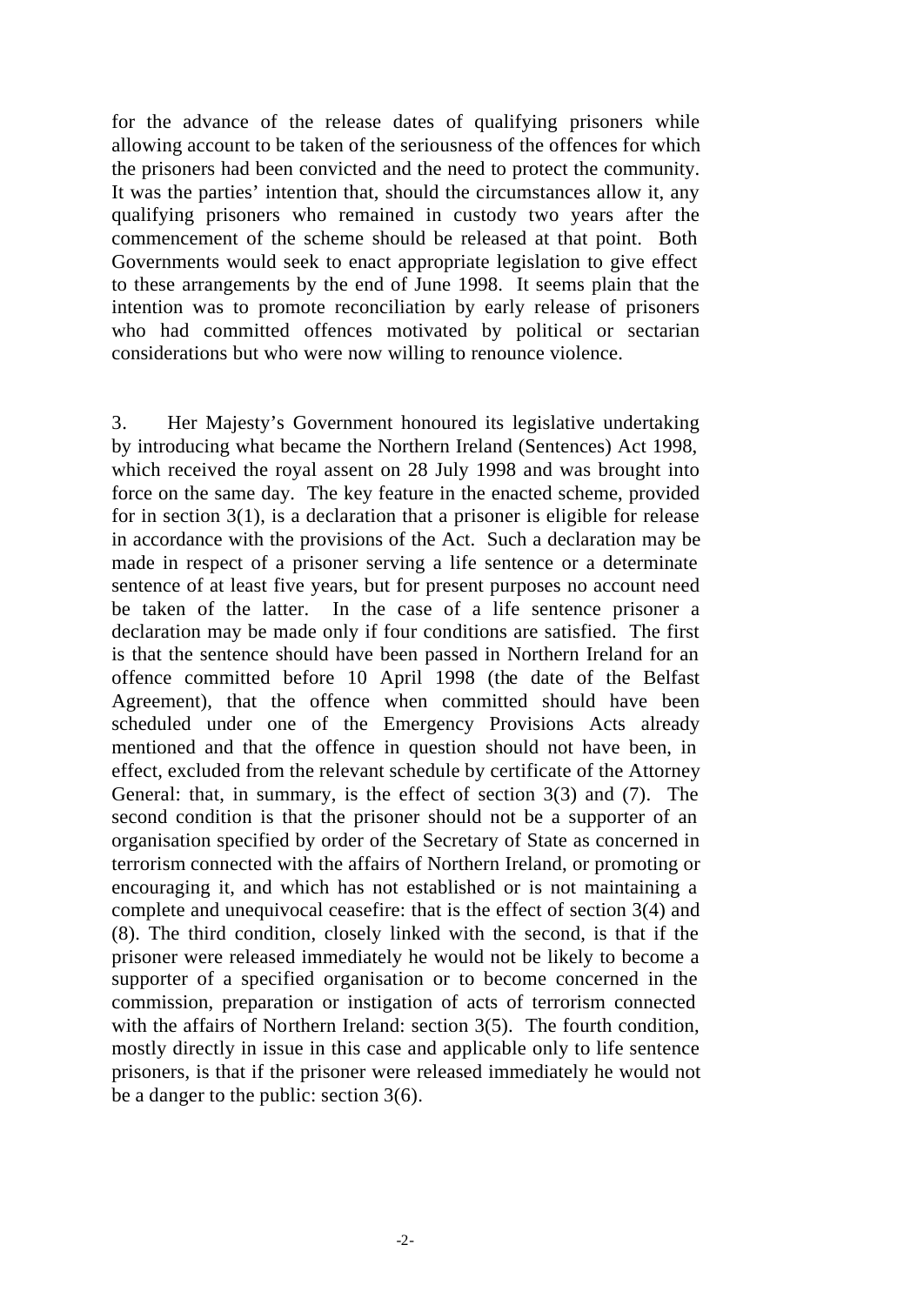4. A declaration under section 3 in the case of a life sentence prisoner must, by section 6 of the Act, specify a day which is believed to mark the completion of about two thirds of the period which the prisoner would have been likely to spend in prison under the sentence. The prisoner is then entitled to be released on licence, subject to conditions, on or about the date so specified or the date of the declaration, whichever is earlier: section 6(2) and (3), section 4(3) and section 9. But section 10 introduces a very important feature of the Act and of the present case: "the accelerated release day". Where, as in the present case, a sentence was passed after the date on which the Act came into force (28 July 1998) and is to be treated under section 26 of the Treatment of Offenders Act (Northern Ireland) 1968 as reduced by a period of custody beginning before 28 July 1998, the accelerated release day is the second anniversary of that date, 28 July 2000: section 10(5). The prisoner has "a right to be released" on the accelerated release day: section 10(2).

5. The administration of this important and, in a literal sense, extraordinary scheme is entrusted to a body of Sentence Review Commissioners to be appointed by the Secretary of State under section 1 of the Act, chosen (section 1(3)) as commanding widespread acceptance throughout the community in Northern Ireland and including among their number, so far as practicable, members with psychiatric or psychological as well as legal experience (section  $1(2)$ ). It is to them that a prisoner may apply under section 3 for a declaration of eligibility for release, and section 3(2) provides that, in the case of a life sentence prisoner, the Commissioners "shall grant the application if (and only if)" the four conditions noted in paragraph 3 above "are satisfied". It is the Commissioners who, in granting a declaration to a life prisoner, must specify (under section  $6(1)$ ) the day which "they believe" marks the completion of about two thirds of the period which the prisoner would ordinarily have been likely to serve. By contrast, the operation of the accelerated release provisions in section 10 takes effect automatically and calls for no further declaration or action by the Commissioners.

6. The Secretary of State's duty to appoint the Commissioners has already been noted, and he has an important power to make rules governing the Commissioners' procedure under Schedule 2 to the Act, referred to below. He also has power, under section 9(2), to suspend a licence on which a life sentence prisoner has been or is to be released under section 6 "if he believes the person concerned has broken or is likely to break" a condition of his licence. The consequence (section 9(3)) is that the person shall be detained in pursuance of his sentence, or be deemed unlawfully at large, and the Commissioners must consider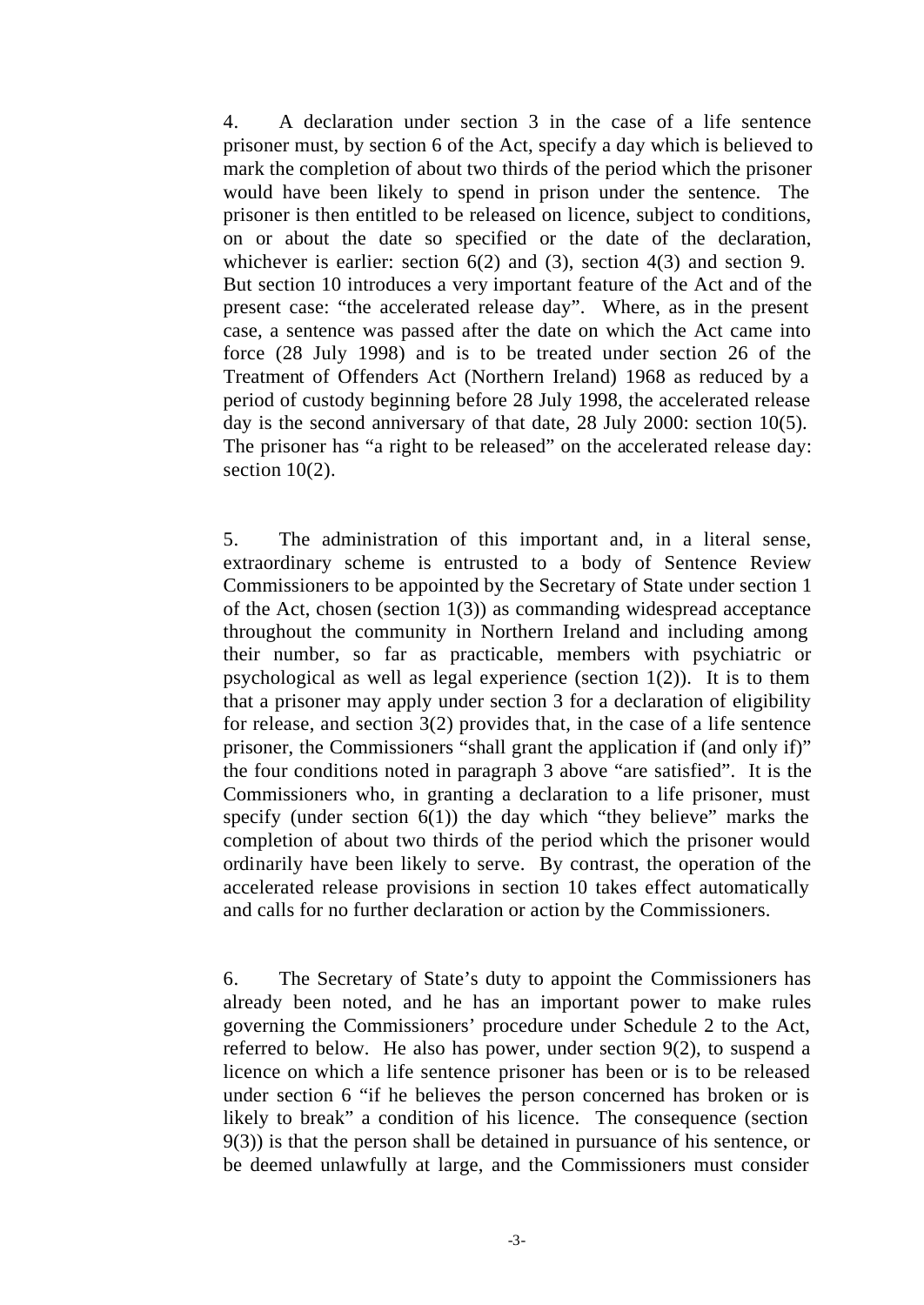his case. On considering the case the Commissioners must confirm the licence if they think the person has not broken and is not likely to break a licence condition, but otherwise they must revoke the licence: section 9(4). On confirmation, the person's right to be released in effect revives, and if he is at large he has (so far as the relevant sentence is concerned) a right to remain at large: section 9(5).

7. It is section 8 which lies at the heart of this appeal. Section 8(1) requires the Secretary of State to apply ("shall apply") to the Commissioners to revoke a declaration under section 3(1) if, at any time before a prisoner is released under section 6, the Secretary of State believes

- "(a) that as a result of an order under section 3(8) [specifying an organisation as promoting terrorism or not observing a complete ceasefire], or a change in the prisoner's circumstances, an applicable condition in section 3 is not satisfied, or
- (b) that evidence or information which was not available to the Commissioners when they granted the declaration suggests that an applicable condition in section 3 is not satisfied."

Section 8(2) imposes an exactly corresponding duty on the Commissioners, who are required to grant an application under this section "if (and only if) the prisoner has not been released under section …6" and they share the Secretary of State's belief as to (a) or (b). Section 11(3) of the Act requires the Commissioners, if they revoke a declaration under section 8, to give notice of the revocation and the reasons for it to the prisoner and to the Secretary of State.

#### *The facts*

8. On the evening of 3 March 1998 (just over a month before the Belfast Agreement) there were eight customers in the public bar of the Railway Bar, Poyntzpass, County Down, when two masked gunmen burst in and ordered those present to lie down, which they did. When the occupants were in a position of complete vulnerability the gunmen opened fire, intending (on the finding of Kerr J, the trial judge) to kill as many people as possible, irrespective of their age or gender. The interior of the bar was sprayed with bullets. It seems that the gunmen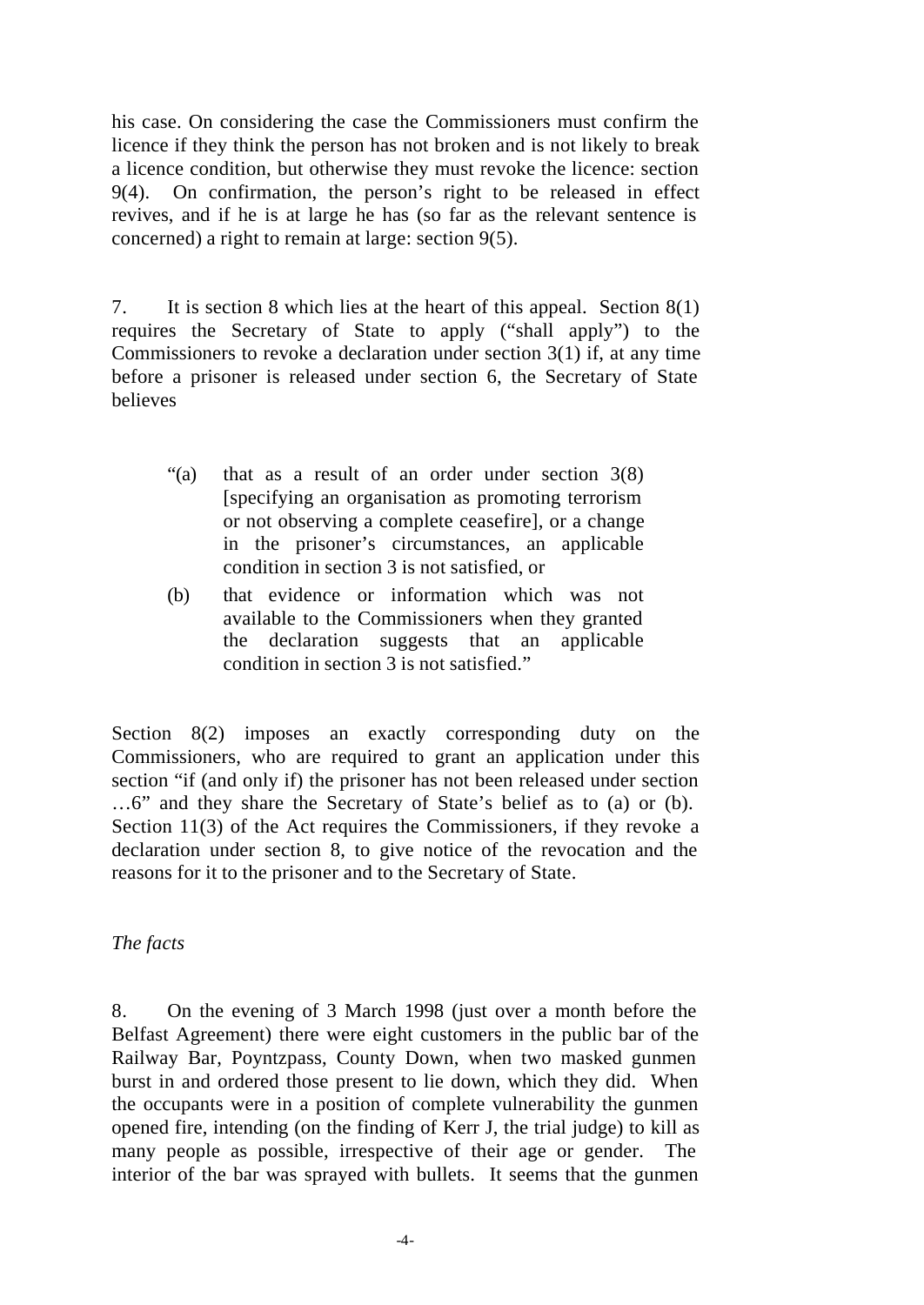mistakenly believed that all the customers were Catholic. Two of those present sustained fatal injuries. Two more sustained serious injuries but survived.

9. The respondent, Mr McClean, was arrested on 12 March 1998, charged and tried on an indictment containing two counts of murder, two counts of attempted murder and one count of possessing a firearm and ammunition with intent to endanger life, all based on this incident at Poyntzpass. For reasons given in a judgment delivered on 2 February 2000 Kerr J convicted Mr McClean on all five counts. The judge was satisfied that he was either one of the masked gunmen or actively assisted the gunmen in their murderous enterprise in full knowledge of their intent. Passing sentence of life imprisonment for each of the murders and concurrent sentences of 20 years' imprisonment for each of the attempted murders and 15 years' for the firearms offence, the judge said that these crimes would "live in infamy as being among the most heinous offences in the history of Northern Ireland".

10. On 3 February 2000, the day following these convictions, Mr McClean applied to the Commissioners under section 3 of the Act for a declaration that he was eligible for release in accordance with the provisions of the Act. The Secretary of State, as required by the Northern Ireland (Sentences) Act 1998 (Sentence Review Commissioners) Rules 1998 (SI 1998/1859) made by her under Schedule 2 to the Act on 30 July 1998, served a response comprising information and documents prescribed by the Rules. The Commissioners were then required by the Rules, on consideration of the papers alone, to give a preliminary indication whether they were provisionally minded to grant or refuse the application. On 14 April 2000 the Commissioners gave a preliminary indication that they were minded to grant the application. It was open to the Secretary of State under the Rules to challenge this preliminary indication, but on 28 April 2000 he gave notice that he did not wish to do so. On receipt of this notice the Commissioners were obliged under the Rules to make the substantive determination they were minded to make when they gave the preliminary indication. This the Commissioners did on 2 May 2000, specifying 12 November 2008 as the day marking completion of the two thirds period specified in section 6(1) of the Act. Since Mr McClean fell within section 10(5) of the Act, he became entitled to accelerated release on 28 July 2000, the second anniversary of the coming into force of the Act.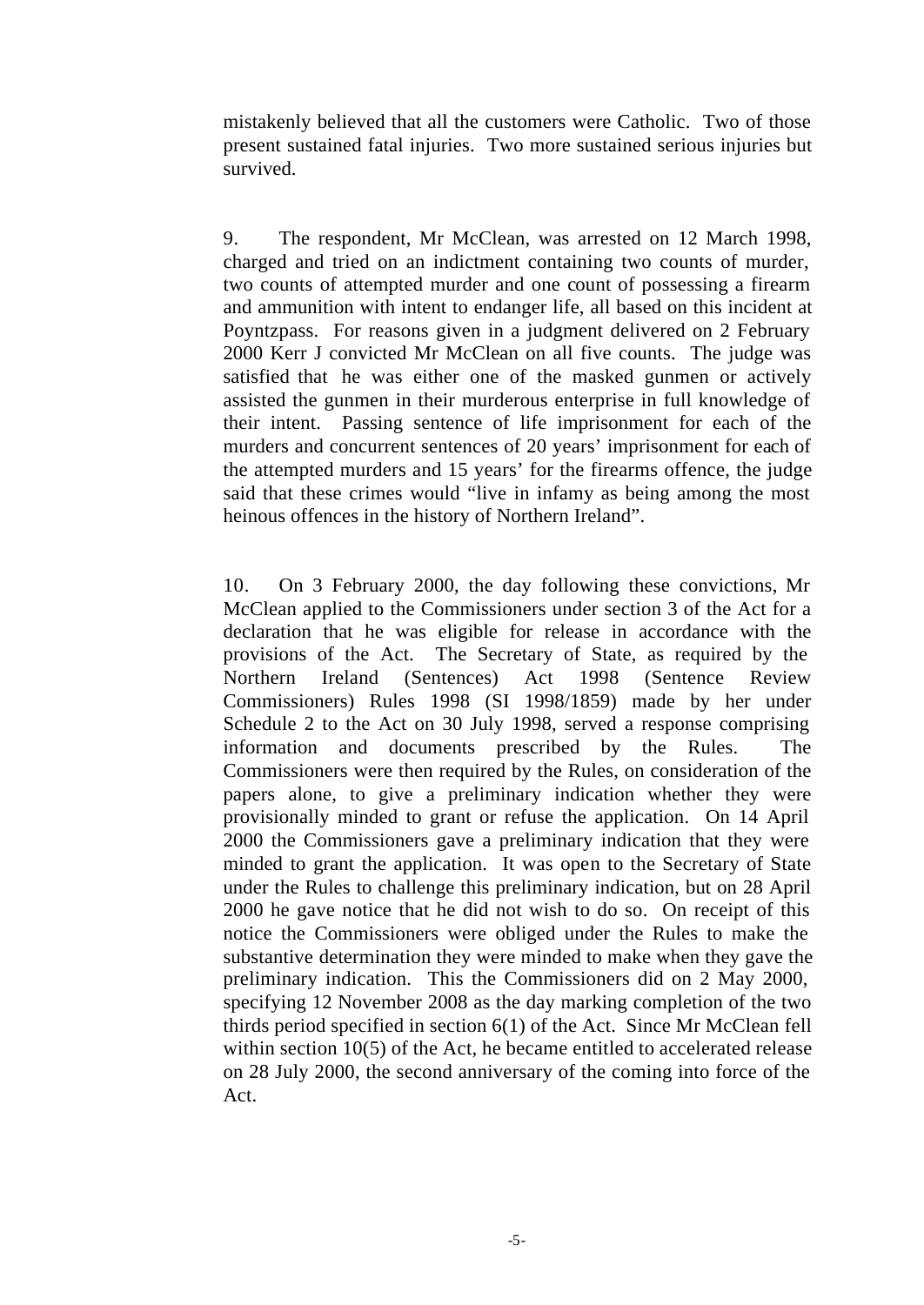11. On 5 July 2000, while on pre-release home leave from prison, Mr McClean became involved in an incident at Banbridge, County Down, which culminated in serious injury to a man named Keith Butler. Mr McClean was arrested and charged with attempted murder and causing grievous bodily harm with intent to do so. The incident arose from the removal by a loyalist faction of flags displayed by another loyalist faction, the Ulster Volunteer Force (the UVF), as part of a struggle for local dominance between the two factions.

12. On 10 July 2000 the Secretary of State applied to the Commissioners in writing under section 8 of the Act to revoke the declaration of eligibility granted to Mr McClean under section 3. The Secretary of State, it was said,

"believes that as a result of a change in Mr McClean's circumstances that evidence or other information which was not available to the Commissioners when they granted that declaration suggests that an applicable condition under section 3 of the 1998 Act is not satisfied".

The condition referred to was the fourth statutory condition, that if the prisoner were released immediately he would not be a danger to the public. The evidence or information said to have been unavailable to the Commissioners when they granted their declaration was Mr McClean's appearance in court charged with attempted murder, and his remand in custody, very shortly after he had been granted pre-release home leave. On 26 July 2000 section 10(7) of the Act was amended to provide that a prisoner should not be released following a declaration under section 3(1) at any time when an application for revocation under section 8(1) had yet to be finally determined: the Northern Ireland (Sentences) Act 1998 (Amendment of Section 10) Order 2000 (SI 2000/2024). On the same date the Commissioners gave a preliminary indication in writing that they were minded to grant the Secretary of State's application to revoke. As required by the Rules the Commissioners gave reasons:

"The Commissioners believe that the information now available suggests that the qualifying condition in section 3(6) [the fourth, danger to the public, condition] is not satisfied for the following reasons:

(1) [Mr McClean] has been charged with an offence of grave violence.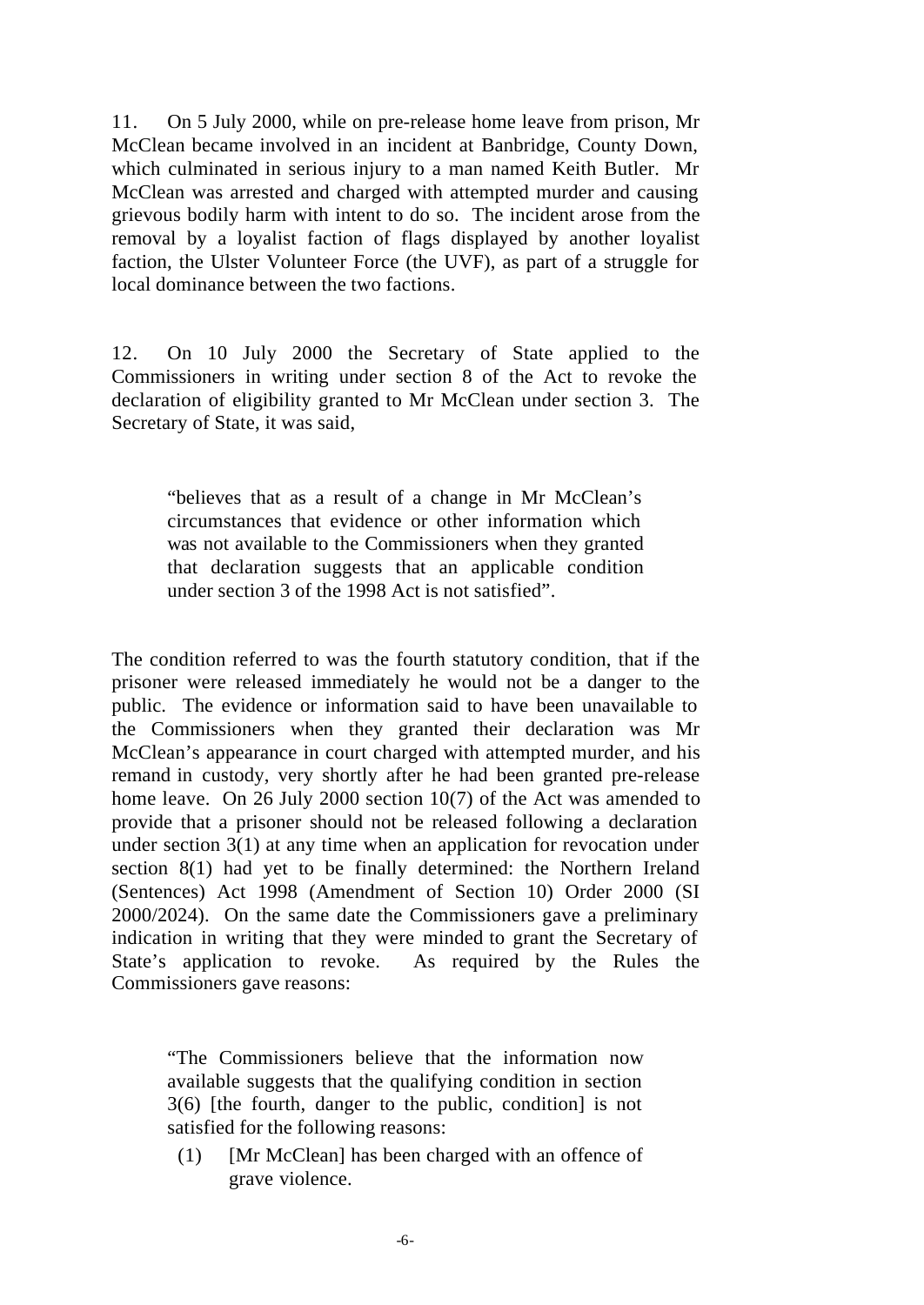- (2) The alleged offence occurred very shortly after [Mr McClean] was released on pre-release home leave.
- (3) While noting [Mr McClean's] claim that the incident leading to the charge involved selfdefence, the Commissioners also note that a High Court application for bail was refused on 21 July 2000".

Mr McClean gave notice on 4 August 2000, as he was entitled to do under the Rules, that he wished to challenge this preliminary indication.

13. There was some delay in bringing Mr McClean to trial on the Banbridge indictment and meanwhile the substantive determination of the Secretary of State's section 8 application was adjourned from time to time. On 27 November 2001 Mr McClean was acquitted of causing grievous bodily harm with intent by Girvan J, who had already ruled that he had no case to answer on the charge of attempted murder. The judge did not find it proved that Mr McClean had been involved in the assault on Mr Butler as part of a joint enterprise as alleged by the Crown. He found that Mr McClean had been very much more involved in the whole business of flag removal than he admitted, and was satisfied that Mr McClean had been an active participant in the removal of UVF flags which Mr Butler had gone to the scene to protect, but active participation in flag removal did not prove participation in the assault. The Secretary of State had meanwhile, on 12 October 2001, added the Loyalist Volunteer Force (the LVF) to the list of organisations specified under section 3(8) of the Act. Earlier, the LVF had been specified in July 1998 but omitted from the order made in November 1998. On 5 November and again on 3 December 2001 notice was given to Mr McClean that the Secretary of State would seek to support his section 8 application on the additional ground that Mr McClean was believed to have supported, and to support, a specified organisation, namely the LVF.

14. The substantive hearing of the Secretary of State's revocation application was fixed to take place on 17 January 2002. In anticipation of that hearing the Secretary of State on 21 December 2001 gave notice of application under the Rules to adduce further evidence. Some of that further evidence (such as Mr McClean's prison record and the judgment of Girvan J) was unremarkable. But he also sought to rely on an intelligence summary which was secret, and which calls for further explanation.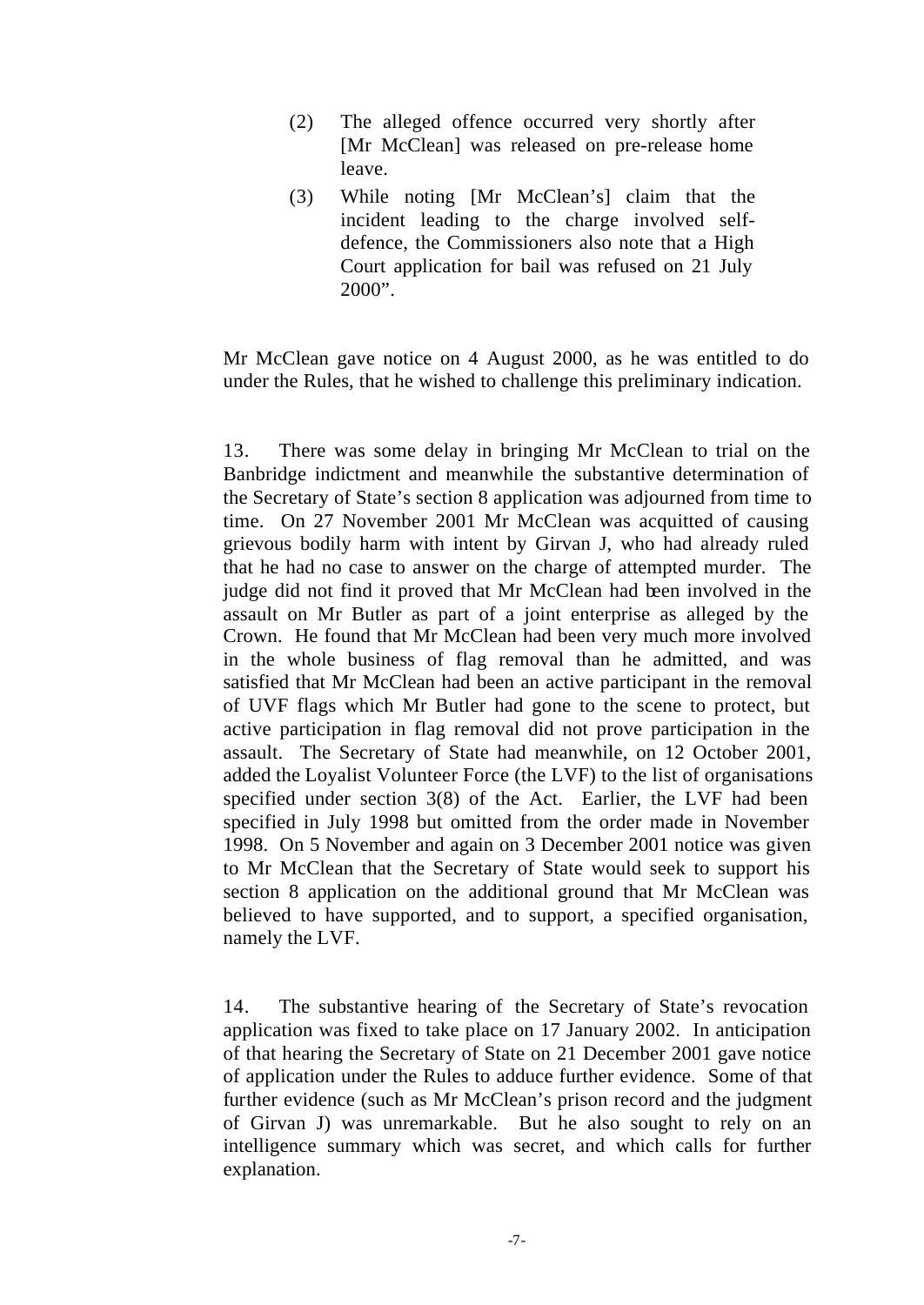15. Under powers conferred in Schedule 2 to the 1998 Act the Secretary of State was authorised to make procedural rules which might, among other things, provide for evidence or information about a prisoner not to be disclosed to anyone other than a Commissioner if the Secretary of State certified that the evidence or information satisfied conditions specified in the Rules (para 5(e)), for the holding of proceedings in specified circumstances in the absence of any person, including the prisoner concerned and any representative appointed by him (para 7(1)) and for the appointment by the Attorney General for Northern Ireland of a person to represent the prisoner's interest in the proceedings when he and his representative were excluded from the proceedings (para 7(2)).

16. In the Rules made and laid before Parliament on 30 July 1998 these powers were exercised. It is unnecessary to recite all the detailed provision of the Rules, which expand but closely follow the provisions of Schedule 2. Rule 22 is, however, significant, and provides:

"22.? (1) This rule applies where the Secretary of State certifies as 'damaging information' any information, document or evidence which, in his opinion, would if disclosed to the person concerned or any other person be likely to:

- (a) adversely affect the health, welfare or safety of the person concerned or any other person;
- (b) result in the commission of an offence;
- (c) facilitate an escape from lawful custody or the doing of any act prejudicial to the safe keeping of persons in such custody;
- (d) impede the prevention or detection of offences or the apprehension or prosecution of suspected offenders;
- (e) be contrary to the interests of national security; or
- (f) otherwise cause substantial harm to the public interest;

and any such information, document or evidence is referred to in these Rules as 'damaging information'.

(2) The Commissioners shall not in any circumstances disclose to or serve on the person concerned, his representative or any witness appearing for him any damaging information and shall not allow the person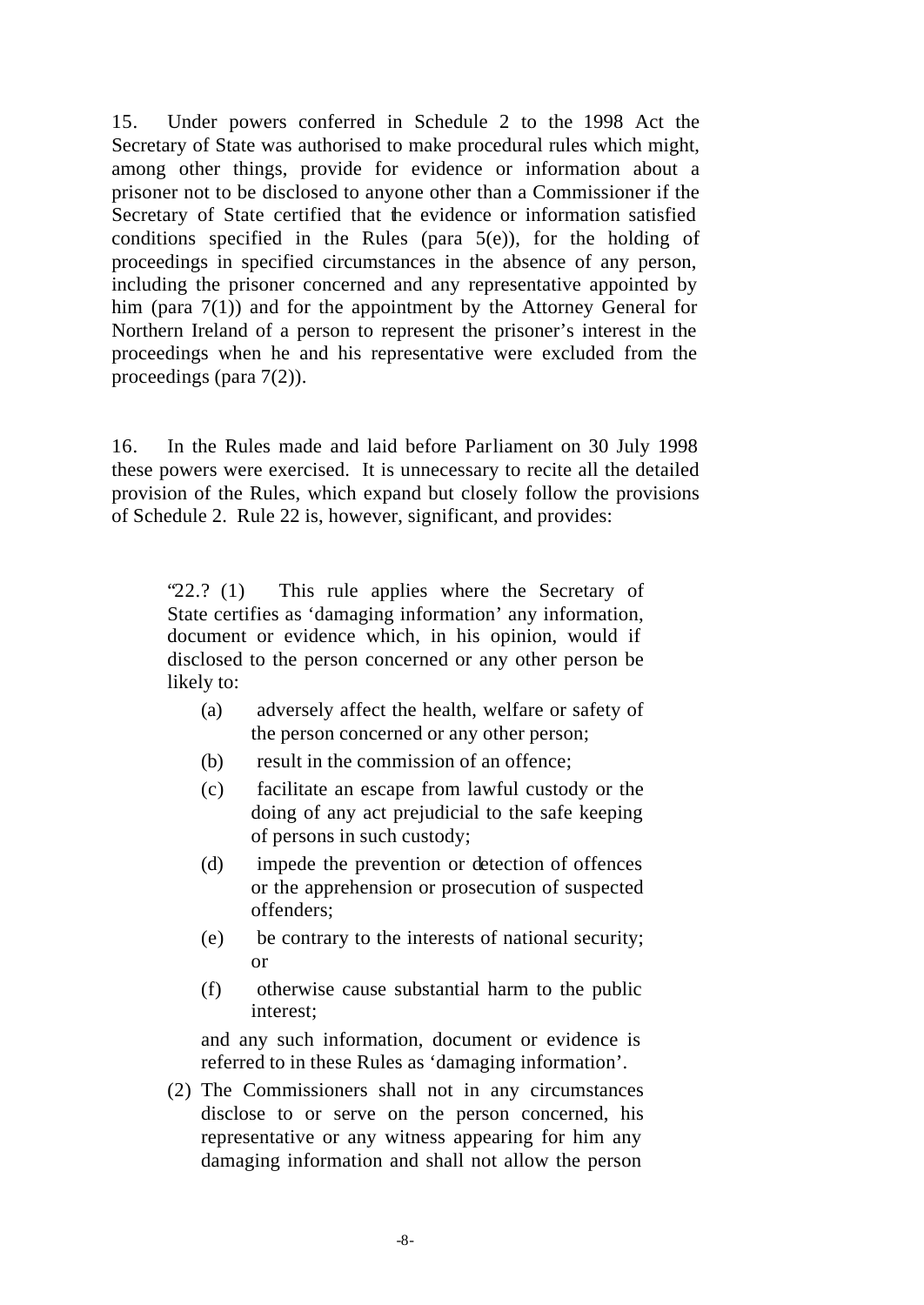concerned, his representative or any witness appearing for him to hear argument or the examination of evidence which relates to any damaging information.

(3) Where the Secretary of State has certified information as damaging he shall within seven days of doing so serve on the person concerned and on the Commissioners, whether by way of inclusion with the application or response papers or otherwise, written notice of this stating, so far as he considers it possible to do so without causing damage of the kind referred to in paragraph (1), the gist of the information he has thus withheld and his reasons."

17. The notice given by the Secretary of State on 21 December (see para 14 above) was given pursuant to his duty under rule 22(3). In pursuance of that duty also the Secretary of State notified Mr McClean of the gist of the information withheld and the reasons for withholding it, in these terms:

"1. The withheld information relates to intelligence to the effect that if you were released immediately you would be a danger to the public. In particular that you have been involved in paramilitary activities on behalf of the Loyalist Volunteer Force (LVF) both before committal to prison in 1998 and in the period since; that you have sought to retain an involvement in the affairs of the group; and that you will become re-involved in LVF activity upon release from prison.

- 2. I am withholding the information for the reasons that disclosure would be likely to?
	- (a) adversely affect the health, welfare or safety of other persons, namely, the sources of the information drawn upon in order to compile the intelligence summary;
	- (b) result in the commission of offences, namely, offences against the sources of the information referred to at (a) above, their families and property;
	- (c) impede the prevention or detection of offences or the apprehension or prosecution of suspected offenders; and
	- (d) be contrary to the interests of national security."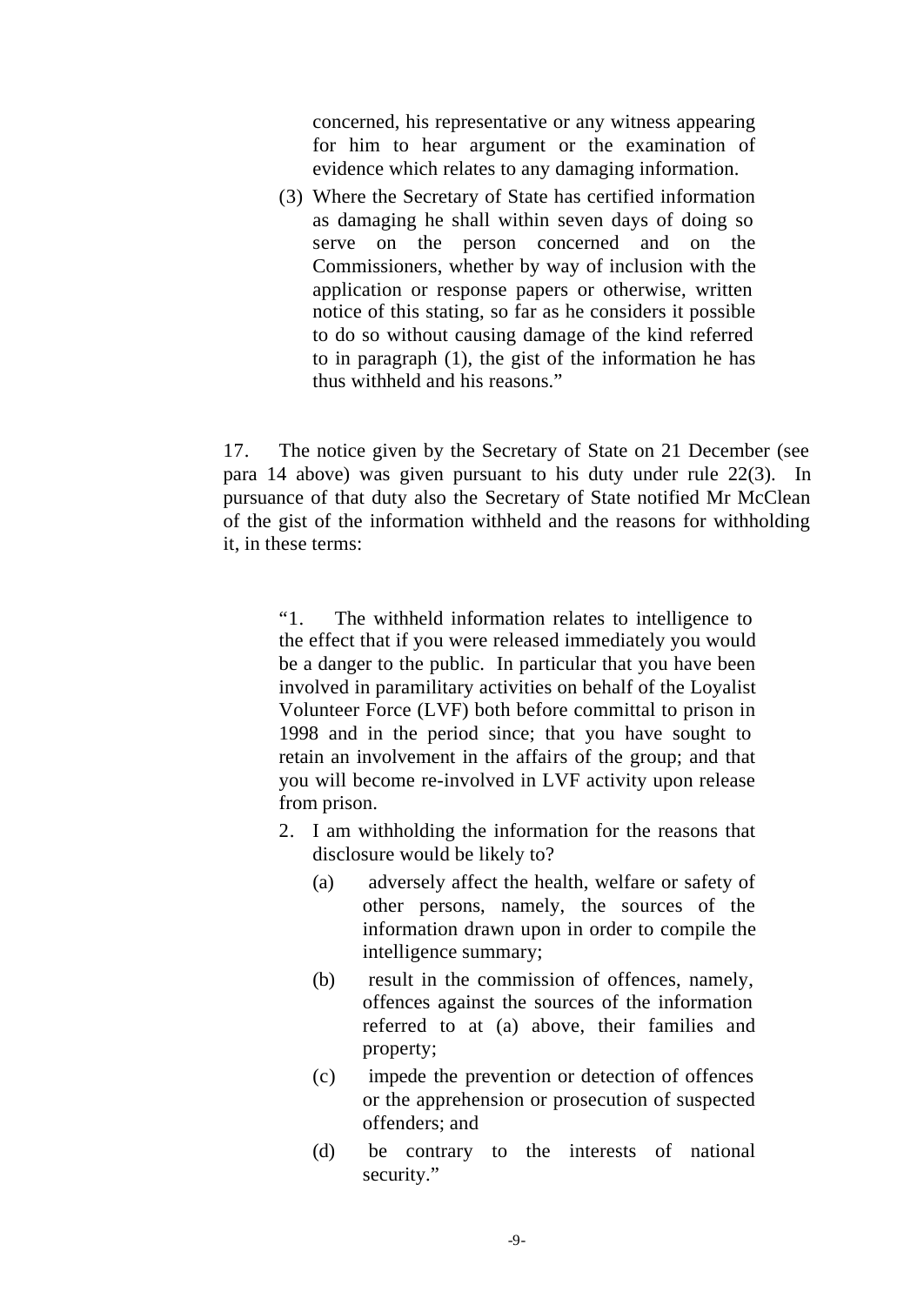Mr McClean challenged the Secretary of State's application to rely on the secret intelligence summary, but the application was allowed by a single Commissioner and on appeal by a panel of Commissioners. On 14 January 2002 the Commissioners applied to the Attorney General for appointment of a special advocate to represent the interests of Mr McClean when he and his legal representative were excluded from the hearing pursuant to paragraph 7(2) of Schedule 2 to the Act and rule 19(8) of the Rules, and on 22 January 2002 Mr John Orr QC was appointed to fulfil that role.

18. The substantive hearing to determine the Secretary of State's section 8 application took place on 19 March. For reasons given in writing on 23 April 2002 the Commissioners granted the application and revoked the declaration made in favour of Mr McClean under section 3. With reference to that declaration the Commissioners said:

"When the respondent's application for early release was considered by the Commissioners at the time of making the preliminary indication, the Commissioners had cause for concern due to the brutality of the index offence, the fact that the offence had been committed shortly before the signing of the Good Friday Agreement and the short time the prisoner had served prior to applying for early release.

In the circumstances it was difficult for the Commissioners to say confidently that, if released immediately, the prisoner would not be a danger to the public. Nevertheless, since the Secretary of State did not oppose the respondent's application for early release and submitted no evidence to substantiate the Commissioners' concerns about the issue of danger to society, the Commissioners issued a preliminary indication in favour of early release, which was not opposed by the Secretary of State."

The Commissioners then continued:

"The single issue which now has to be determined by the Commissioners is whether, in the light of new information not available when the Commissioners granted the declaration for early release in terms of section 3 of the Act, the Commissioners are still able to say that if the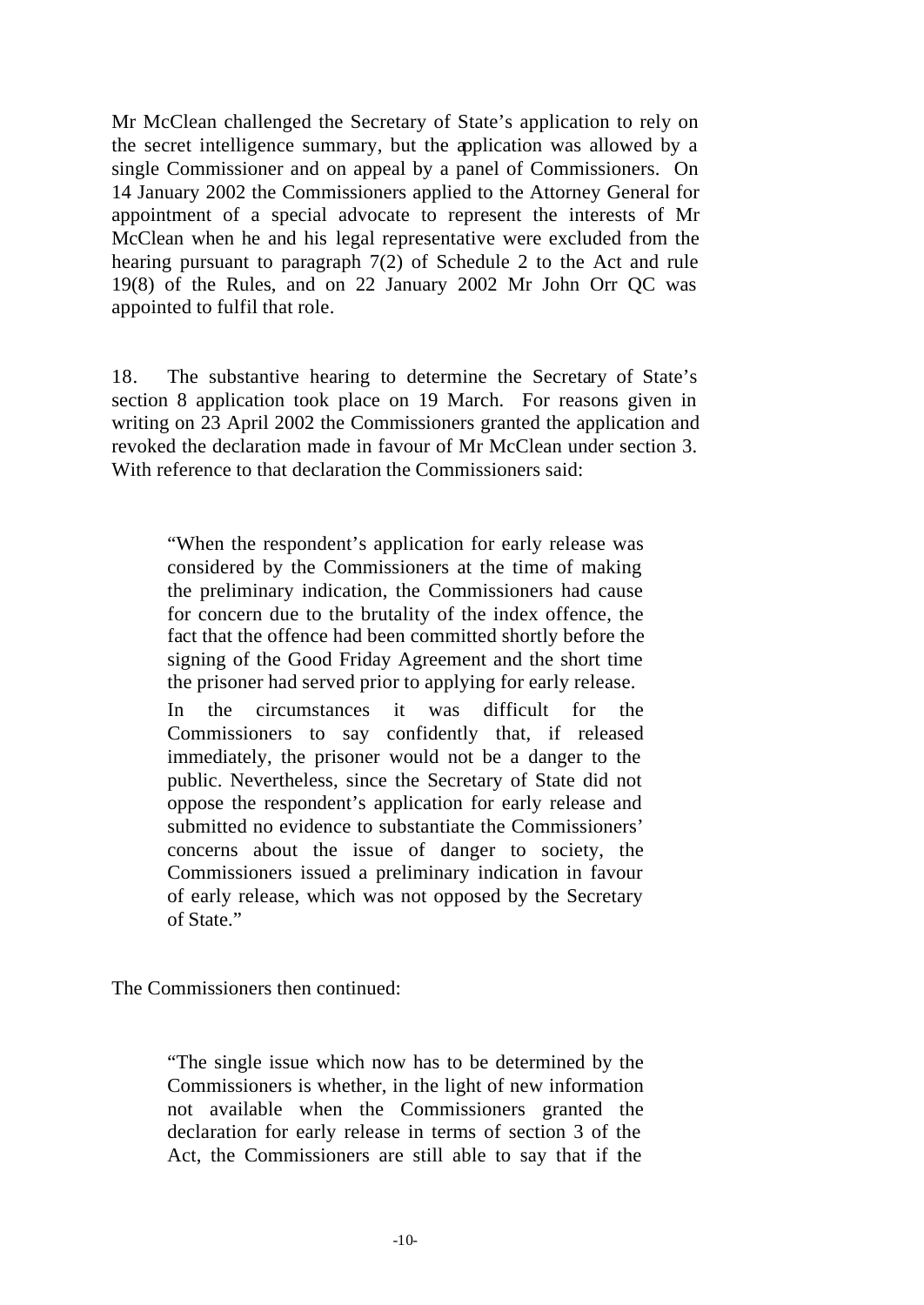prisoner were released immediately, he would not be a danger to the public.

The applicant called two witnesses at the hearing, Detective Chief Superintendent W Lamont and Detective Sergeant R Herron. Documentary evidence was also placed before the Commissioners by the applicant.

The respondent testified on his own behalf.

Mr Lamont was called as a witness to substantiate certain *damaging information.* By the nature of this evidence, due to statutory provisions the hearing had to proceed in the absence of both the respondent and his legal representative. During this closed session the respondent was represented by Mr J Orr, Special Advocate appointed by the Attorney General for Northern Ireland.

In making a decision in this application the Commissioners have taken no account whatsoever of the *damaging information* evidence submitted by the applicant, because it was not necessary to do so to reach a decision in this case.

The Commissioners' decision is based entirely on the respondent's oral evidence at the revocation hearing and the written Judgement of Mr Justice Girvan in the matter of The Queen v Stephen McClean, Noel William McCready and Philip Robert George Harrison, dated November 27, 2001".

19. The Commissioners gave seven reasons for their decision to revoke, which were these:

"1. The original decision of the Commissioners that the respondent met the criteria for release was finely balanced. Since this is a revocation hearing in relation to an already granted licence, the Commissioners must have reference to the index offence. The Commissioners were concerned about the nature of the index offence, and its proximity in time to the application for release. There had been very little time for evidence to emerge that the respondent would not be a danger to the public. Essentially, the Commissioners had to base their decision on the information then before them, and granted the application because the Secretary of State raised no objection to early release.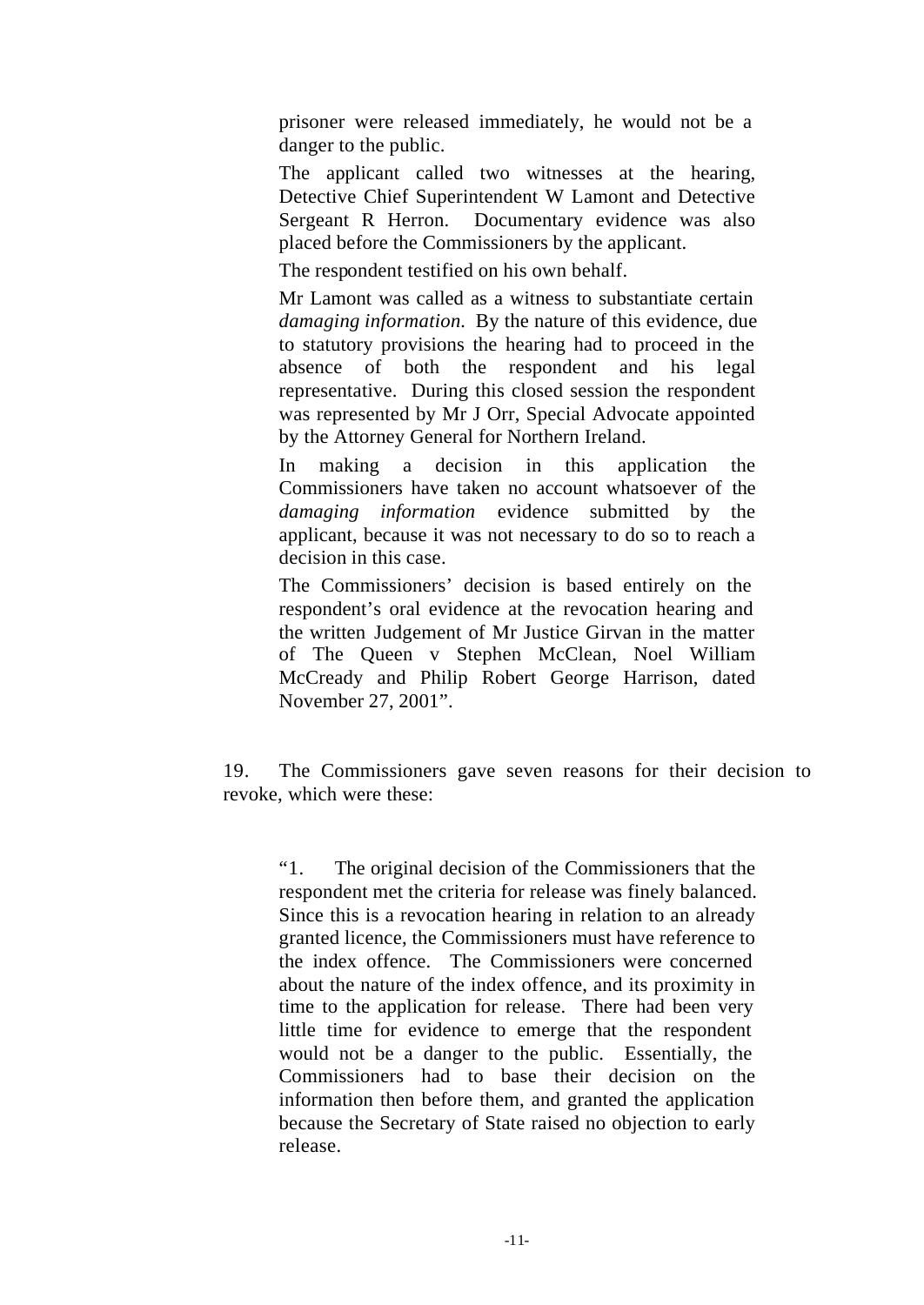2. In order to revoke the release decision, the Commissioners must be persuaded that in the light of changed circumstances, new evidence or information, an applicable condition in section 3 of the Act is no longer satisfied. In this particular instance, are the Commissioners still able to say that if released immediately, the respondent would not be a danger to the public?

3. In the criminal proceedings dealing with the incident which gave rise to this application, although the respondent was found not guilty of attempted murder or causing grievous bodily harm with intent and was acquitted on both counts, Mr Justice Girvan accepted the thrust of the Crown case that the respondent was much more involved in the whole business of flag removal than he admitted. However, in the words of the Judge, being an active participant in the flag removal does not of itself prove that the respondent participated in the assault.

4. Notwithstanding the acquittal of the respondent, the outcome of the criminal proceedings, particularly in relation to the Judge's comments regarding the involvement of the respondent in the business of flag removal, left the Commissioners with *additional* doubt in their minds about the respondent's danger to the public.

5. The evidence of the respondent in the Hearing went no way in removing that doubt. On the contrary, the Commissioners came to the same conclusions as Mr Justice Girvan; namely that the respondent was more involved in flag removal than he admitted. It is, in the Commissioners' view, improbable beyond belief that the respondent did not know or at least suspect that they were embarking on a flag removal expedition.

6. Given the time of year, the week around Drumcree protests, and in an area of ongoing serious feuding between the LVF and the UVF, it is likely that the respondent knowingly entered a situation of high risk in which violence could follow. In the circumstances, it is not possible for the Commissioners to say that if released immediately, the respondent would not be a danger to the public.

7. Even if the Commissioners were to accept the respondent's version, there would still be a problem with danger to the public. Assuming for the sake of argument that the respondent did not enter a situation of risk knowingly, then he did so out of naiveté and lack of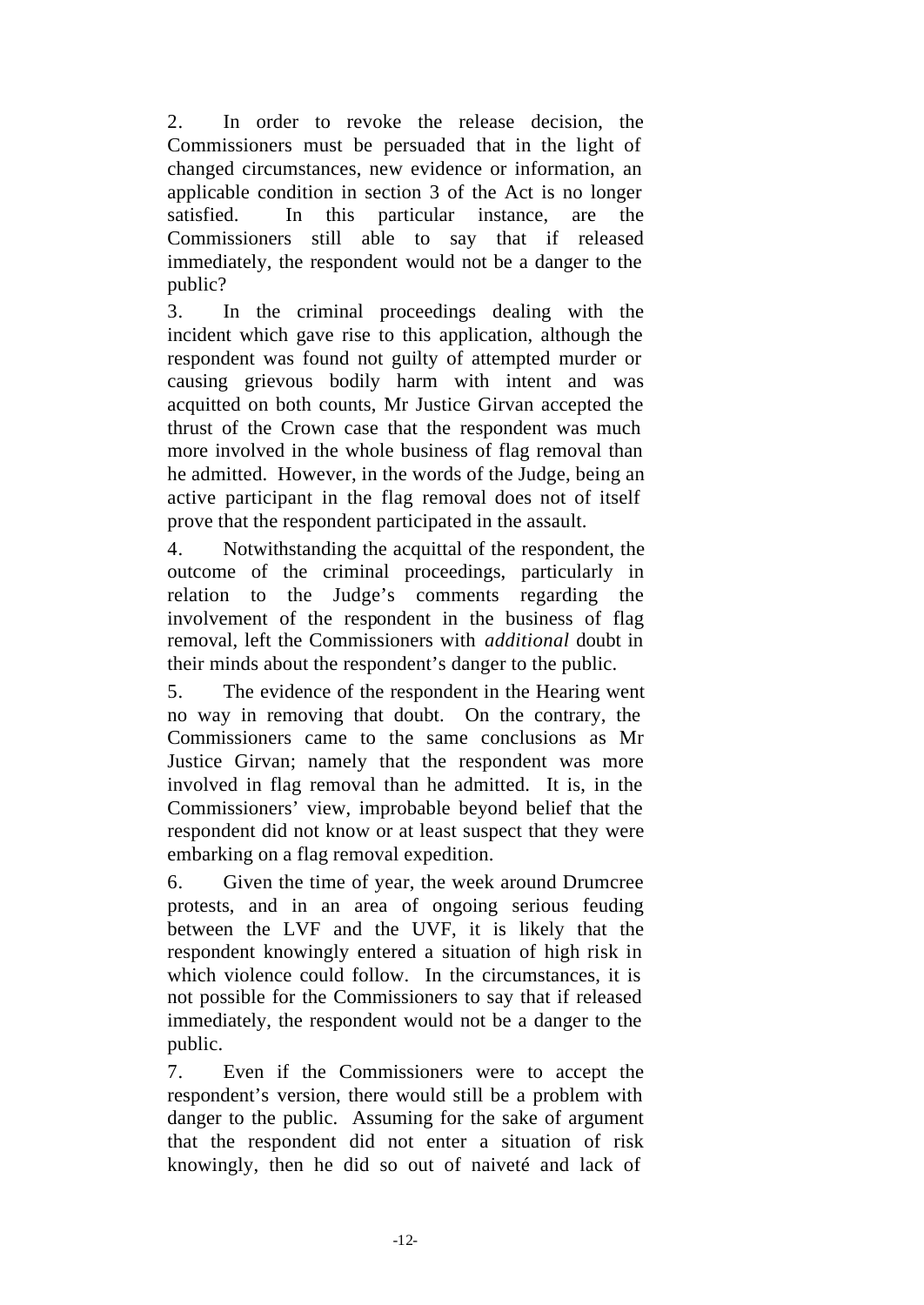foresight and poor judgement. If the respondent is incapable of avoiding situations of obvious risk and potential violence, even then the Commissioners would not be able to say that if released immediately he would not be a danger to society."

20. Mr McClean applied for judicial review of the Commissioners' determination on a number of grounds, all of which were dismissed by Coghlin J in the High Court on 15 May 2003. His appeal to the Court of Appeal was allowed by a majority (Nicholson and McCollum LJJ, Higgins J dissenting), but on a single ground relating to the burden of proof on a section 8 application. It is this ruling which gives rise to the Commissioners' appeal, in which they are supported by the Secretary of State. Mr McClean's challenge to the fairness of the procedure followed by the Commissioners was rejected, and forms the subject of Mr McClean's cross-appeal.

#### *The burden of proof*

21. The relevant passages in the Commissioners' reasons have been quoted in para 18 above. Perhaps inadvisedly, one of the Commissioners who had been party to the decision swore affidavits in the proceedings suggesting that on a revocation application it was for the Secretary of State to satisfy the Commissioners on the balance of probabilities of the facts on which he wished to rely while it was for the prisoner to satisfy the Commissioners, again on the balance of probabilities, that the applicable section 3 conditions were still satisfied. After referring to some domestic and Strasbourg authority, Coghlin J concluded (in para 27 of his judgment) that it was neither unfair nor disproportionate, on the facts of Mr McClean's case, to require him to establish on the balance of probabilities that he would not be a danger to the public.

22. Dissenting in the Court of Appeal, Higgins J (in para 36 of his judgment) approved the approach of the Commissioners and the ruling of the judge. In para 32 of his judgment he observed:

" … Once the issue of danger to the public is in question the prisoner concerned must show that he is not a danger to the public … Once [new evidence or information] is disclosed it remains, as in the first instance, for the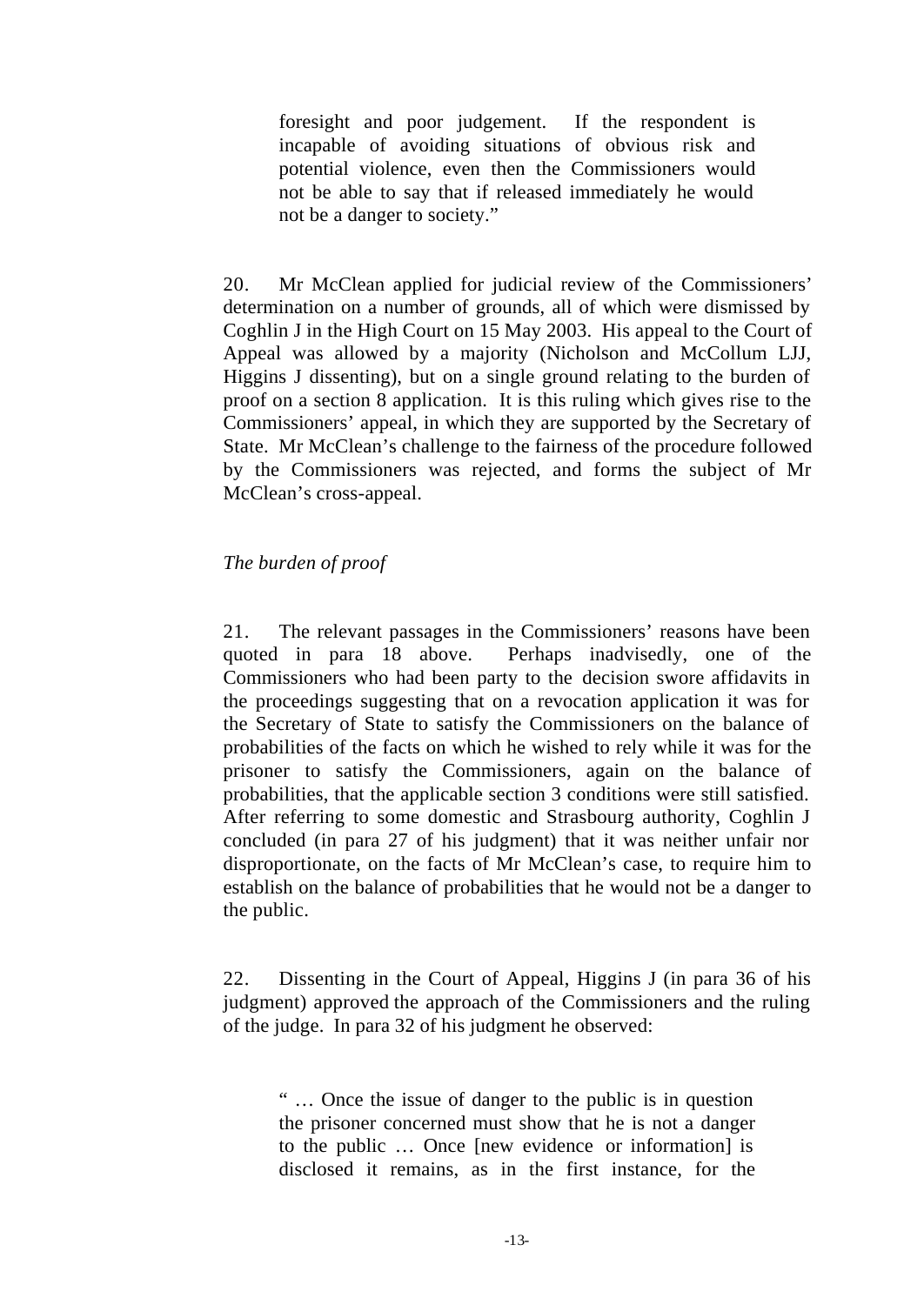prisoner to demonstrate that he is still a person who is not a danger to the public."

23. The majority took a different view. Nicholson LJ accepted (para 50 of his judgment) that, so far as there is a burden of proof, it is for a prisoner seeking a declaration under section 3 to satisfy the Commissioners that he complies with the section 3 conditions. But he considered (para 51) that on a section 8 application the Commissioners should not have placed an onus on Mr McClean to prove that he would not be a danger to the public if released immediately. McCollum LJ (in para 85 of his judgment) was of opinion that in so far as an onus of proof exists, it lies on the Secretary of State not merely to establish the new facts but also to persuade the Commissioners that those facts lead to the belief that they suggest that the fourth statutory condition is not satisfied.

24. In submissions to the House Mr Treacy QC, for Mr McClean, supported the reasoning of the Court of Appeal majority. Mr Larkin QC and Mr McCloskey QC, for the Commissioners and the Secretary of State respectively, contended that the Court of Appeal majority had erred in concluding that Mr McClean did not have to satisfy the Commissioners that he would not be a risk to the public if released, that it was for him to persuade the Commissioners that the fourth statutory condition was satisfied, or alternatively that the Commissioners were required to make a judgment about dangerousness without regard to burdens of proof.

25. It is evident that the four conditions laid down in section 3 are not of the same character. The first is a matter of formal record, readily susceptible to proof. The second is purely factual, however difficult to resolve on inadequate or disputed evidence. The third, relating to what a prisoner would or would not be likely to do in future if released immediately, calls for a predictive judgment. So does the fourth condition: the Commissioners are called upon to make the best judgment they can on the material available.

26. As acknowledged by the judges below, the House in *R v Lichniak* [2002] UKHL 47, [2003] 1 AC 903, paras 16, 20, 21, 38, 39, 40 and 41 questioned the aptness of applying a burden of proof to a judgment of risk made by the Parole Board, a doubt echoed in later cases such as *R (Sim) v Parole Board* [2003] EWCA Civ 1845, [2004] QB 1288, para 42, *R (Brooks) v Parole Board* [2004] EWCA Civ 80, para 28, and *R*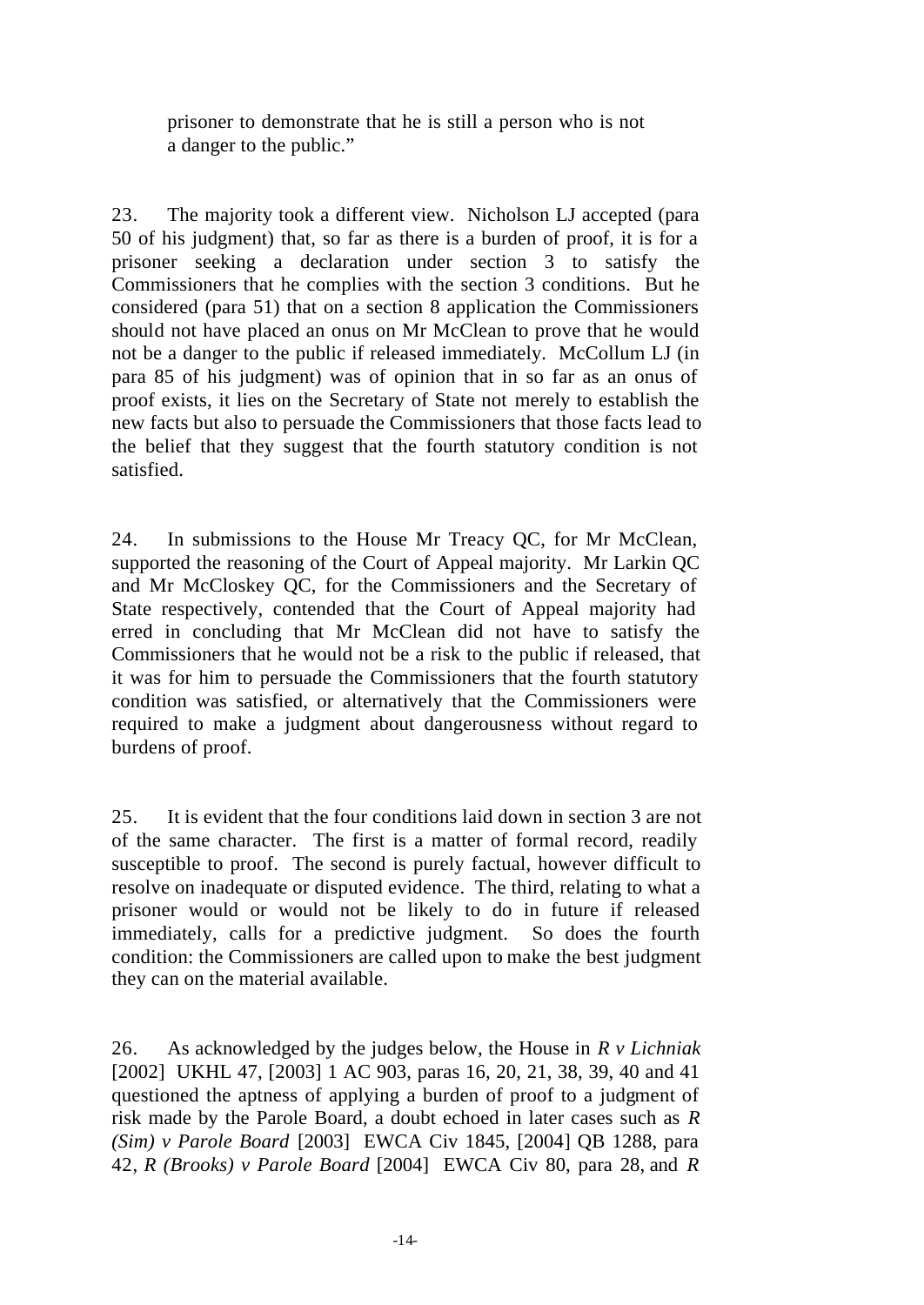*(DJ) v Mental Health Review Tribunal* [2005] EWHC 587 (Admin), para 102. There are dangers in an unduly legalistic approach to what may well be a very difficult predictive judgment.

27. It is, however, possible in my opinion to advance certain general propositions concerning the correct approach to the fourth statutory condition. First, when considering a section 3 application by a life sentence prisoner such as Mr McClean there can be no presumption that he would not be a danger to the public if released immediately. Significantly, the fourth condition is one that only life sentence prisoners, and not those serving determinate sentences, are required to meet. The Commissioners would rightly wish to honour the spirit of the Belfast Agreement, as would the Secretary of State. But the facts giving rise to Mr McClean's convictions show clearly how unsound any presumption in his favour would be.

28. Secondly, section 8 cannot be invoked simply because the Secretary of State or the Commissioners have second thoughts about the section 3 declaration which has been made. For better or worse, such a declaration has been made and the prisoner is entitled to the benefit of it. To trigger the operation of section 8 something must have changed since the making of the declaration: a new specification order under section 3(8), a change in the prisoner's circumstances or the obtaining of evidence or information previously unavailable to the Commissioners. When such a change is shown the Commissioners must assess its significance in relation to satisfaction of the statutory conditions. If they conclude that it has little or none they will refuse the application. But if they are caused to doubt whether one of the statutory conditions is satisfied, their statutory duty is to grant the application to revoke.

29. Thirdly, the primary concern of the Commissioners, as of the Parole Board in England and Wales, must be to protect the safety of the public, with which neither body is entitled to gamble: *R v Parole Board, Ex p Watson* [1996] 1 WLR 906, 916-917, *R (West) v Parole Board* [2005] UKHL 1, [2005 1 WLR 350, para 30. Thus the Commissioners must recognise that Parliament has conferred a right of accelerated release on a qualifying life sentence prisoner satisfying the four statutory conditions. That is an important right, not to be belittled or discounted or lightly taken away. But it is not a right which can override the important interest of public safety. In the last resort, any reasonable doubt which the Commissioners properly entertain whether, if released immediately, a prisoner would be a danger to the public must be resolved against the prisoner, whether under section 3 or (if it is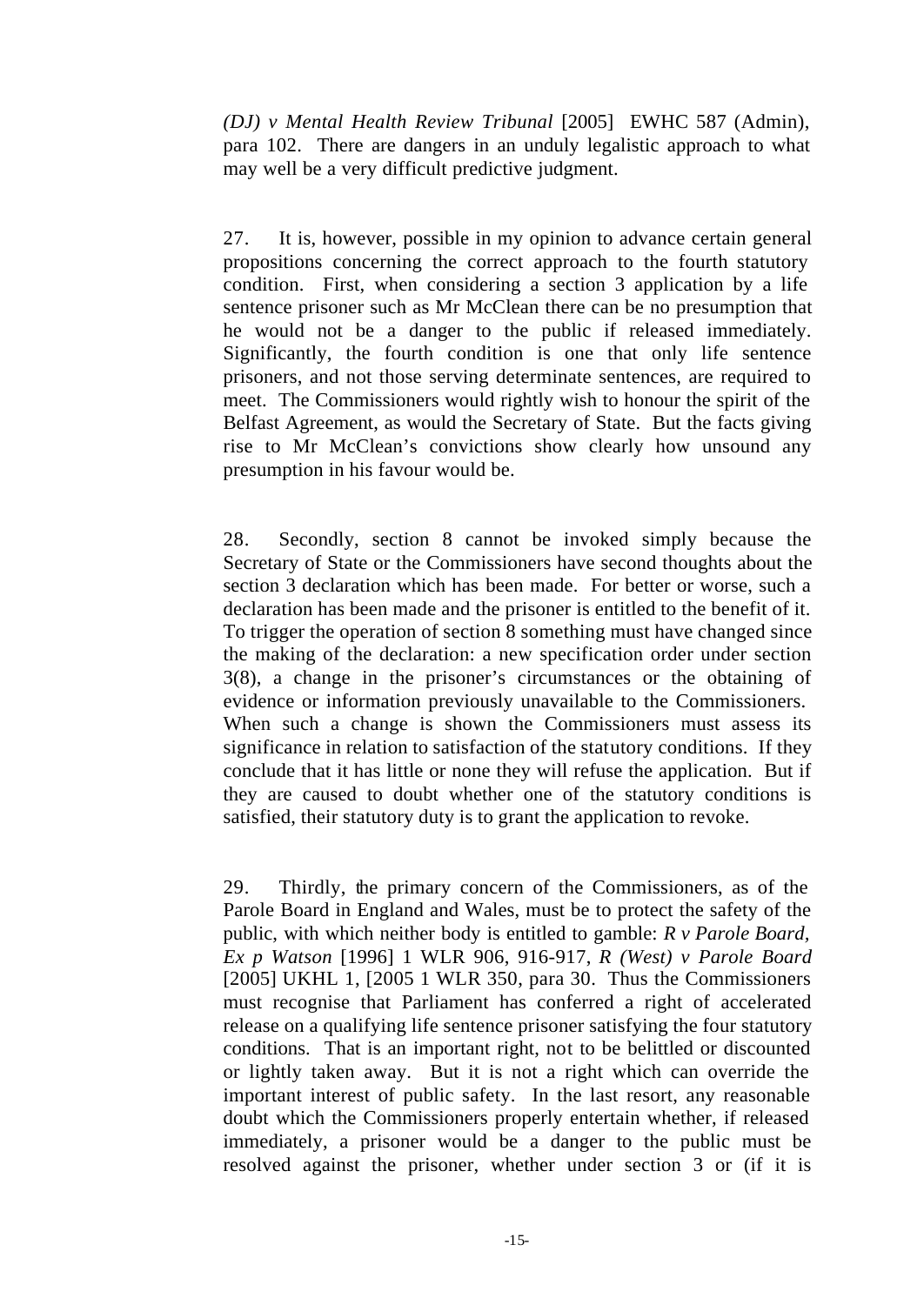properly invoked) section 8. In each case the Commissioners' task is essentially the same, to make an informed assessment of risk.

30. In the course of argument, I was concerned at the use in section 8 of language ("believe", "suggests") which had no counterpart in section 3. It appeared that section 8 might contemplate a provisional hearing, leading to a further application and determination under section 3. This was not, however, a reading which any party adopted; it is not consistent with the Rules; and the Commissioners did not treat the section 8 hearing as in any way provisional. I am satisfied that this reading should be discarded.

31. Like Coghlin and Higgins JJ, and differing with respect from the Court of Appeal majority, I find no error of principle in the Commissioners' approach to the section 8 application as expressed in their published reasons. Nor can their assessment of the facts be faulted. Within hours of leaving prison on pre-release home leave, Mr McClean knowingly engaged in a course of provocative conduct which predictably culminated in serious violence, even though he was acquitted of causing it. That was new evidence or information plainly sufficient to trigger the operation of section 8 and plainly sufficient to support the conclusion which the Commissioners reached. Given their findings of fact, I doubt if any other conclusion would have been tenable. I do not think it was entirely apt to speak (as the Commissioner in his affidavit evidence, and Coghlin and Higgins JJ did) of a burden on Mr McClean once section 8 was shown to be properly invoked, but no error in the Commissioners' approach, if there was such, can in my view have affected the outcome.

32. For these reasons, and those given by my noble and learned friend Lord Carswell, I would allow the Commissioners' appeal.

#### *Fairness*

33. In support of Mr McClean's cross-appeal Mr Treacy argued that the right to liberty conferred on him by section 3 of the 1998 Act was, although defeasible, a civil right within the autonomous meaning of article 6(1) of the European Convention and also, or alternatively, a right which entitled him to the procedural protection of article 5(4). These rights were, he submitted, breached in a number of respects in the determination of the Secretary of State's section 8 application. The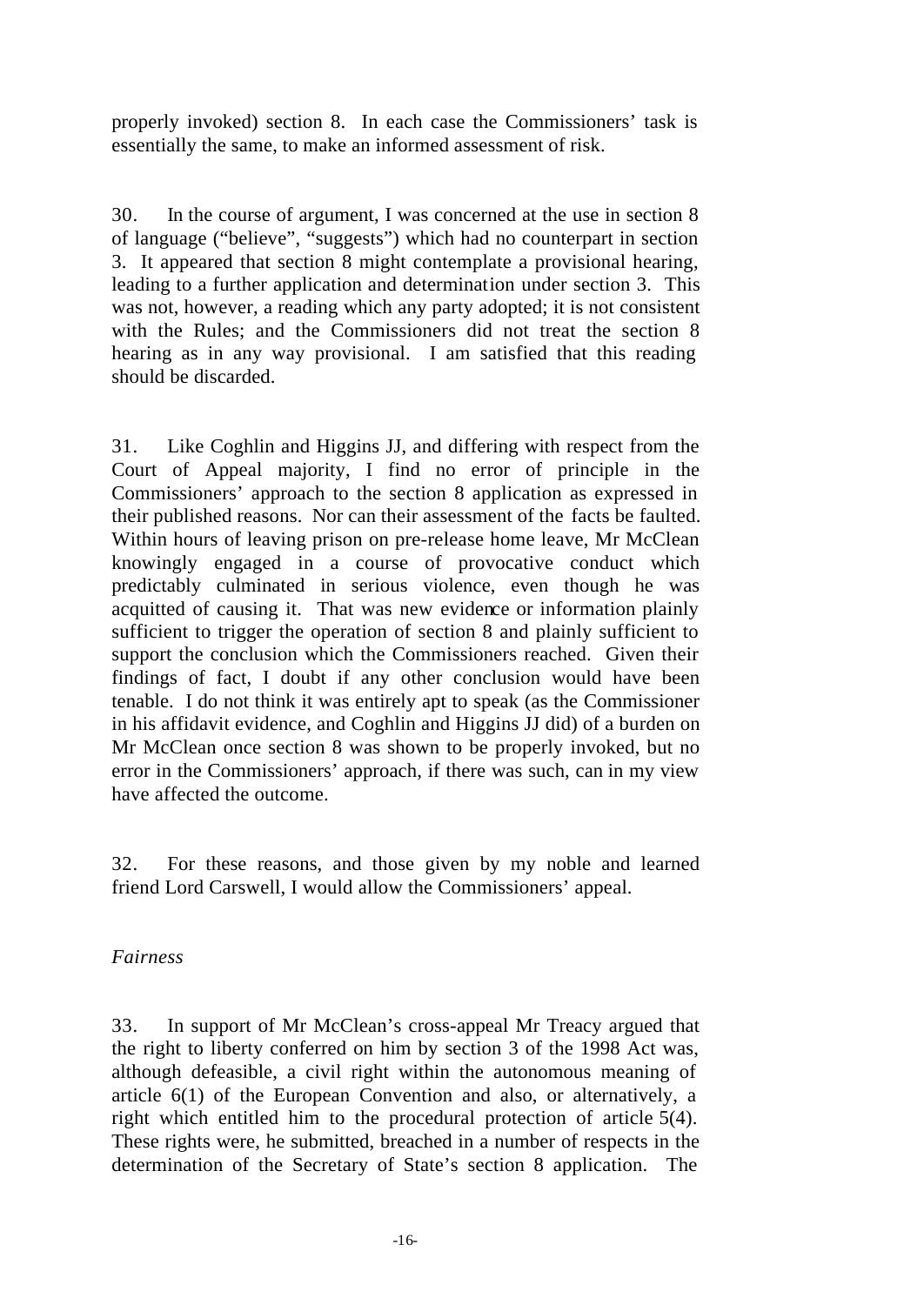independence and impartiality of the Commissioners was infringed by the power of the Secretary of State, a party to the proceedings, to communicate information to the Commissioners without disclosure to Mr McClean or his legal representative. The withholding of information from Mr McClean and his legal representative violated a fundamental rule of a fairly-conducted adversarial hearing, that a party should know what is said against him so that he can meet and, if possible, rebut the accusation. The exclusion of Mr McClean and his legal representative from the hearing denied him the ordinary right of any litigant to witness and participate in the proceedings, instruct his legal representative and present his case. The introduction of a special advocate departed from the ordinary rules of professional representation. There was no equality of arms in a proceeding where one party could provide evidence to the tribunal unknown to the other party.

34. Mr Larkin and Mr McCloskey did not accept that Mr McClean enjoyed a civil right within the meaning of article 6(1) or a right protected by article 5(4). But they both accepted that Mr McClean enjoyed an undoubted common law right to a fair decision-making process. Mr Larkin went further, accepting that the procedure laid down by the Act and the Rules could be operated in a way that was unfair. Both however insisted that what falls for consideration here is not the fairness of the procedural regime in theory but its fairness or unfairness as applied to Mr McClean in the present case. This is in my opinion the correct approach. Whatever force there may be in Mr Treacy's general criticisms of the procedural regime laid down by the Act and the Rules, they cannot avail Mr McClean if this regime in fact worked no unfairness to him.

35. I am of opinion, in common with all the judges below, that the procedure adopted did not work unfairness to Mr McClean. I reach that opinion for two main reasons. First, although the Secretary of State communicated to the Commissioners damaging information which he withheld from Mr McClean and his legal representative, he duly conveyed the gist of that information to Mr McClean as quoted in para 17 above. That notice did not, understandably in the circumstances, identify informants or reveal operational methods. But it can have left Mr McClean in no doubt at all of the substance of the Secretary of State's reasons for believing that the fourth statutory condition was not satisfied in his case: that he had been, was and on release would be involved in the paramilitary activities of an organisation which had recently been specified by the Secretary of State as a terrorist organisation. Mr McClean's involvement at Banbridge, described by the Commissioners as "an area of ongoing serious feuding between the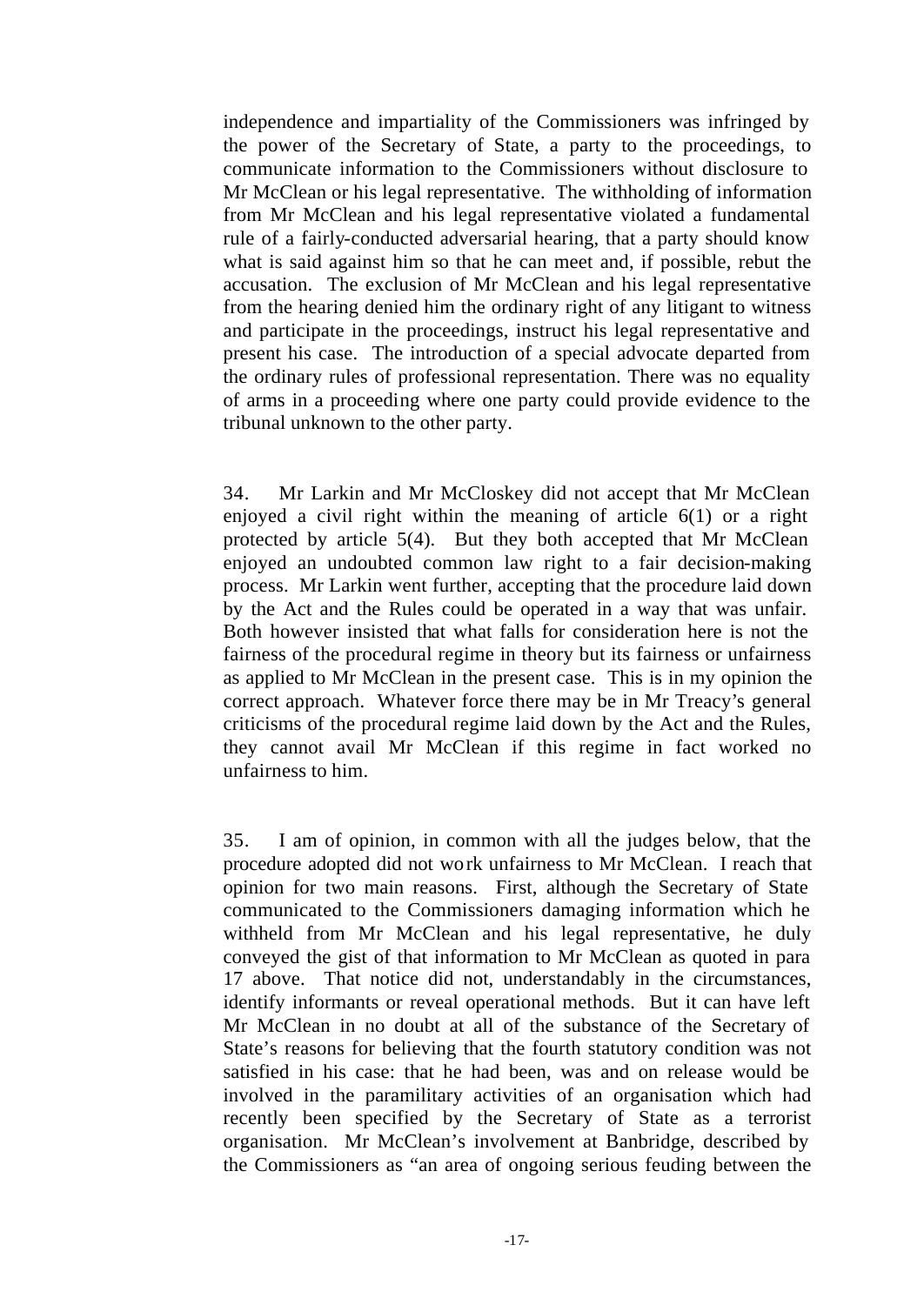LVF and the UVF" (see para 19 above), was entirely consistent with that belief.

36. My second reason for concluding that the procedure did not operate unfairly to Mr McClean is based on the Commissioners' unequivocal statement that they had taken no account whatsoever of the damaging information submitted by the Secretary of State because it was not necessary to do so to reach a decision in this case. Without impugning the good faith or integrity of the Commissioners, Mr Treacy invited the House to view this claim with some scepticism. It is not always possible for even a fair-minded decision-maker to put out of his mind information which he has heard adverse to a party. A decisionmaker may be subject to bias without any consciousness of being so. With these points, in general terms, I agree. But a trained mind is on the whole better able than an untrained mind to exclude matters from consideration, and there is no reason to doubt that the Commissioners were high quality professional people carefully chosen to discharge a very important responsibility. There are cases in which it is hard to understand how a conclusion is justified if material said to have been excluded was not relied on, but this is not one of them. If, arguably, there is room for surprise, it is not that the section 3 declaration was revoked but that it was ever made.

37. This conclusion makes it unnecessary to express a concluded opinion on the applicability of articles 6 and 5(4), despite the erudition with which this question was explored in the courts below and in argument. I would simply observe that these articles do not lay down a single unvarying standard of fairness, to be applied inflexibly irrespective of the context and circumstances. I refer to the principles summarised in paras 14-19 of my dissenting opinion in *R (Roberts) v Parole Board* [2005] UKHL 45. There may, for special reasons (such as, in my opinion, obtained in Northern Ireland), be departures from what would ordinarily be regarded as the basic rules of a fair procedure, but this is subject to the overriding requirement that there are adequate safeguards to ensure that the procedure adopted, viewed overall, is fair and that the right in question (here the important right of liberty) is not deprived of its value. In the present case the procedure was fair. It is not the fairness of the procedure *in abstracto* which matters, but its fairness as applied to Mr McClean.

38. I would dismiss Mr McClean's cross-appeal.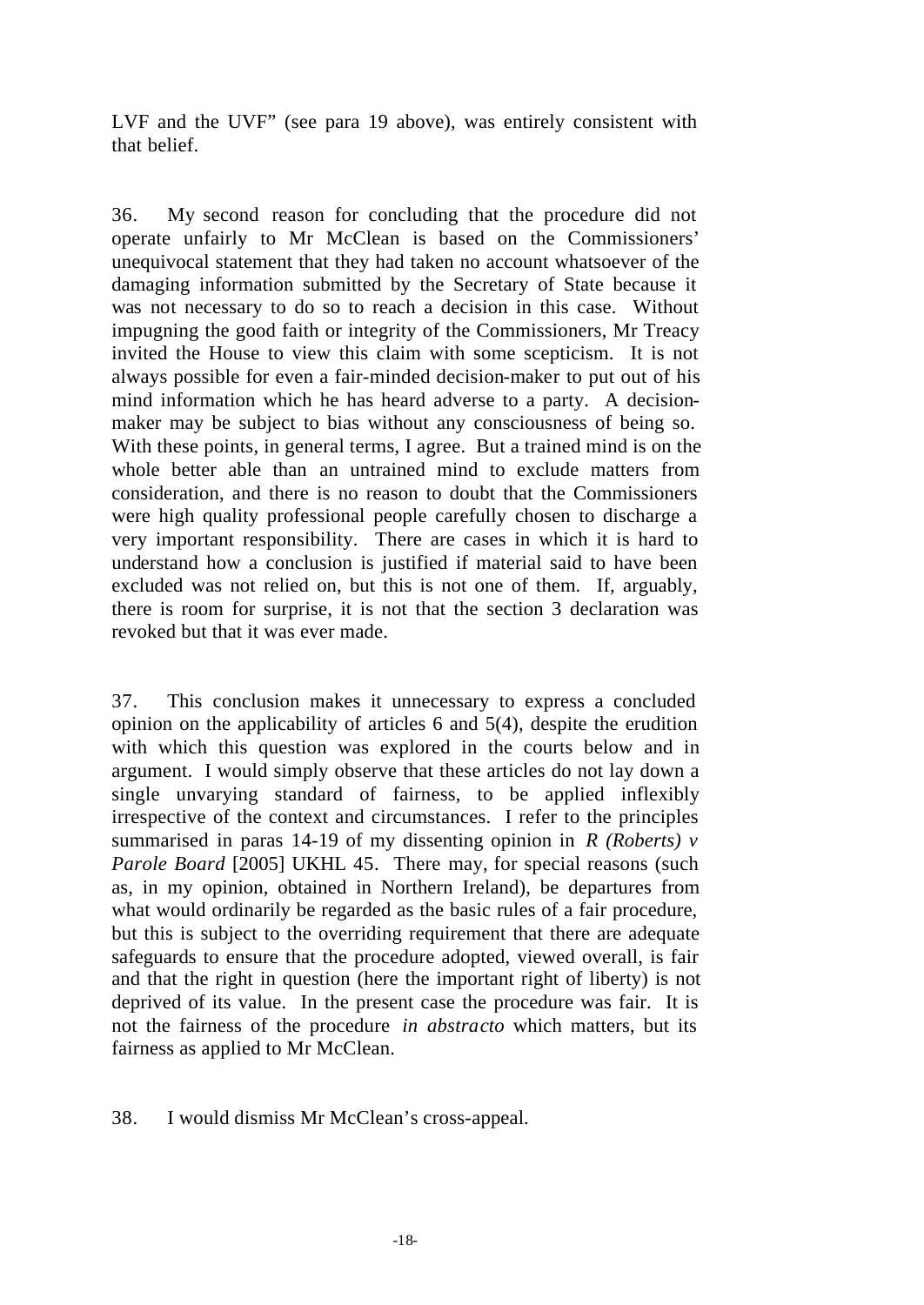39. I would invite the parties to make written submissions on costs within 21 days from the date of this judgment.

#### **LORD SCOTT OF FOSCOTE**

My Lords,

40. I am in complete agreement with the reasons given by my noble and learned friends Lord Bingham of Cornhill and Lord Carswell for their conclusion that the way in which the Commissioners dealt with the Secretary of State's application under section 8 of the 1998 Act was in accordance with the requirements of the Act and the Rules made thereunder. I agree also that the procedures adopted by the Commissioners were, viewed overall, fair. I want, however, to add a few words on the applicability of articles 5(4) and 6(1) of the Convention to the circumstances of this case.

41. The facts underlying the respondent's challenge to the Commissioners' decision on the section 8 application have been fully set out by Lord Bingham and I need not repeat them. It suffices to say that on 2 February 2000 the respondent was convicted of the murder of two people, of the attempted murder of others and of possessing firearms and ammunition with intent to endanger life. These were sectarian offences. He was sentenced to life imprisonment for murder, twenty years' imprisonment for attempted murder and fifteen years' imprisonment for possession of firearms and ammunition. His appeal against conviction was dismissed. There has never been any suggestion that these criminal proceedings, his conviction and the sentences imposed on him, were otherwise than in accordance with the law and with the rights guaranteed by the Convention. His detention following his conviction for these offences has unquestionably constituted "lawful detention … after conviction by a competent court" (para (a) of article  $5(1)$  of the Convention).

42. No "tariff" or punitive term was imposed in relation to the Respondent's life sentences for murder. The Life Sentences (Northern Ireland) Order 2001 (SI 2001/2564) came into operation in October of 2001. It provided for the establishment of life sentence review commissioners and tariff setting. Prior to that there was no provision for tariff setting in Northern Ireland. If there had been, the tariff attributed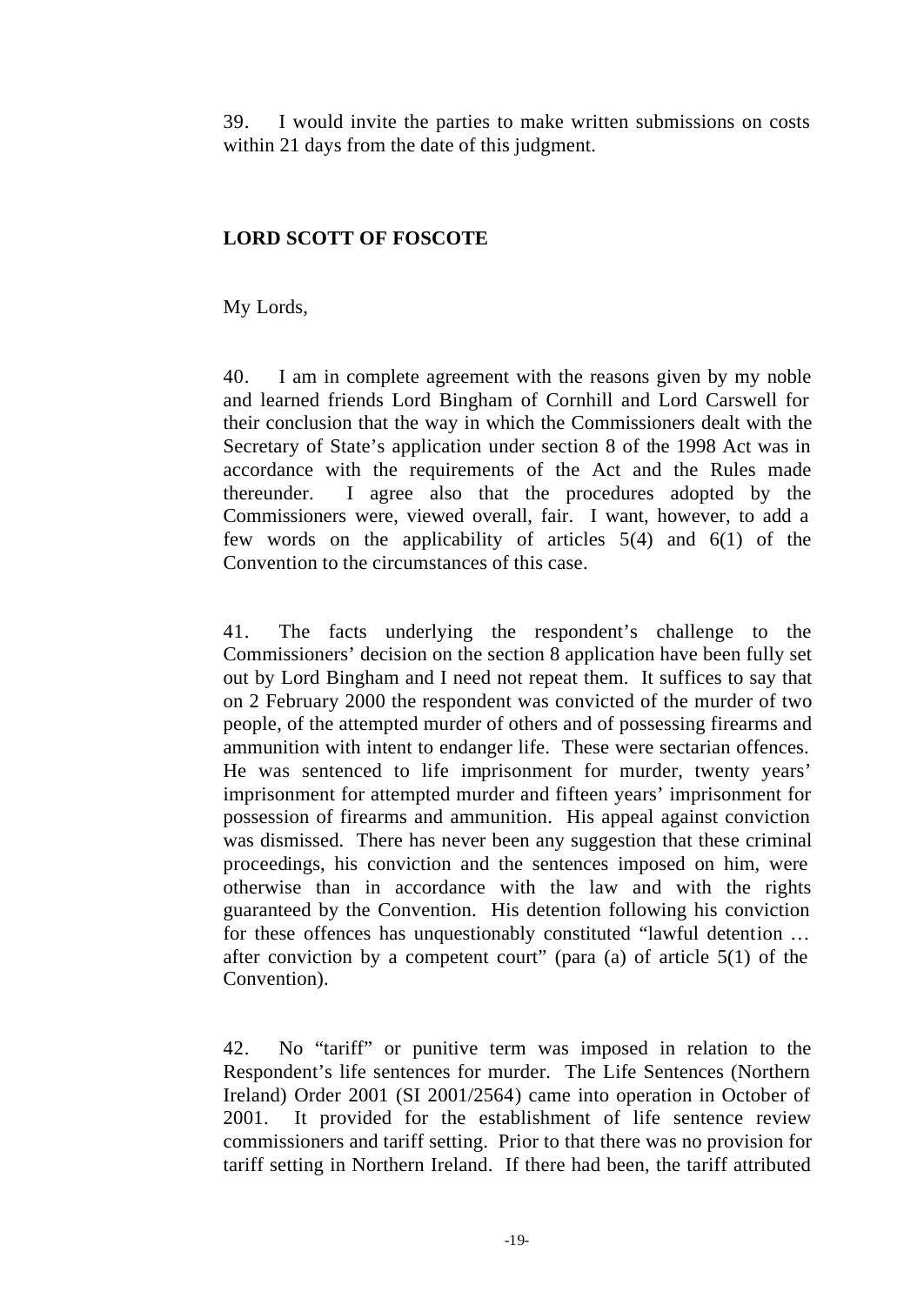to the respondent's life sentences would, inevitably and rightly, have been a long one. There would have been a lengthy period still unexpired at the time the respondent's section 3 application and the Secretary of State's subsequent section 8 application under the 1998 Act came to be made. If the 1998 Act had not been enacted, giving a possibility of early release "… in accordance with the provisions …" of the Act (section 3(1)), the respondent would have had no expectation other than many years in prison in lawful detention before he could hope for release.

43. The 1998 Act, as Lord Bingham has explained, was a consequence of the Good Friday Agreement. The contracting governments agreed to institute in their respective countries a review process that would "provide for the advance of the release dates of qualifying prisoners while allowing account to be taken of the seriousness of the offences for which the [prisoners had been] convicted and the need to protect the community" (para 3 of the *Prisoners* section of the Agreement). The 1998 Act and its Rules constituted the United Kingdom's implementation of the Agreement so far as the institution of a review process was concerned.

44. The importance of the "need to protect the community" permeates the review procedures prescribed by the 1998 Act and its Rules. Section 3 of the Act does not allow the Sentence Review Commissioners to declare a prisoner to be eligible for early release unless a number of specified conditions are satisfied. All, bar one (the first condition), are concerned directly or indirectly with the protection of the community. The prisoner must not be a supporter of a "specified organisation" (section 3(4)) and must not, if released immediately, be likely to become a supporter of a "specified organisation" (section 3(5)). A "specified organisation" is an organisation believed by the Secretary of State to promote or encourage terrorism (section 3(8) and (9)). And the final condition is that a life-sentence prisoner must, if he is to be eligible for release, be someone who, if released immediately, would not be a danger to the public (section  $3(6)$ ). Each of these conditions must be satisfied if there is to be an early release under the Act. The fourth condition, although looking into an inherently uncertain future, is expressed in stark and absolute terms: "… would not be a danger …" This language can be contrasted with the more flexible language of the third condition, which is similarly looking into the future: "… would not be likely to become a supporter". The fourth condition is requiring a high degree of certainty on the Commissioners' part before they can conclude that the condition is satisfied.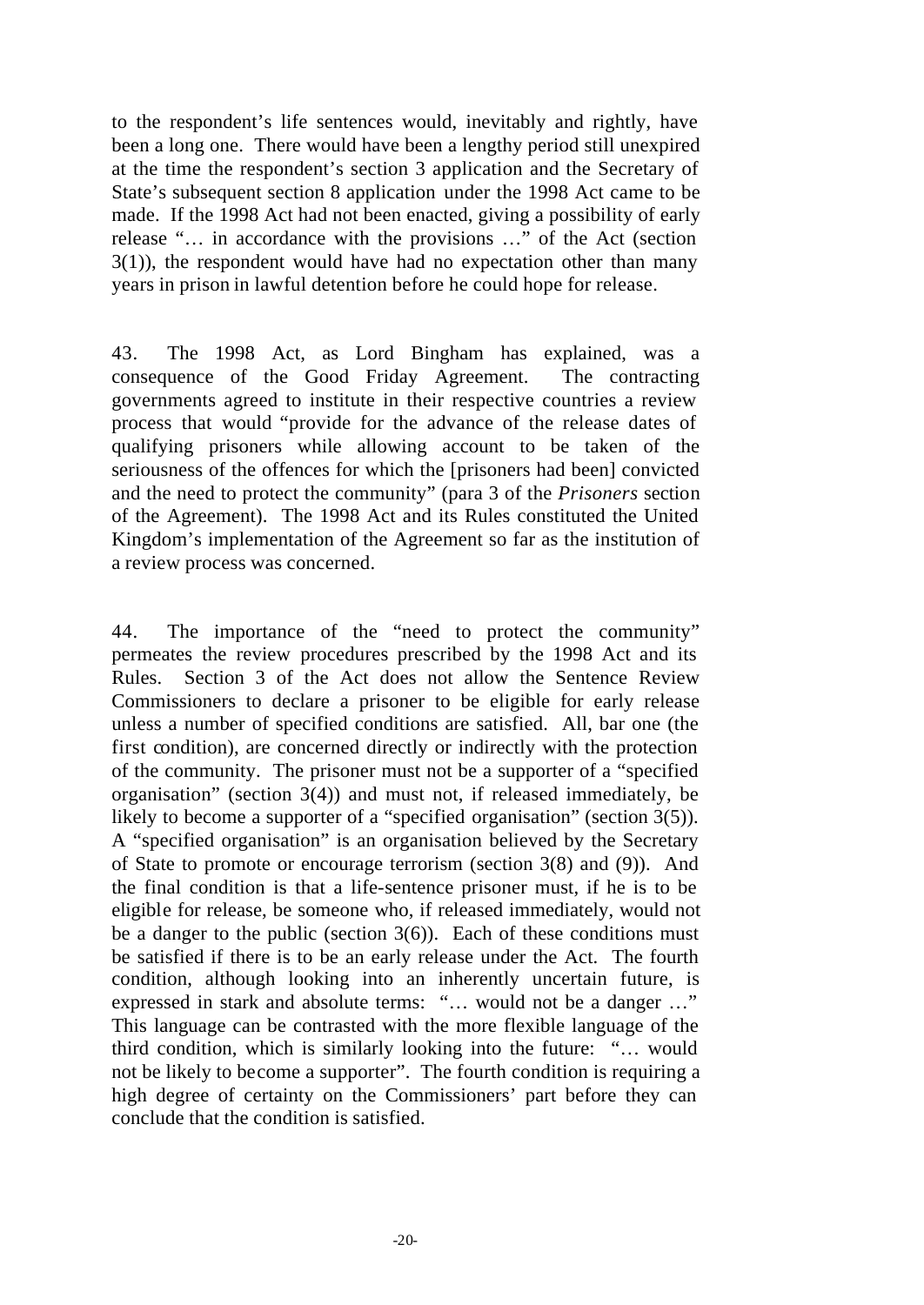45. The same emphasis on protection of the public is evident in sections 8 and 9. Section 8 comes into play where the Commissioners have made a declaration, on a section 3 application, that the prisoner is eligible under the Act for release but where the prisoner has not yet been released. The section allows the Secretary of State, on the basis of a change in the prisoner's circumstances or new information or evidence, to apply to the Commissioner for a revocation of the declaration (section 8(1)). The Commissioners are obliged to grant the application and revoke the declaration if they "believe" either that as a result of a change in the prisoner's circumstances an applicable section 3 condition is not satisfied or that the new information or evidence "suggests" that a section 3 condition is not satisfied. The yardstick for success of a section 8 application implicit in the use of the verbs "believe" and "suggests" is not a stringent one but is, to my mind, wholly consistent with the high degree of certainty that the requisite conditions are satisfied required by section 3 of the Commissioners. If the Commissioners "believe" that the new information or evidence put forward by the Secretary of State "suggests" that a condition is not satisfied, that will suffice.

46. Section 9 may come into play where, following a successful section 3 application, a prisoner has been released. All such releases are releases on licence and it is a condition of every licence that the prisoner does not become involved in terrorism or, in the case of a life prisoner, that he does not become a danger to the public. If the Secretary of State believes that either of these conditions has been or is likely to be broken, he can suspend the licence. The prisoner will then lose his liberty and be detained in prison while the Commissioners consider the case. If the Commissioners "think" that the prisoner has not broken and is not likely to break a condition of the release, they must confirm the release. Otherwise the licence must be revoked and the prisoner must remain in detention under his sentence. Section 9 did not come into play in the present case because the respondent never was released. The Banbridge incident described by Lord Bingham (para 11 of his opinion) occurred while the respondent was on pre-release home leave. But section 9 is another example of the care with which the statutory scheme endeavours to ensure that no one is released or, if already released, allowed to remain at large, who is likely to be a danger to the public.

47. And, finally, I want to refer to the Rules made by the Secretary of State which prescribe the procedures to be followed by the Commissioners in discharging their functions under the Act. The rule making power is conferred by section 2 and paragraph 1 of the 2nd Schedule to the Act. Paragraph 5 of the 2nd Schedule says that the rules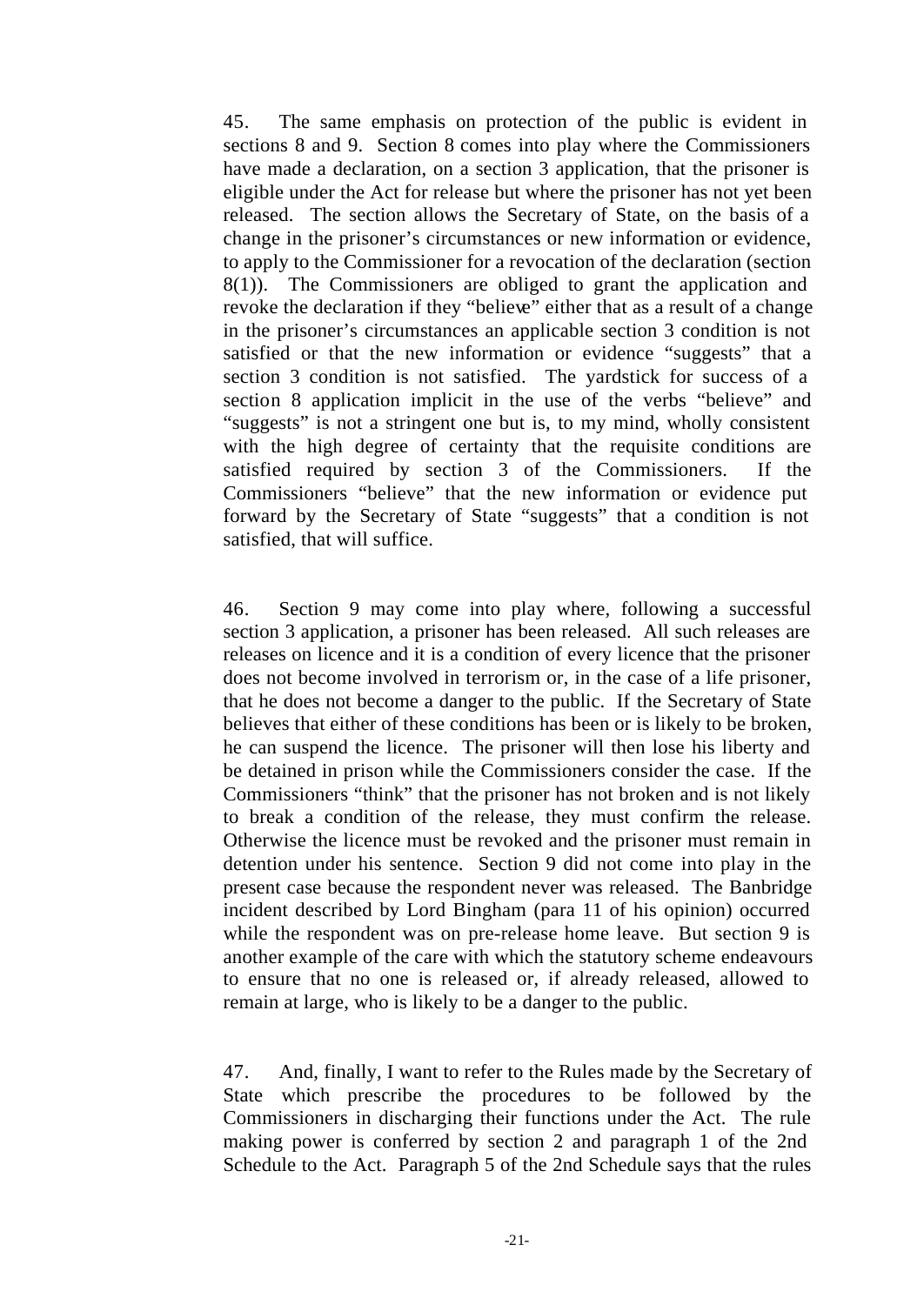may make provision about evidence and information, including provision:

"(e) for evidence or information about a prisoner not to be disclosed to anyone other than a Commissioner if the Secretary of State certifies that the evidence or information satisfies conditions specified in the rules …"

Paragraphs 6 and 7 allow rules to be made enabling the Commissioners to hold proceedings in private and to specify circumstances in which the prisoner and his representatives may be excluded from the proceedings. Paragraph 7 goes on to say that where a prisoner and the representative are excluded from the proceedings, the Attorney General for Northern Ireland may appoint a special advocate to represent the prisoner.

48. Rules were made accordingly on 30 July 1998. They came into effect the next day. They included a rule, rule 22, enabling the Secretary of State to provide the Commissioners with "damaging information" that may not be disclosed to the prisoner or his representatives. Lord Bingham has set out rule 22 in full (para 16 of his opinion).

49. The 1998 Act and the 1998 Rules made thereunder constitute the statutory scheme enacted in order to discharge the Government's undertaking in the Good Friday Agreement to put in place a review process that would permit the early release of prisoners serving sentences for sectarian offences if this could be done consistently with the need to protect the community. The statutory scheme was introduced in the pursuit of a highly important political objective. It was not introduced in order to respond to some requirement of criminal justice or in recognition of any human rights guaranteed by the Convention. Its well-spring was political, namely, the political imperative of trying to move towards a political settlement in Northern Ireland.

50. This statutory scheme is a single, coherent scheme. The procedural rules, among which are the rules enabling "damaging information" to be withheld from a prisoner and his representatives, authorising the Commissioners to exclude the prisoner and his representatives from the proceedings and to appoint a special advocate to represent him, enabling the Commissioners to sit in private, are as much an integral part of the scheme as the prohibition in section 3 on the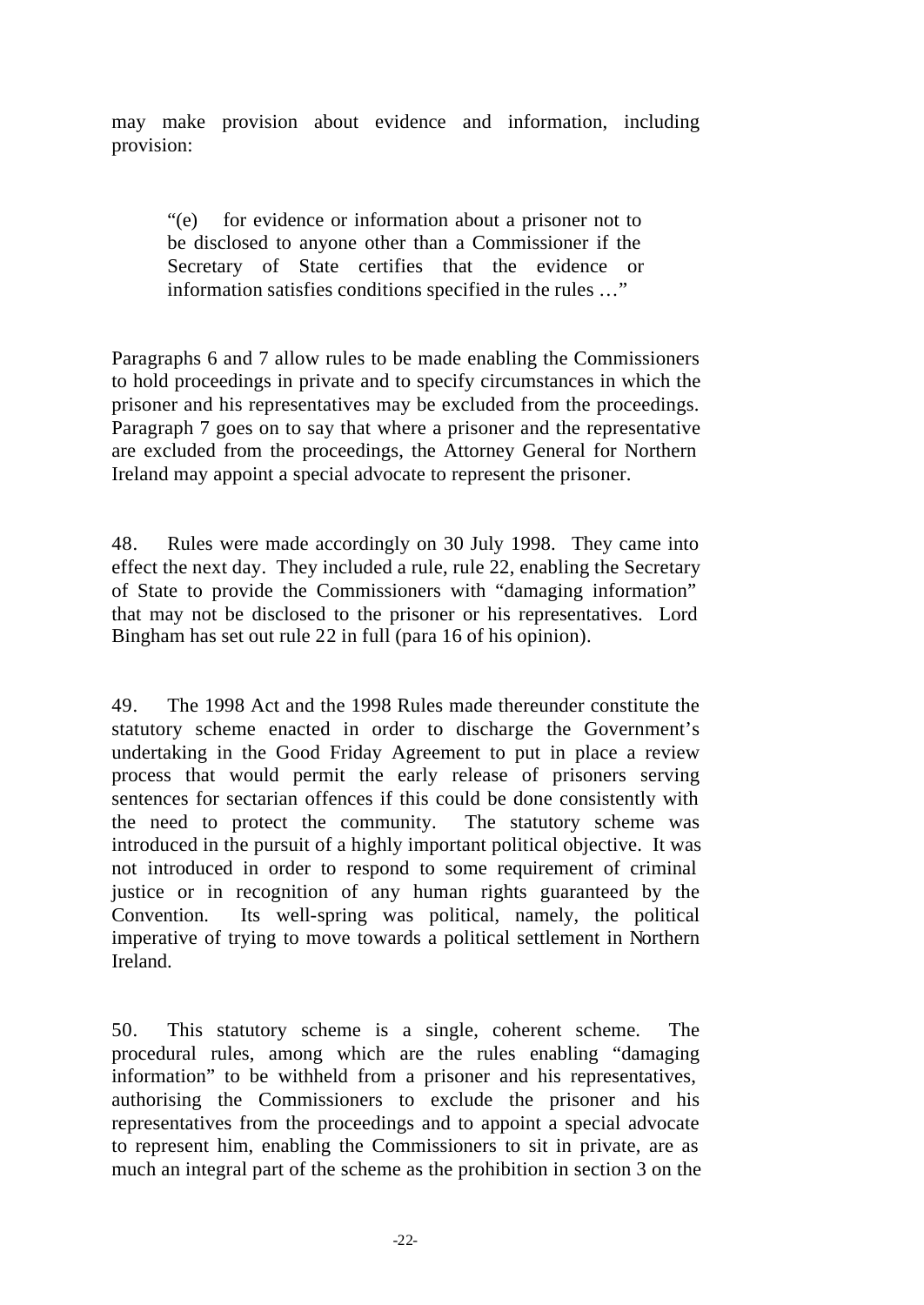release of a prisoner unless all requisite conditions are satisfied. The scheme taken as a whole provides prisoners serving sentences for sectarian offences with a clear benefit, namely, the possibility of early release that they would otherwise have no right to expect. But they cannot cherrypick, embracing parts of the scheme that suit them but complaining of other parts that don't.

51. Mr Treacy QC, counsel for the respondent, submitted that the procedures prescribed by the Rules breached the respondent's rights under the Convention guaranteed by either or both of article 5(4) and article 6(1). But this submission ignores the fact that the respondent's human rights do not entitle him to any early release scheme. He has been convicted of serious offences and sentenced to lengthy terms of imprisonment. There are many years to go before he could, absent the 1998 Act scheme, have any expectation of release. His continued incarceration does not infringe his human rights. The 1998 Act and its Rules constitute a statutory scheme of which the respondent was, and still is, a potential beneficiary. He certainly has the right to have the scheme properly and fairly applied to him in accordance with its terms. But he does not have the right, under the Convention or otherwise, to complain that the scheme is not sufficiently favourable or that part of the scheme, more particularly rule 22, infringes his human rights and should be struck down.

#### 52. Article 5(4) says that

"Everyone who is deprived of his liberty by arrest or detention shall be entitled to take proceedings by which the lawfulness of his detention shall be decided speedily by a court and his release ordered if the detention is not lawful."

This provision has, in my opinion, no relevance to proceedings before the Commissioners whether under section 3, section 8 or section 9. On applications under each of these sections the Commissioners must follow the procedures prescribed by the Act and the Rules and must do so fairly. A prisoner can, of course, challenge by judicial review proceedings the propriety of the Commissioners' handling of an application. The respondent has done so. But the result of the challenge will, or should, depend on whether the Commissioners have properly followed the statutory scheme. It will not depend on whether the statutory scheme departs, in some respect or other, from some other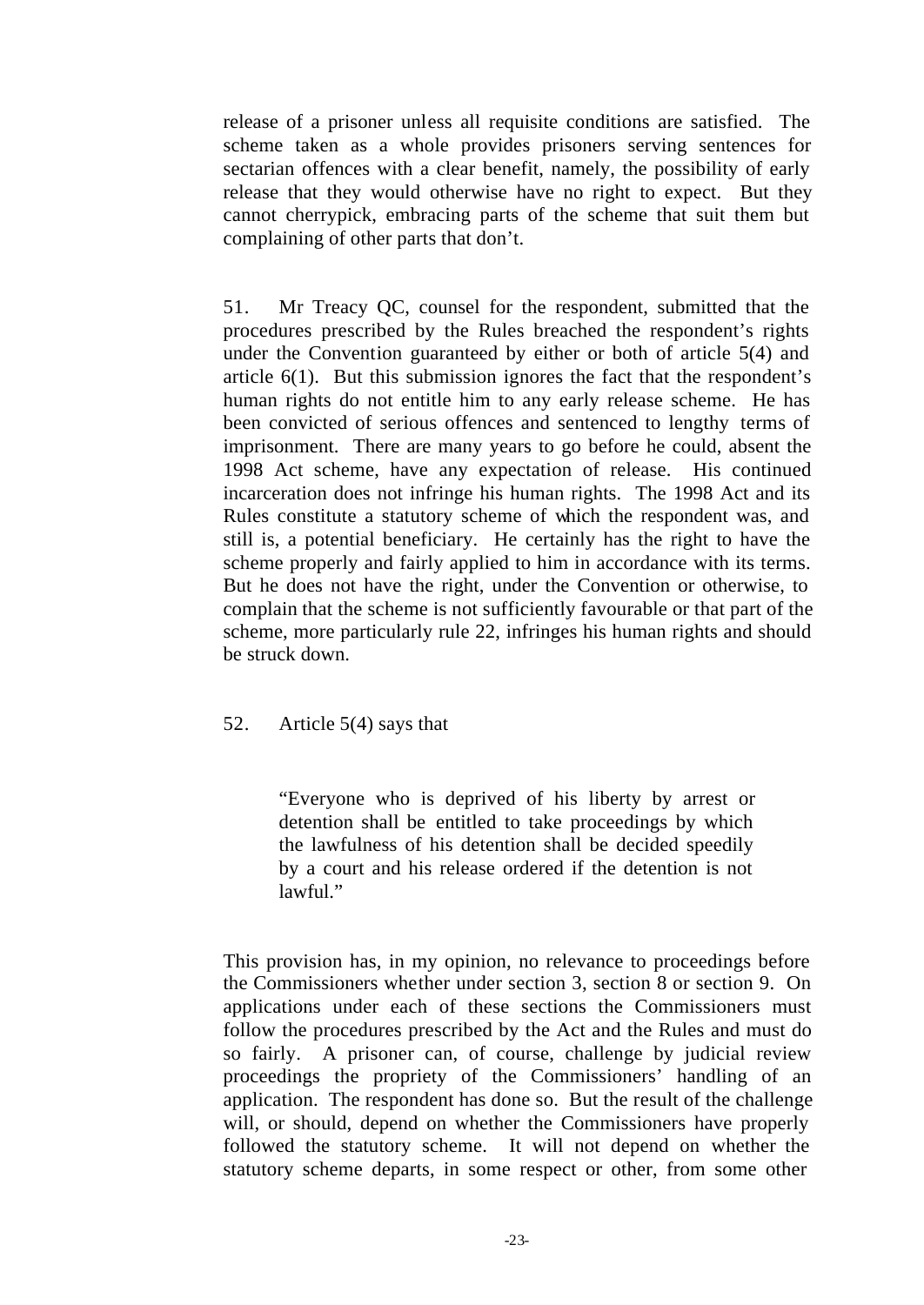scheme that would allegedly be fairer to prisoners. In short, unless and until the respondent is released in accordance with the 1998 Act statutory scheme, or some other applicable statutory scheme such as the parole scheme, his continued detention for the duration of his sentence, with whatever automatic reductions to which he may be entitled, will, in my opinion, be unimpeachably lawful.

#### 53. Article 6(1) entitles everyone

"In the determination of his civil rights and obligations … to a fair and public hearing within a reasonable time by an independent and impartial tribunal established by law."

For the reasons already given the respondent's only relevant civil right is the right to have the statutory scheme fairly and properly applied according to its terms. That civil right has been adjudicated upon by Coghlin J in the High Court and by the Court of Appeal in Northern Ireland and now, here, by your Lordships. The respondent has no other relevant civil right. In particular he does not have the right to have his entitlement to release under the statutory scheme dealt with by the Commissioners otherwise than in accordance with the procedures that are part of that scheme.

54. I would for these reasons reject the respondent's reliance on his Convention rights for the purpose of impugning the manner in which the Commissioners dealt with the section 8 application and, for the reasons given by Lord Bingham and Lord Carswell, would allow the Commissioners' appeal and dismiss the respondent's cross-appeal.

#### **LORD RODGER OF EARLSFERRY**

My Lords,

55. I have had the advantage of considering the speeches of my noble and learned friends, Lord Bingham of Cornhill, Lord Carswell and Lord Brown of Eaton-under-Heywood in draft. For the reasons they give, I too would allow the Commissioners' appeal and dismiss Mr McClean's cross appeal.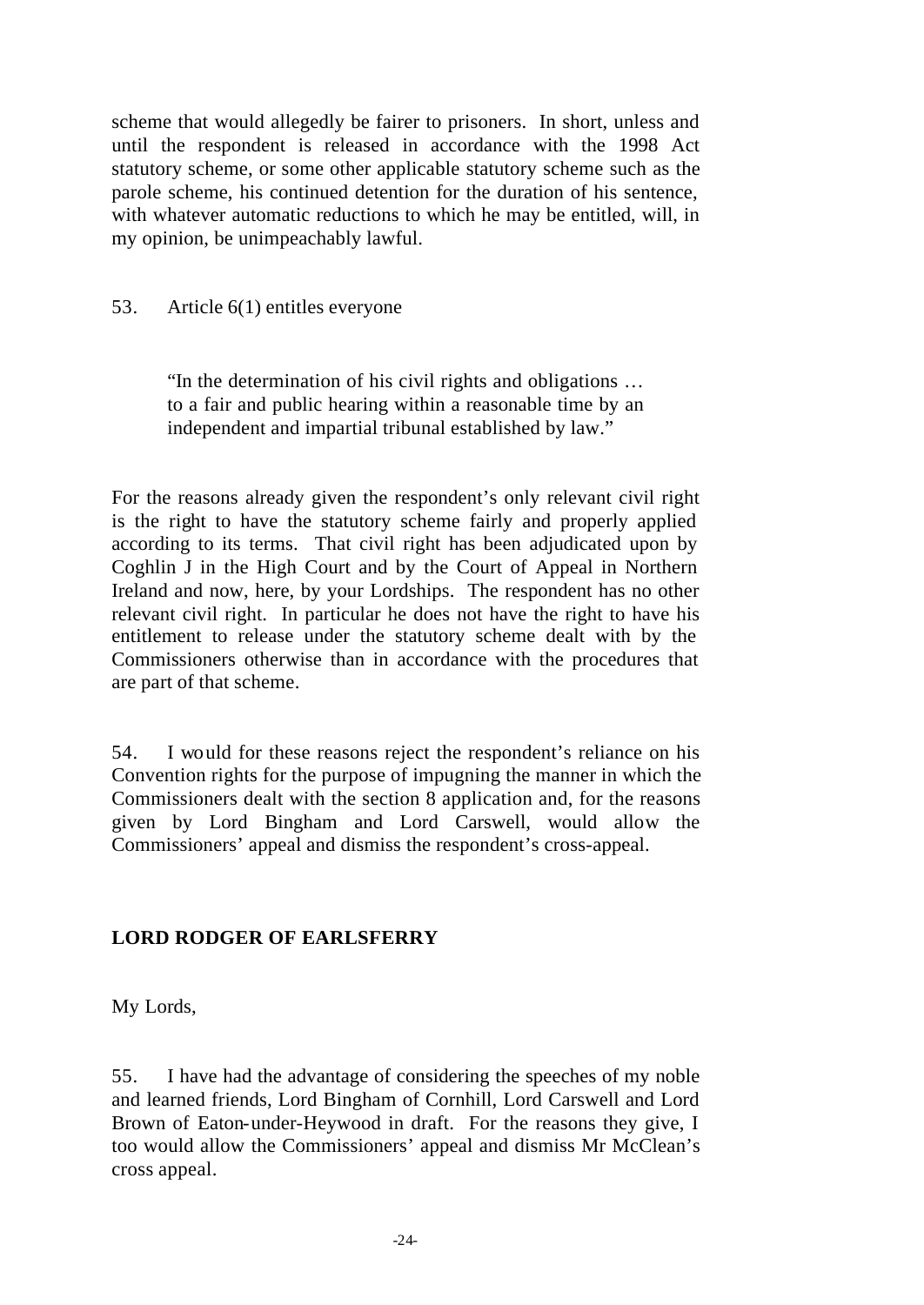#### **LORD CARSWELL**

#### My Lords,

56. The respondent Stephen McClean was on 2 February 2000 convicted by Kerr J, sitting in Belfast Crown Court without a jury, of grave crimes committed on 3 March 1998, when he was concerned in the murder of two men and the attempted murder of two others at the Railway Bar in Poyntzpass, Co Down. He was one of two masked gunmen who entered the bar and sprayed the occupants with gunfire. On conviction he was sentenced to imprisonment for life on each of the murder charges, to 20 years' imprisonment on each of the attempted murder charges and to 15 years on firearms charges, all sentences to be concurrent. An appeal against their conviction brought by the respondent and his co-accused Noel William Joseph McCready was dismissed by the Court of Appeal on 28 June 2001.

57. Because the offences were committed before 10 April 1998 the respondent became entitled to make an application under the Northern Ireland (Sentences) Act 1998 ("the Act") to the appellants, the Sentence Review Commissioners ("the Commissioners"), for a declaration that he was eligible for release in accordance with the provisions of that Act. My noble and learned friend Lord Bingham of Cornhill has set out in his opinion a summary of the applicable statutory provisions, which I gratefully adopt and need not repeat.

58. The respondent made application for a declaration and on 14 April 2000 a panel of Commissioners gave a preliminary indication, pursuant to the provisions of rule 14 of the Northern Ireland (Sentences) Act 1998 (Sentence Review Commissioners) Rules 1998 ("the Rules"), to the effect that they were minded to make a declaration that the respondent was eligible for release under the provisions of the Act. The Secretary of State indicated, pursuant to rule 14(6), that he did not wish to challenge the Commissioners' preliminary indication. The Commissioners proceeded, in accordance with the terms of rule 15, to make on 2 May 2000 a substantive declaration of eligibility for release. In that declaration, as required by section  $6(1)$  of the Act, they specified 12 November 2008 as being the day which they believed would mark the completion of about two thirds of the period which the respondent would have been likely to spend in prison under the sentences imposed on him. The effect of the accelerated release provisions contained in section 10, however, was that the respondent acquired a statutory right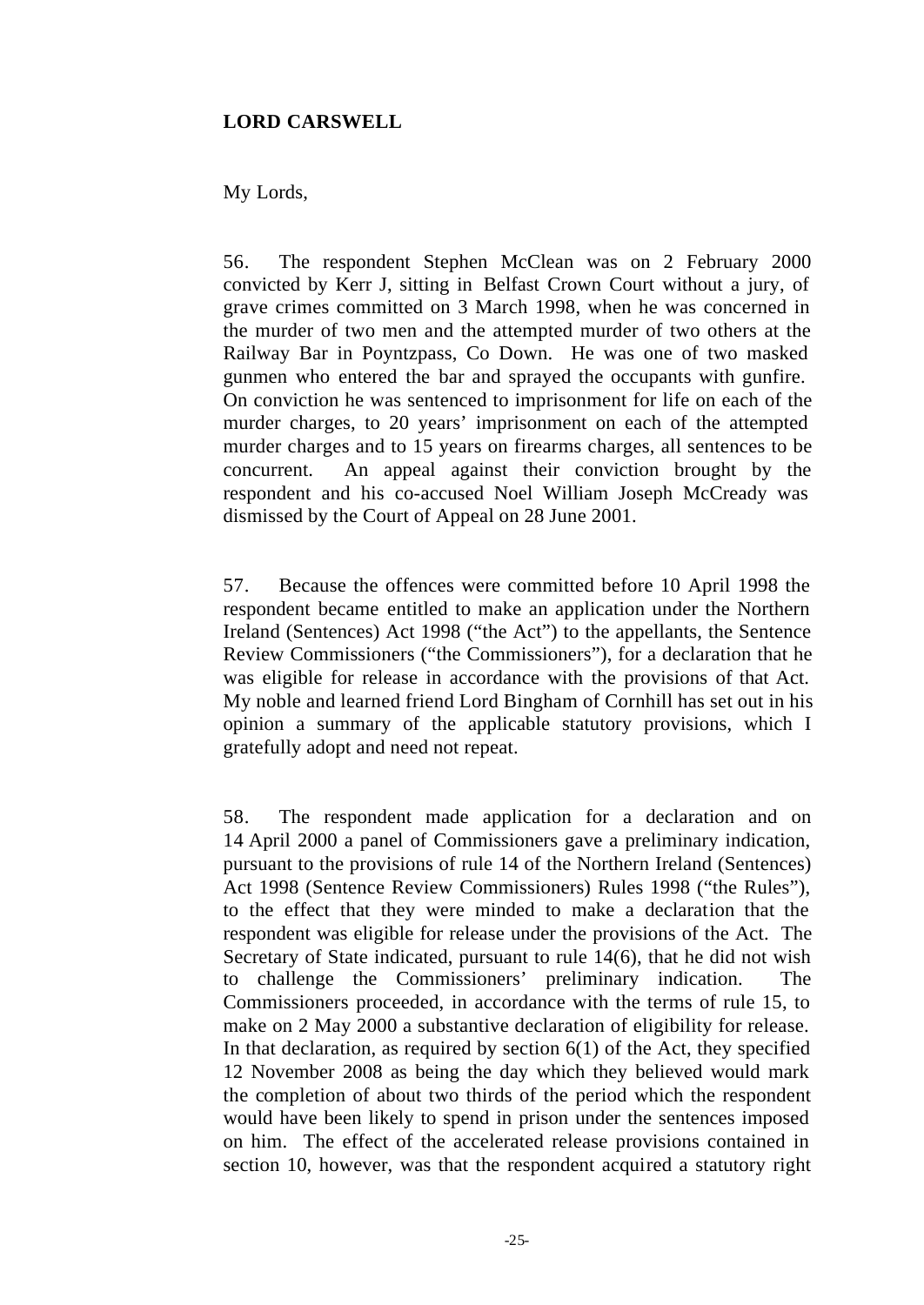to be released on 28 July 2000, being the second anniversary of the day on which the Act came into force. In consequence of these provisions, enacted in order to put into effect the terms of the Belfast Agreement of 10 April 1998, the respondent, notwithstanding the gravity of his crimes, was due for release some two years and four months after his arrest.

59. His right to release was, however, subject to defeasance if the declaration was revoked in accordance with the terms of section 8 on an application made to the Commissioners by the Secretary of State. Such a revocation did take place in the circumstances and in the manner which I shall describe, and the validity of the Commissioners' decision to revoke the declaration was the subject of the appeal before the House. By the Northern Ireland (Sentences) Act 1998 (Amendment of Section 10) Order 2000 (SI 2000/2024) made by the Secretary of State on 25 July 2000 section 10(7) of the Act was amended to provide that prisoners were not to be released at any time when an application under section 8(1) for revocation of the declaration relating to him had yet to be finally determined. The respondent has accordingly remained in custody to the present time.

60. The incident which gave rise to the Secretary of State's application for revocation took place in Banbridge, Co Down on 5 July 2000, when the respondent was on pre-release home leave from prison. When a number of persons were in the process of removing flags erected by members of the Ulster Volunteer Force from lamp posts, a fracas took place in which one Keith Patrick Butler, who took objection to removal of the flags, was violently assaulted and received very severe, extensive and life-threatening injuries. The respondent and two other men were charged with attempted murder and causing grievous bodily harm with intent. After a trial at Belfast Crown Court before Girvan J sitting without a jury, the respondent was acquitted on both charges. Although he held that it had not been proved to the requisite standard that the respondent participated in the joint enterprise of the assault in the manner alleged by Butler, the judge expressed the following view at page 7 of his judgment:

"I do accept the thrust of the Crown case that McClean and McCready were much more involved in the whole business of flag removal than they admitted. Having seen and heard McClean in giving evidence I reject his evidence that the initial meeting with Harrison was a chance meeting and that they went off in the car without prior arrangement. I am satisfied that McClean and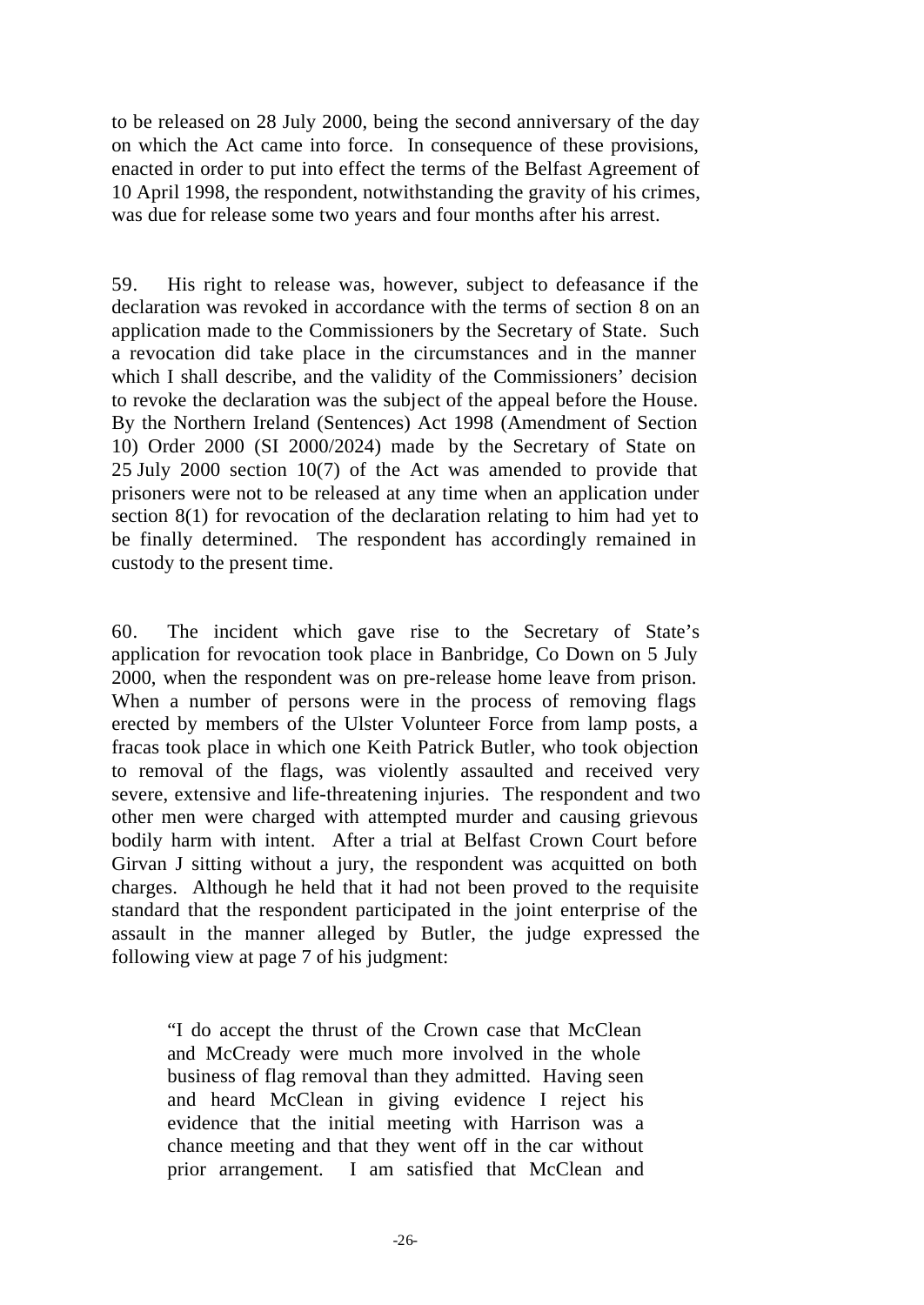McCready were active participants in the removal of the flags. I reject McClean's evidence that McClean and McCready distanced themselves from the taking down of the flags or that they walked away countrywards. Neither McClean nor McCready made such a case in their interviews and it would make little sense for them to walk away and then in a relatively short distance later come back over to their friends at the scene where the assault took place."

This finding was regarded as material by the Commissioners in reaching their conclusions on revocation.

61. On 10 July 2000 the Secretary of State applied to the Commissioners under section 8 of the Act to revoke the declaration granted to the respondent, on the ground that the fourth condition contained in section 3 of the Act, that the respondent would not if released be a danger to the public, was no longer satisfied. This was based on the fact that he had been charged with the attempted murder of Mr Butler on 5 July 2000. On 26 July 2000 a panel of the Commissioners gave a preliminary indication that they were minded to grant the Secretary of State's application. The preliminary indication was challenged by the respondent, so the Commissioners proceeded, with many intermediate alarms and excursions, to a substantive determination.

62. One material development was that on 12 October 2001 the Secretary of State added to the list of organisations specified under the terms of the Act the Loyalist Volunteer Force ("LVF"), an organisation which it was alleged the respondent supported (and which had a violent feud in progress with the Ulster Volunteer Force). The Secretary of State then on 3 December 2001 made a further application to the Commissioners under section 8 for revocation of the release declaration, on the ground that the second and third conditions in section 3 were not satisfied. The respondent has at all times denied that he is a supporter of the LVF and claimed that all of the conditions in section 3 were satisfied.

63. On 21 December 2001 the Secretary of State made a further application to the Commissioners for leave to enter into evidence certain further items of evidence. One of these was a secret intelligence summary, the contents of which were certified as constituting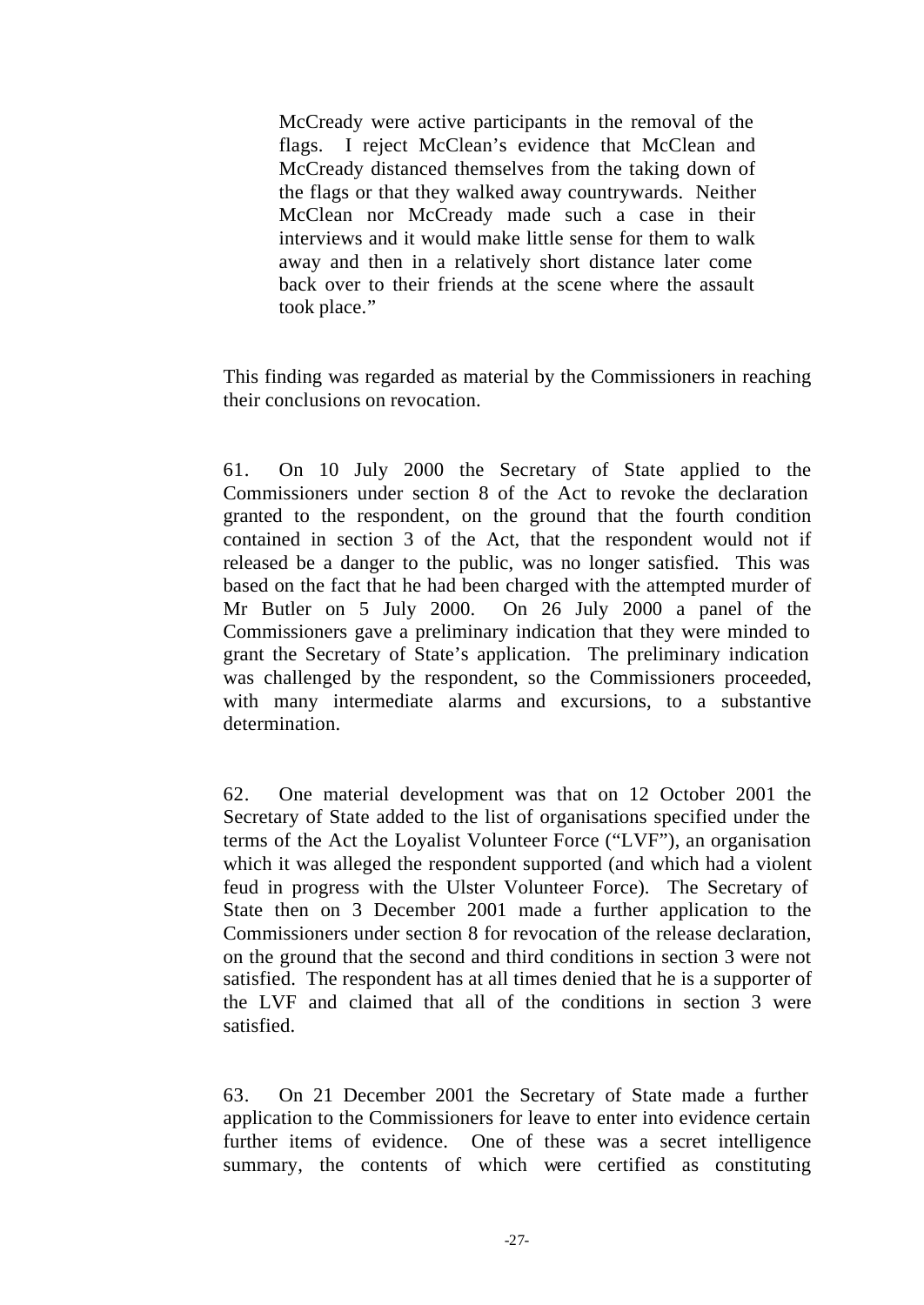"damaging information" within the meaning of the Rules. A document containing the gist of the information withheld and the reasons for withholding it was served on the respondent, in accordance with rule 22(3). The document set out those matters in the following terms:

"1. The withheld information relates to intelligence to the effect that if you were released immediately you would be a danger to the public. In particular that you have been involved in paramilitary activities on behalf of the Loyalist Volunteer Force (LVF) both before committal to prison in 1998 and in the period since; that you have sought to retain an involvement in the affairs of the group; and that you will become re-involved in LVF activity upon release from prison.

2. I am withholding the information for the reasons that disclosure would be likely to –

- (a) adversely affect the health, welfare or safety of other persons, namely, the sources of the information drawn upon in order to compile the intelligence summary;
- (b) result in the commission of offences, namely, offences against the sources of the information referred to at (a) above, their families and property;
- (c) impede the prevention or detection of offences or the apprehension or prosecution of suspected offenders; and
- (d) be contrary to the interests of national security."

Your Lordships were furnished with a copy of this document, but they have not seen or considered any of the damaging information itself.

64. A single Commissioner acceded to the Secretary of State's application on 11 January 2002 and an appeal against his decision was dismissed by a panel of three Commissioners on 22 February 2002. The Secretary of State requested the Attorney General to appoint a person to represent the interests of the respondent and his co-accused McCready (known as a special advocate), pursuant to para  $7(2)$  of Schedule 2 to the Act. The Attorney General, after consulting the respondent's solicitors, appointed Mr John Orr QC to represent his interests in the revocation proceedings for the purpose of dealing with the damaging information.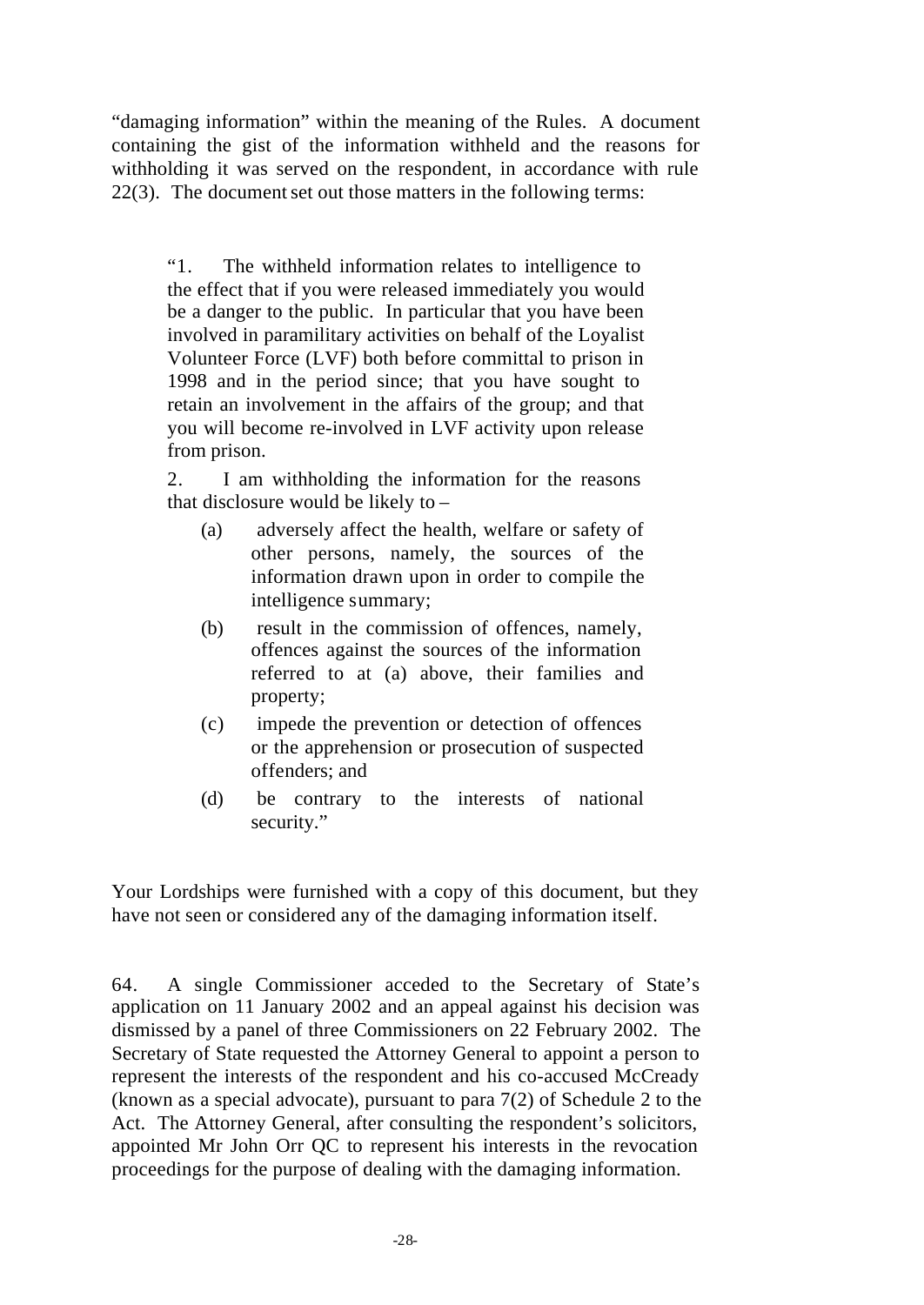65. A panel of Commissioners held the substantive hearing of the section 8 application on 19 March 2002. In the course of the hearing a closed session was held in the absence of the respondent and his legal representatives, as provided for by para 7(1) of Schedule 2 to the Act. Evidence was given by a senior police officer at this session, at which the special advocate was present to represent the respondent.

66. The Commissioners issued a written decision, communicated to the respondent's solicitors under cover of a letter dated 23 April 2002, whereby they confirmed their preliminary indication that they would allow the Secretary of State's application for revocation of the release declaration. In that decision they stated:

"In making a decision in this application the Commissioners have taken no account whatsoever of the *damaging information* evidence submitted by the applicant, because it was not necessary to do so to reach a decision in this case.

The Commissioners' decision is based entirely on the respondent's oral evidence at the revocation hearing and the written Judgement of Mr Justice Girvan in the matter of The Queen v Stephen McClean, Noel William McCready and Philip Robert George Harrison, dated November 27, 2001."

This statement is confirmed by para 9 of the affidavit of Dr Duncan Morrow filed on 14 August 2002.

67. The Commissioners set out in the decision their reasons for granting the application in the following terms:

"1. The original decision of the Commissioners that the respondent met the criteria for release was finely balanced. Since this is a revocation hearing in relation to an already granted licence, the Commissioners must have reference to the index offence. The Commissioners were concerned about the nature of the index offence, and its proximity in time to the application for release. There had been very little time for evidence to emerge that the respondent would not be a danger to the public.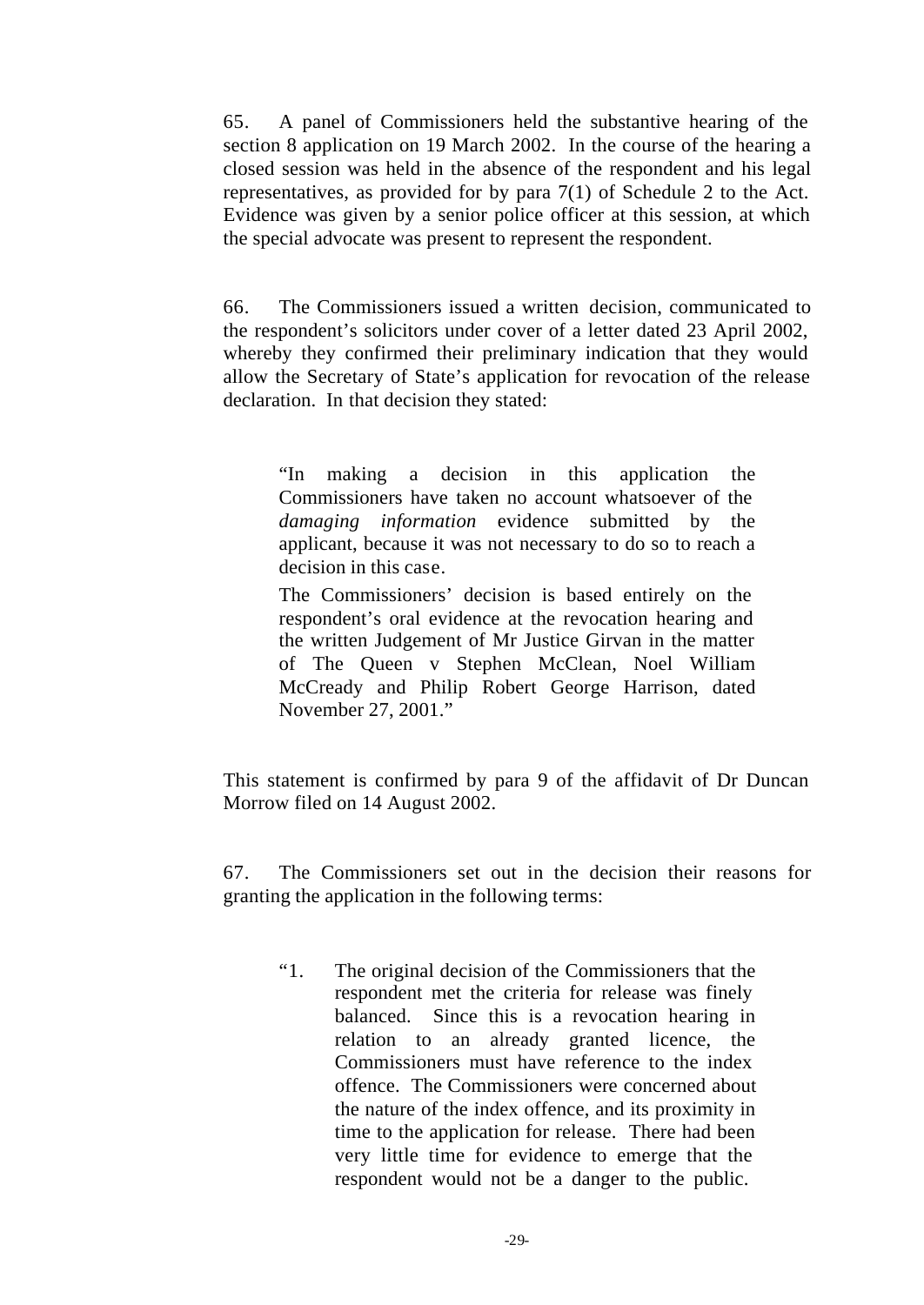Essentially, the Commissioners had to base their decision on the information then before them, and granted the application because the Secretary of State raised no objection to early release.

- 2. In order to revoke the release decision, the Commissioners must be persuaded that in the light of changed circumstances, new evidence or information, an applicable condition in section 3 of the Act is no longer satisfied. In this particular instance, are the Commissioners still able to say that if released immediately, the respondent would not be a danger to the public?
- 3. In the criminal proceedings dealing with the incident which gave rise to this application, although the respondent was found not guilty of attempted murder or causing grievous bodily harm with intent and was acquitted on both counts, Mr Justice Girvan accepted the thrust of the Crown case that the respondent was much more involved in the whole business of flag removal than he admitted. However, in the words of the Judge, being an active participant in the flag removal does not of itself prove that the respondent participated in the assault.
- 4. Notwithstanding the acquittal of the respondent, the outcome of the criminal proceedings, particularly in relation to the Judge's comments regarding the involvement of the respondent in the business of flag removal, left the Commissioners with *additional* doubt in their minds about the respondent's danger to the public.
- 5. The evidence of the respondent in the Hearing went no way in removing that doubt. On the contrary, the Commissioners came to the same conclusions as Mr Justice Girvan; namely that the respondent was more involved in flag removal than he admitted. It is, in the Commissioners' view, improbable beyond belief that the respondent did not know or at least suspect that they were embarking on a flag removal expedition.
- 6. Given the time of year, the week around Drumcree protests, and in an area of ongoing serious feuding between the LVF and the UVF, it is likely that the respondent knowingly entered a situation of high risk in which violence could follow. In the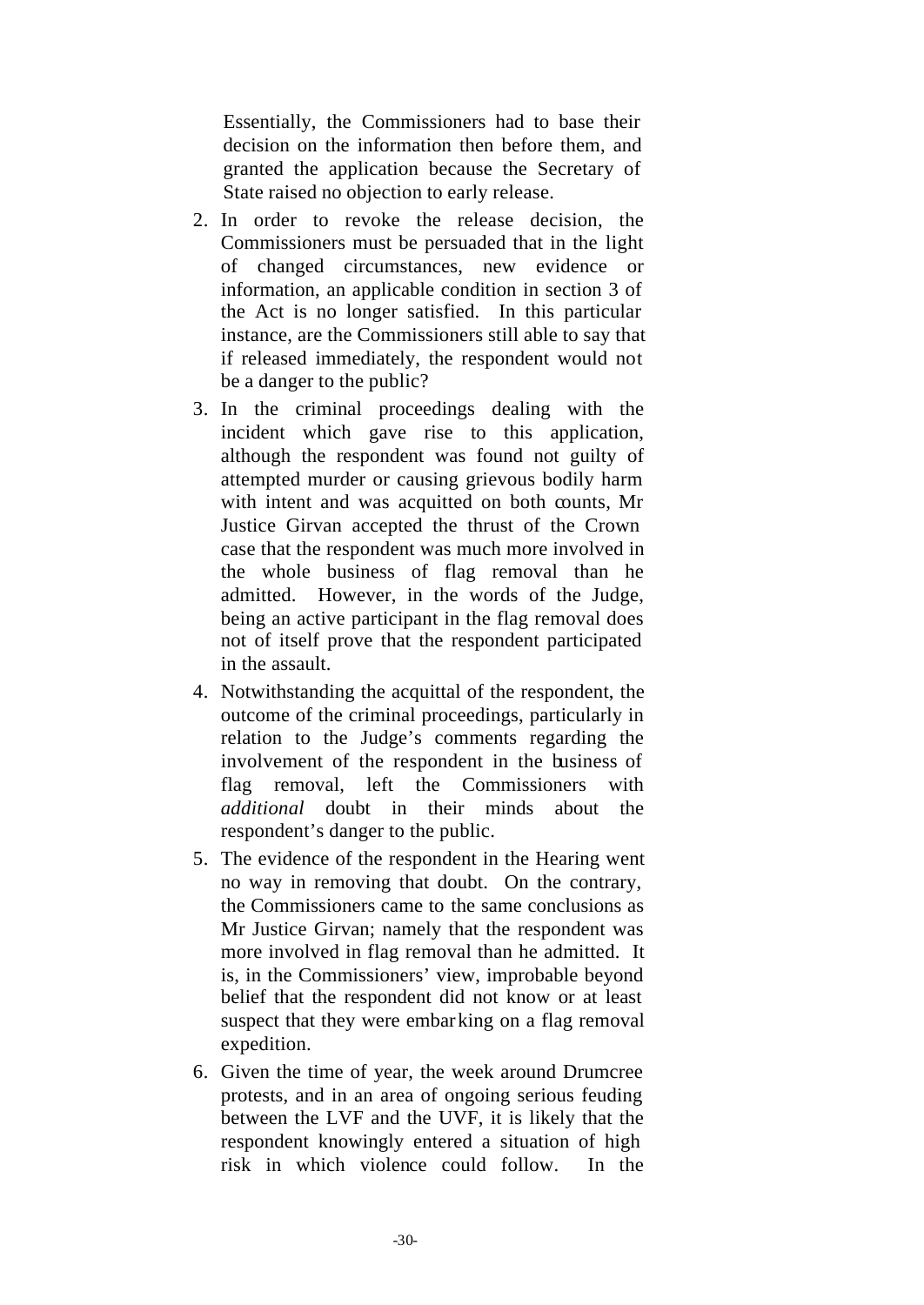circumstances, it is not possible for the Commissioners to say that if released immediately, the respondent would not be a danger to the public.

7. Even if the Commissioners were to accept the respondent's version, there would still be a problem with danger to the public. Assuming for the sake of argument that the respondent did not enter a situation of risk knowingly, then he did so out of naivete and lack of foresight and poor judgement. If the respondent is incapable of avoiding situations of obvious risk and potential violence, even then the Commissioners would not be able to say that if released immediately he would not be a danger to society."

68. In hearing the application on 19 March 2002 the Commissioners proceeded on the basis that they were required to reconsider their original determination in light of new information available in July 2000 (minutes of hearing, para 22). A discussion concerning burden of proof had been held at a hearing on 24 January 2001, the outcome of which was a ruling, as Dr Morrow expressed it in para 3 of his affidavit of 14 August 2002:

"It was for the Secretary of State to satisfy the Commissioners on the balance of probabilities of the facts on which he wished to rely while it was for the applicant to satisfy the Commissioners also on the balance of probabilities that the applicable section 3 conditions were still satisfied."

The hearing on 19 March 2002 went ahead on the basis that this was the applicable burden of proof of the issues before the Commissioners.

69. Mr McClean brought an application for judicial review of the Commissioners' decision, seeking orders of certiorari and mandamus and declarations. The application was dismissed by Coghlin J in a written decision given on 15 May 2003. The arguments advanced on behalf of Mr McClean ranged over a variety of issues, but the main thrust covered two grounds, first, that the admission of the damaging information and the use of a special advocate constituted breaches of article 6 of the Convention for the Protection of Human Rights and Fundamental Freedoms ("the Convention") and, secondly, that the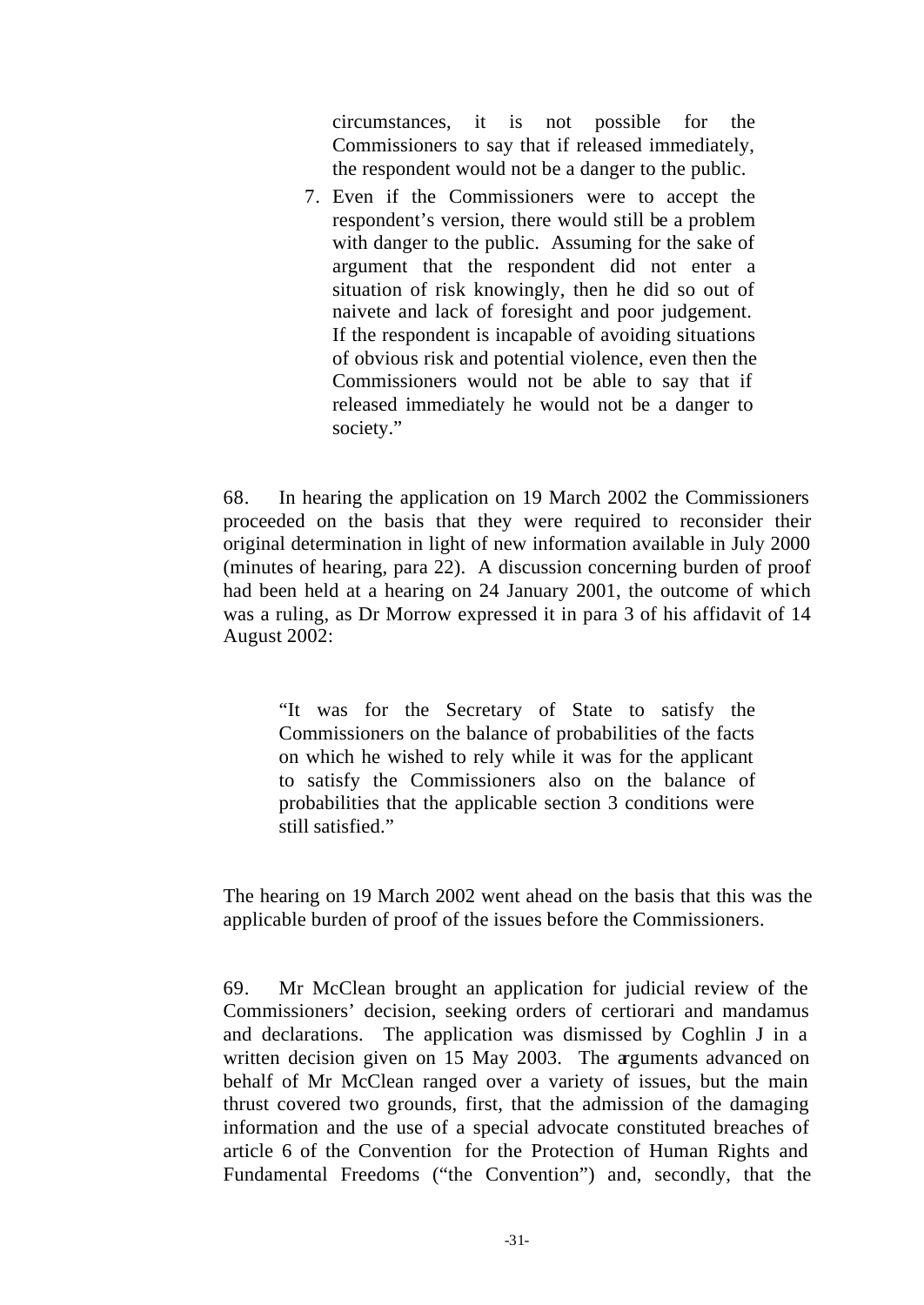Commissioners were wrong to place the burden of proof on Mr McClean. The judge held against him on both grounds. In respect of the burden of proof, he regarded it as resting upon the prisoner, but concluded after examination of the general shape and function of the Act that it was neither unfair nor disproportionate to require him to establish on the balance of probabilities that he would not be a danger to the public.

70. Before the Court of Appeal the case was run on the same two grounds. The court (Nicholson and McCollum LJJ, Higgins J dissenting) reversed the judge's decision and quashed the decision of the Commissioners, remitting the matter to them for rehearing with a number of directions. All members of the court held that the procedure of the Commissioners, including the use of damaging information, did not involve a breach of the Convention, but the majority concluded that the burden of proof had been wrongly imposed upon the prisoner. The order of the court was framed in terms which directed the Commissioners to require the Secretary of State to prove on the balance of probabilities that the prisoner, if released immediately, would be a danger to the public. Both Nicholson LJ and Higgins J analysed the procedure of the Commissioners as involving the discharge by either the prisoner or the Secretary of State of a burden of proof, Nicholson LJ concluding that it should not be imposed upon the prisoner, while Higgins J took the view that the Commissioners were correct to place it upon him. McCollum LJ agreed with the conclusion that the Commissioners were in error in placing a burden of proof on the prisoner, but analysed their procedure in terms which I think contained a better approach to the issue. Citing a passage from para 16 of the opinion of Lord Bingham of Cornhill in *R v Lichniak* [2002] UKHL 47, [2003] 1 AC 903 (to which I shall return later), he stated at para 77 of his judgment:

"However I find it difficult to apply the traditional principles of evidence to proceedings of the kind under consideration here. The conclusion that a person is or is not a danger to the public, while it may be reached quite emphatically, is not the establishment of a concrete fact, but rather the formulation of an opinion or impression. As such it is not capable of proof in the manner usually contemplated by the law of evidence."

He went on at paras 81 to 83: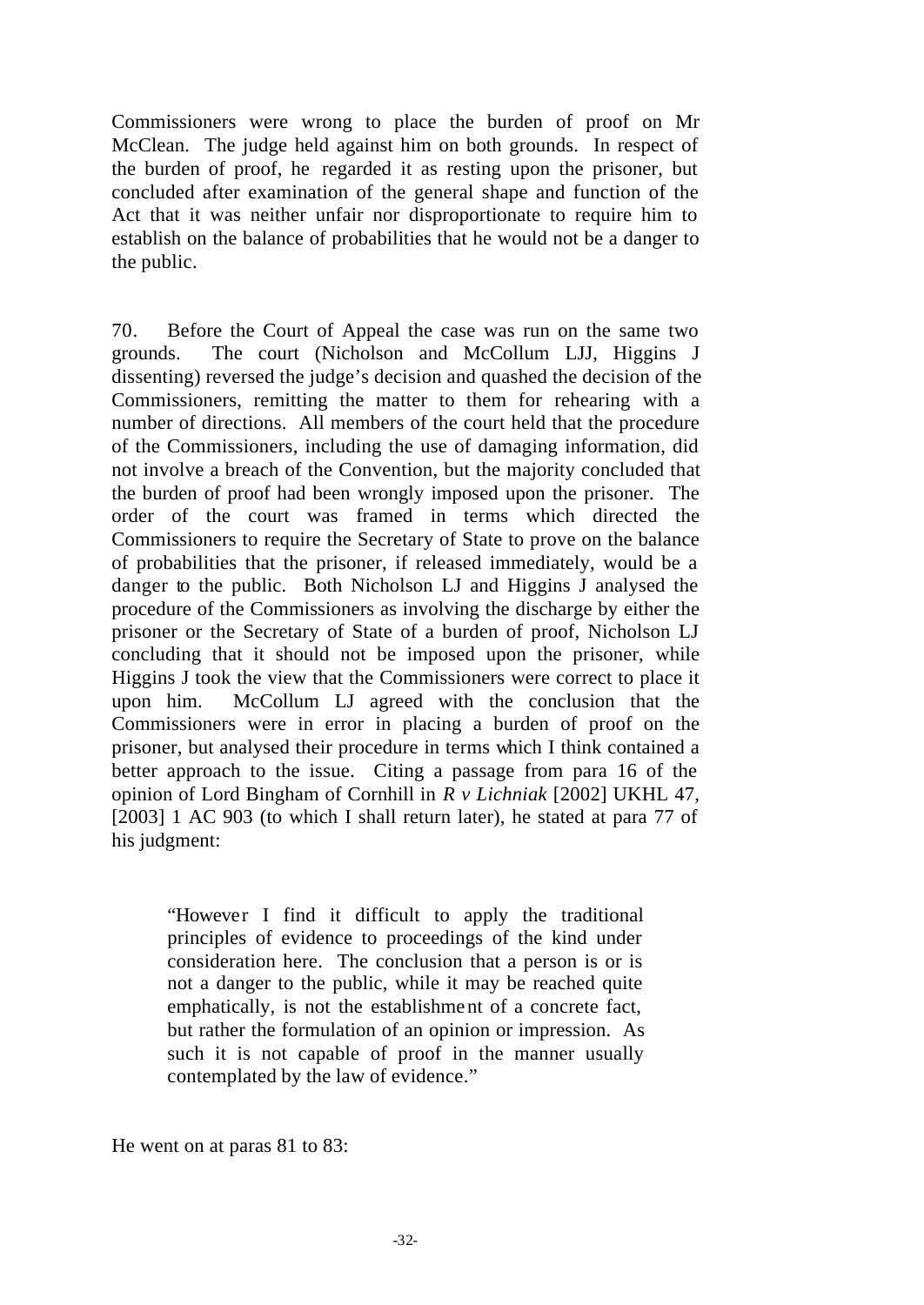"[81] The test for the Commissioners therefore is whether they believe that evidence or information which was not available to them when they granted the application suggests that an applicable condition is not satisfied. The word 'suggests' is not indicative of the imposition of a burden of proof. On the other hand, if their state of mind is such that they are unable to form that belief then they should not grant the application. I do not take the view that, after the Secretary of State has placed new information before them a burden of proof passes to the appellant to show that in spite of that information he will continue to pose no danger to the public but rather that they must form an impression as to the existence and extent of danger posed by him to the public based on the information placed before them.

[82] A conclusion of fact is readily susceptible to the imposition of a burden of proof, and in so far as the learned judge and the Commissioners recognized a burden of proof on the Secretary of State to establish the facts amounting to new evidence or information I would agree with their view, but I am unable to agree that the issue of whether danger to the public has been manifested by that evidence or information is one in respect of which the burden of proof fell on the Appellant.

[83] This is in the nature of an inference or impression that the Commissioners may form on the basis of the information or evidence placed before them without either party being required to demonstrate its greater probability or improbability. A wide variety of factual situations could give rise to such a view. It is not necessary that a prisoner should have been guilty of any criminal behaviour. Some offences might not give rise to any apprehension of danger to the public, while some behaviour that did not constitute a breach of civil or criminal law might well do."

71. The two grounds to which I have referred formed the subject of the arguments presented to the House. The Commissioners appealed against the decision of the Court of Appeal on the issue of the burden of proof, and Mr McClean cross-appealed on the Convention issue. I shall deal first with the appeal.

72. For the reasons which I shall give I am unable to agree with the conclusion reached by the majority of the Court of Appeal that the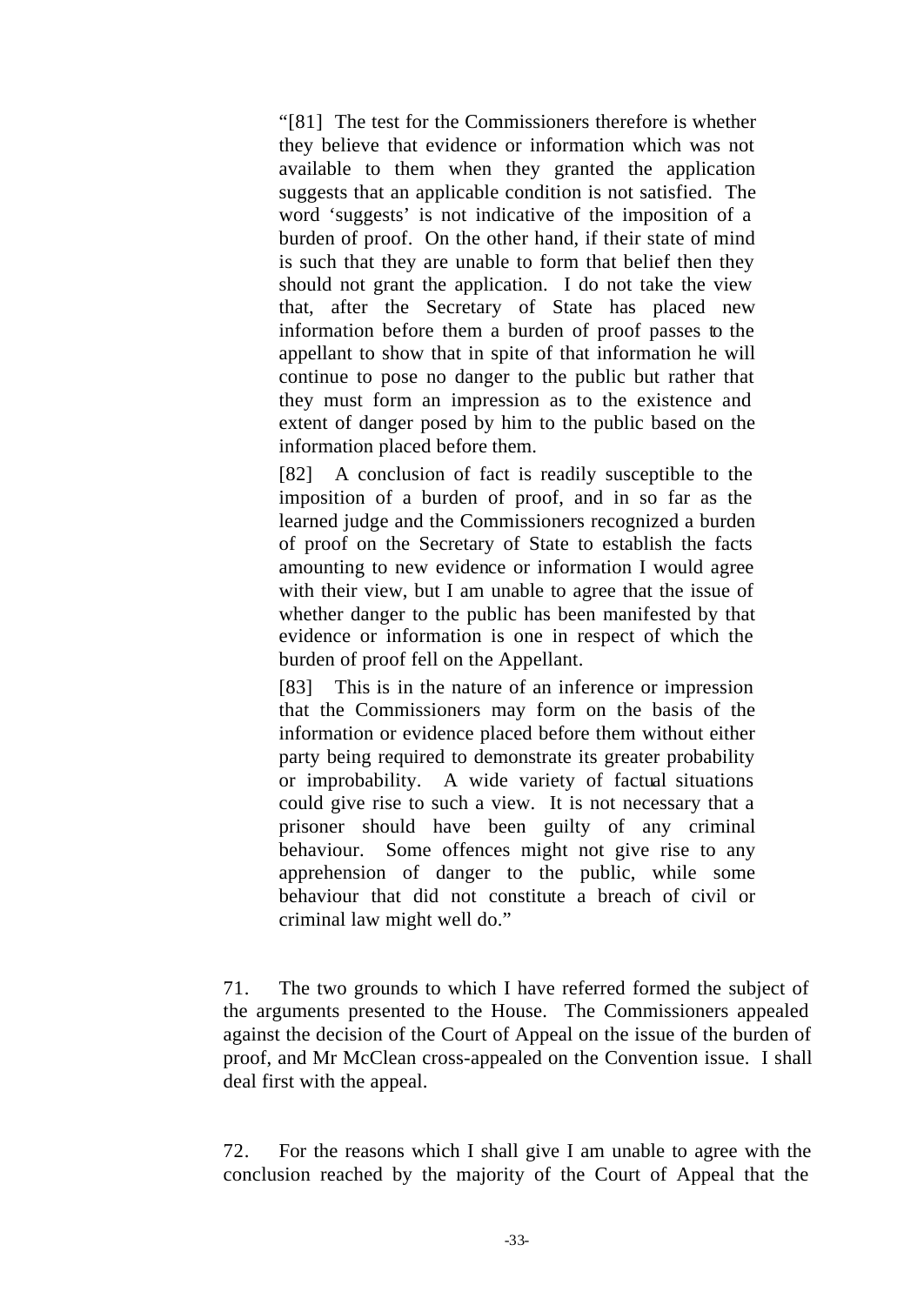Commissioners were in error in their decision, or that the order of the court which required them to impose the burden of proof on the Secretary of State was correct. Nevertheless I consider that the approach taken by McCollum LJ in the passages which I have quoted from his judgment provides a more appropriate way for the Commissioners to determine the issues which they have to decide than that which focuses on the burden of proof.

73. Under section 3 of the Act the Commissioners are to grant the application for a release declar ation of a prisoner sentenced to life if four conditions are satisfied. The first is purely factual. The three remaining conditions are framed in terms of negatives and each requires some exercise of judgment. In deciding on the second condition the Commissioners have to make a determination about the present affiliations of the prisoner. In the third they have to do so about his future likely affiliations and activities. The fourth condition requires a pure exercise of judgment, the issue being whether the prisoner, if released immediately, would not be a danger to the public. It seems to me that forming those judgments, certainly in respect of the second, third and fourth conditions, is more akin to many administrative decisions than the ordinary judicial process of deciding whether a matter requiring proof has been established. Decisions of the latter type require sufficient evidence to be adduced by the party who wishes to establish it, and if he does not succeed in doing so it may be properly said that he has failed to discharge the burden resting upon him. Although the prisoner obviously wants the Commissioners to find that the conditions have been satisfied, it is not a *lis inter partes*, and it is not the function of the Secretary of State to prove the case for keeping him in custody. The Commissioners will seek the information on which to make their decision from whatever source it may be obtained. That will include the prisoner, who will be concerned to show in relation to the fourth condition that his future behaviour is likely to constitute no danger to the public. It may also include information from the prison and security services about his past and present activities and associations, which will not necessarily be unfavourable to him. When they have assembled the information which they deem necessary the Commissioners determine whether the four conditions have been satisfied.

74. This approach is supported by the observation of Lord Bingham of Cornhill in *R v Lichniak* [2002] UKHL 47, [2003] 1 AC 903, when he said of the Parole Board, whose function is similar in many respects to that of the Commissioners (para 16):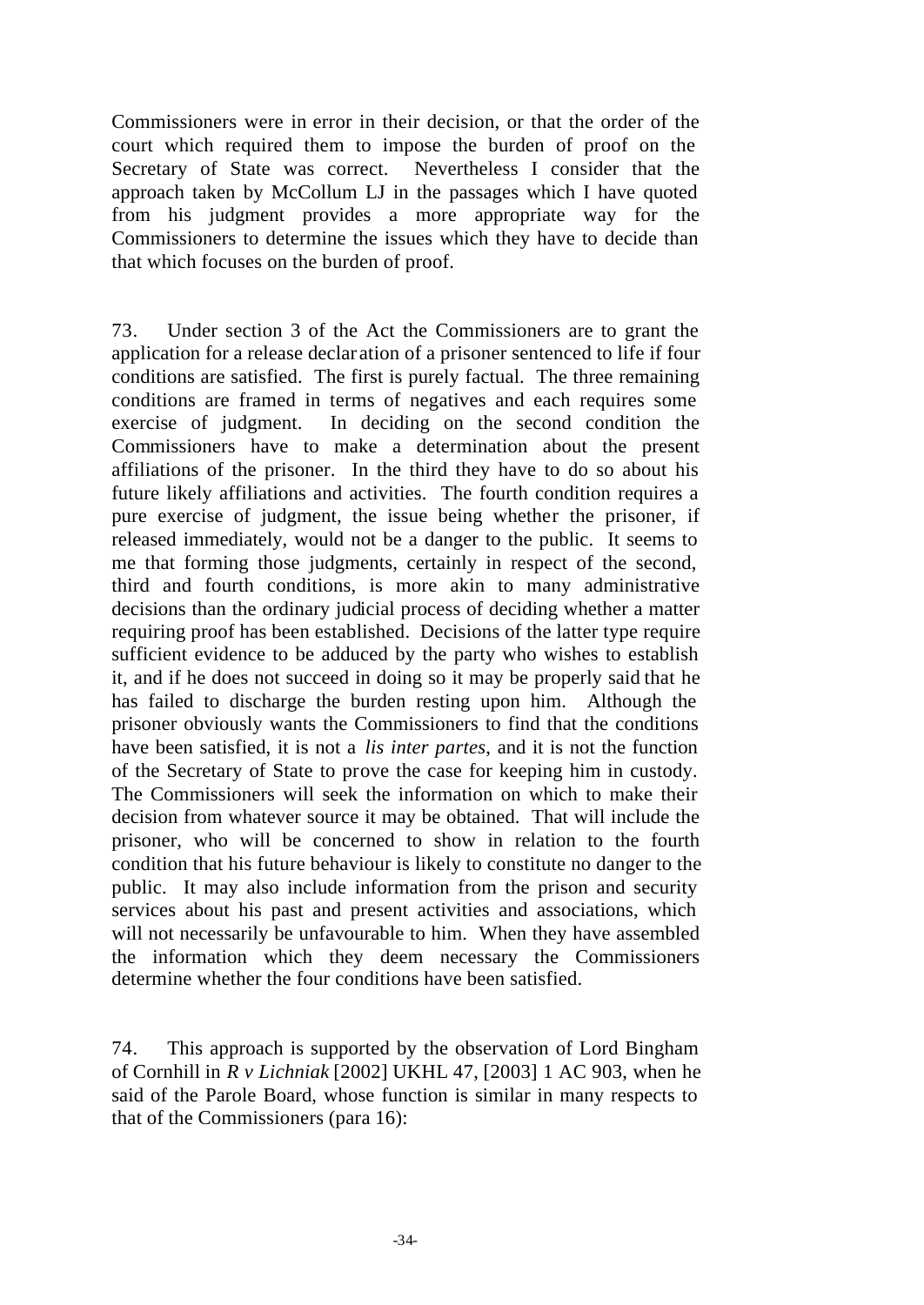"I doubt whether there is in truth a burden on the prisoner to persuade the Parole Board that it is safe to recommend release, since this is an administrative process requiring the board to consider all the available material and form a judgment."

An analogous function is to be found in section 3(8) of the Act, which requires the Secretary of State to specify any organisation which he believes is concerned in terrorism or has not established or is not maintaining a complete and unequivocal ceasefire. In so deciding the Secretary of State is not applying the concept of a burden of proof, but is forming a conclusion based on evidence and information which he has before him (for a discussion of the exercise of this power see *Re Williamson's Application* [2000] NI 281, 299-301). Many examples could be assembled from administrative decisions to be taken in the course of exercising functions conferred by statute. Some of those in cognate spheres are the decisions of the Parades Commission to issue determinations in respect of public processions (*Re Tweed's Application*  [2001] NI 165) and the discretion of the Secretary of State to pay criminal injury compensation notwithstanding the fact that the claimant may have been engaged at some time in the commission of acts of terrorism (*Re McCallion's Application* [2001] NI 401). In *R v Chambers* [1994] NI 170 Hutton LCJ held that the decision of a senior police officer to authorise a delay in access to a prisoner by a solicitor, where he has to have reasonable grounds for believing that certain conditions are satisfied, is not to be determined by the application of the concept of a burden of proof.

75. There are rather more difficulties with the construction of section 8 of the Act. Subsection (1) is relatively straightforward. The Secretary of State must apply for a revocation if he believes –

- (a) that as a result of an order under section  $3(8)$ , or a change in the prisoner's circumstances, an applicable condition in section 3 is not satisfied, or
- (b) that evidence or information which was not available to the Commissioners when they granted the declaration suggests that an applicable condition in section 3 is not satisfied.

Under paragraph (a) certain factual changes will have occurred, the specification of an organisation by the Secretary of State or a change in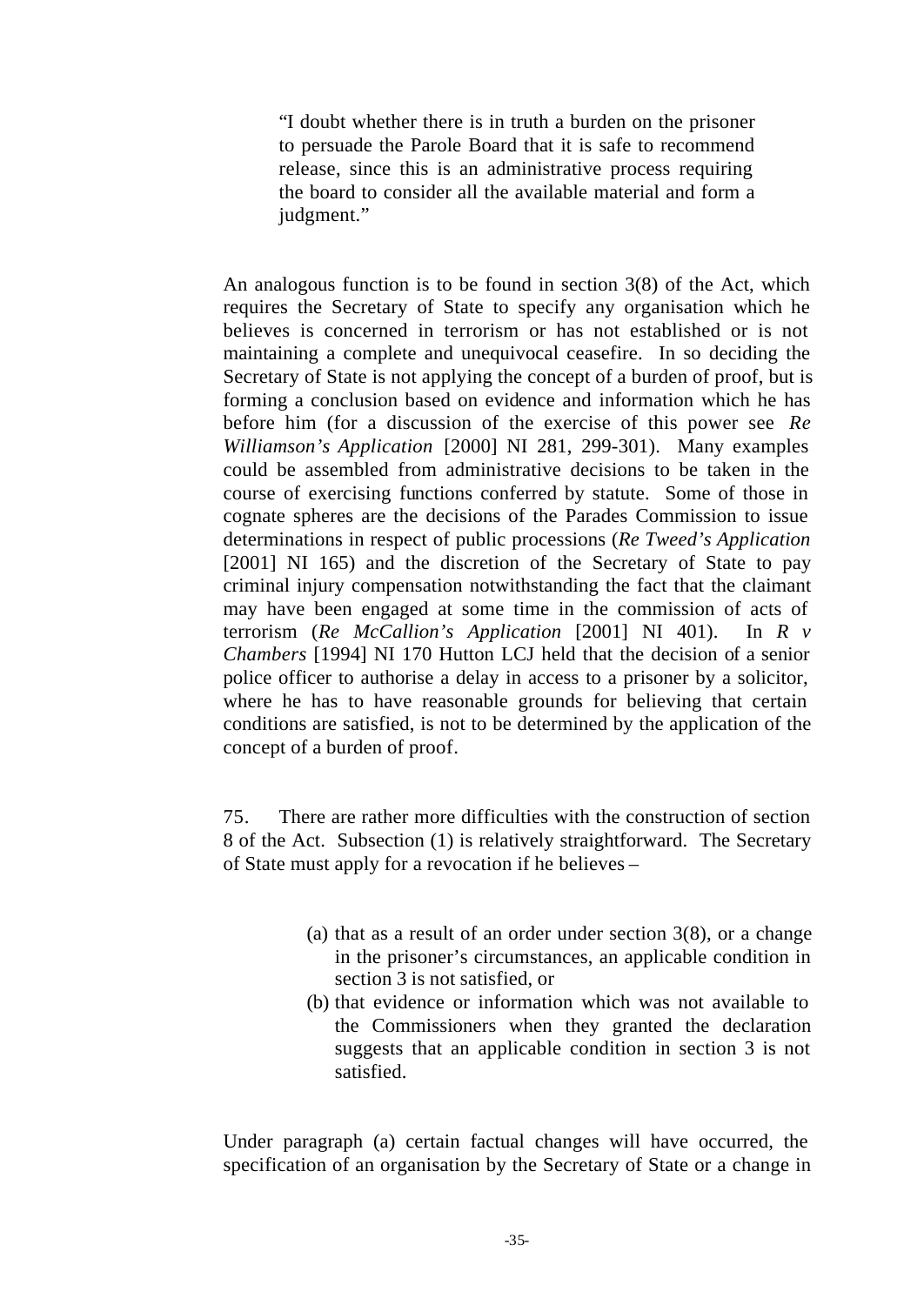the prisoner's circumstances. If the Secretary of State in the light of those factual changes (assuming that they are established) believes that an applicable condition is not satisfied, then he is to apply to the Commissioners to revoke their declaration.

76. Subsection (2) then sets out the Commissioners' duty on receipt of the revocation application. They must grant it if they believe –

- (a) that as a result of an order under section  $3(8)$ , or a change in the prisoner's circumstances, an applicable condition is not satisfied, or
- (b) that evidence or information which was not available to them when they granted the declaration suggests that an applicable condition in section 3 is not satisfied.

Again, paragraph (a) appears straightforward. If the Commissioners believe, in the light of the factual changes which have occurred, that one of the four conditions is no longer satisfied, they must revoke the declaration. That is the same exercise as under section 3, the application of their judgment to the factual situation. It is more difficult to see why the legislature has used the word "suggests" in paragraph (b). It was quite appropriate for use in subsection  $(1)(b)$ , where it defined the conditions in which the Secretary of State should apply for revocation. At that stage he is not making a determination on the continued application of the conditions, merely that the evidence or information suggests that one of them is not satisfied. The Commissioners have, however, to make a definitive determination, and one would have expected to find their task defined in terms of deciding whether in their judgment the condition was or was not satisfied.

77. The issue arose in the course of argument before the House whether the effect of section 8(2)(b) was that the Commissioners should revoke the declaration once there is some evidence which suggests that the condition is not satisfied, without proceeding as far as a definitive decision to that effect. They would then leave it to the prisoner to bring a fresh application under section 3, relying on rule 9(2), which permits the Commissioners to determine a further application if in their view –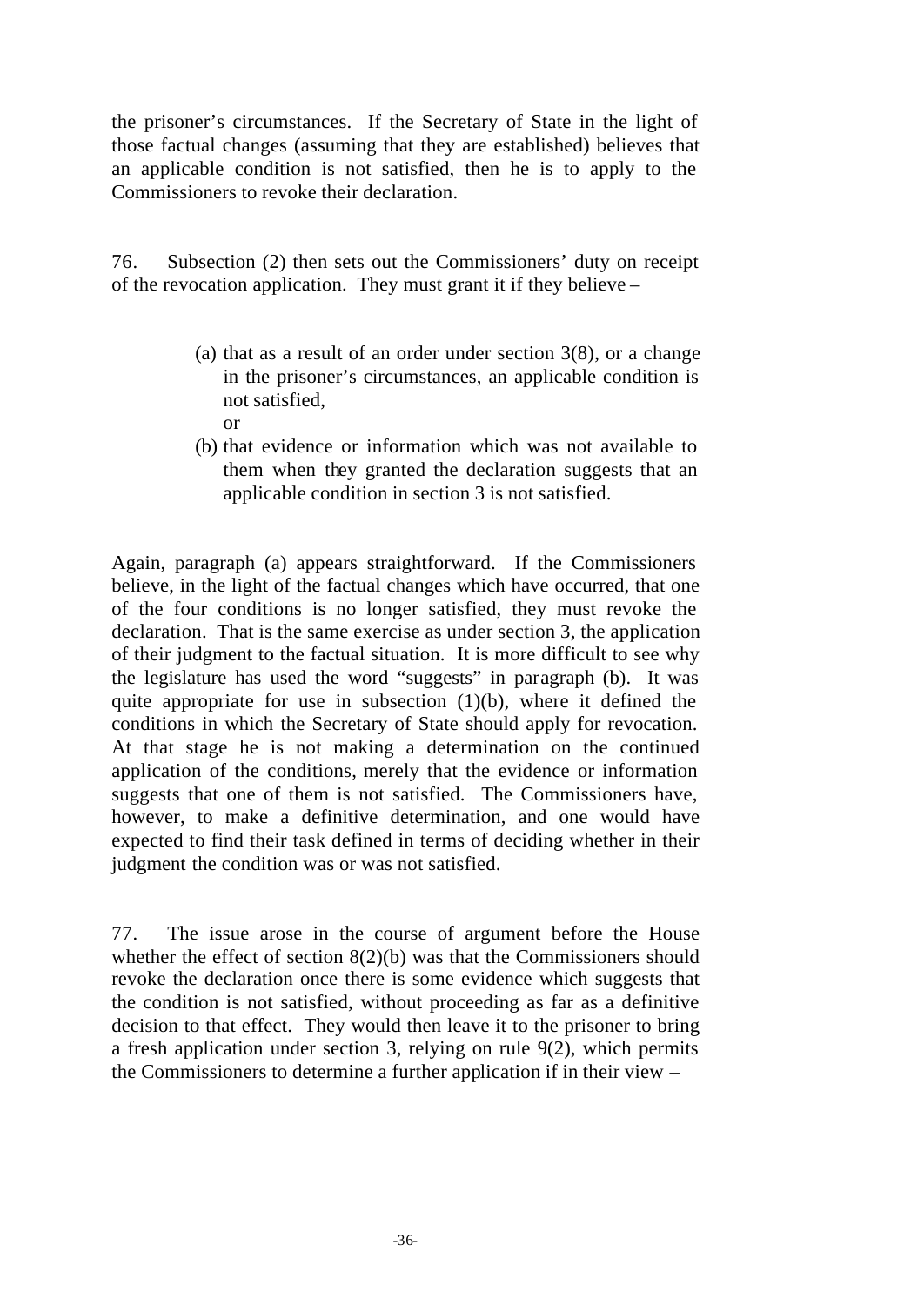"(a) circumstances have changed since the most recent substantive determination was made in respect of the person concerned; or

(b) reliance is placed in support of the further application on any material information, document or evidence which was not placed before the Commissioners when the most recent substantive determination was made in respect of the person concerned."

Such an interpretation would in my view produce odd and undesirable results. The prisoner would have to remain in custody, unless granted bail, until a fresh section 3 application could be heard, which might take some time. It is not at all clear to me that the bringing of a section 8 application by the Secretary of State could be construed as a change of circumstances within rule 9(2)(a) or that the process of adducing and testing the evidence on which he relied in the section 8 application comes within the terms of rule  $9(2)(b)$ . The latter provision refers more naturally to fresh evidence adduced on behalf of the prisoner to found his case for a review of the previous refusal of his section 3 application. Moreover, section 8(2)(a) refers, as one might more readily expect, to a change in the prisoner's circumstances. The language of section 8(2)(b) is undoubtedly strange in its use of the word "suggests". I think nevertheless that it fits the overall scheme and intention of the legislation more aptly to regard every application governed by either section 8(2)(a) or section 8(2)(b) as a complete review *de novo* of the prisoner's case under section 3 for a release declaration. In my view, accordingly, section 8 can and should be construed in this manner.

78. It follows from the conclusions which I have reached that it was the duty of the Commissioners to conduct a full review of the case of a prisoner in respect of whom the Secretary of State has made an application under section 8 of the Act. They should take into account any order made under section 3(8), any relevant change of circumstances and any fresh evidence or information which bears on the satisfaction of the conditions contained in section 3. They should do so without imposing a burden of proof either on the prisoner or on the Secretary of State, their object being to determine whether in their opinion those conditions remain satisfied. If they consider that the conditions do remain satisfied, the application should be refused; if not, then the application should be granted and the declaration revoked.

79. As Dr Morrow stated in para 3 of his affidavit sworn on 14 August 2002, the Commissioners accepted that the burden of proof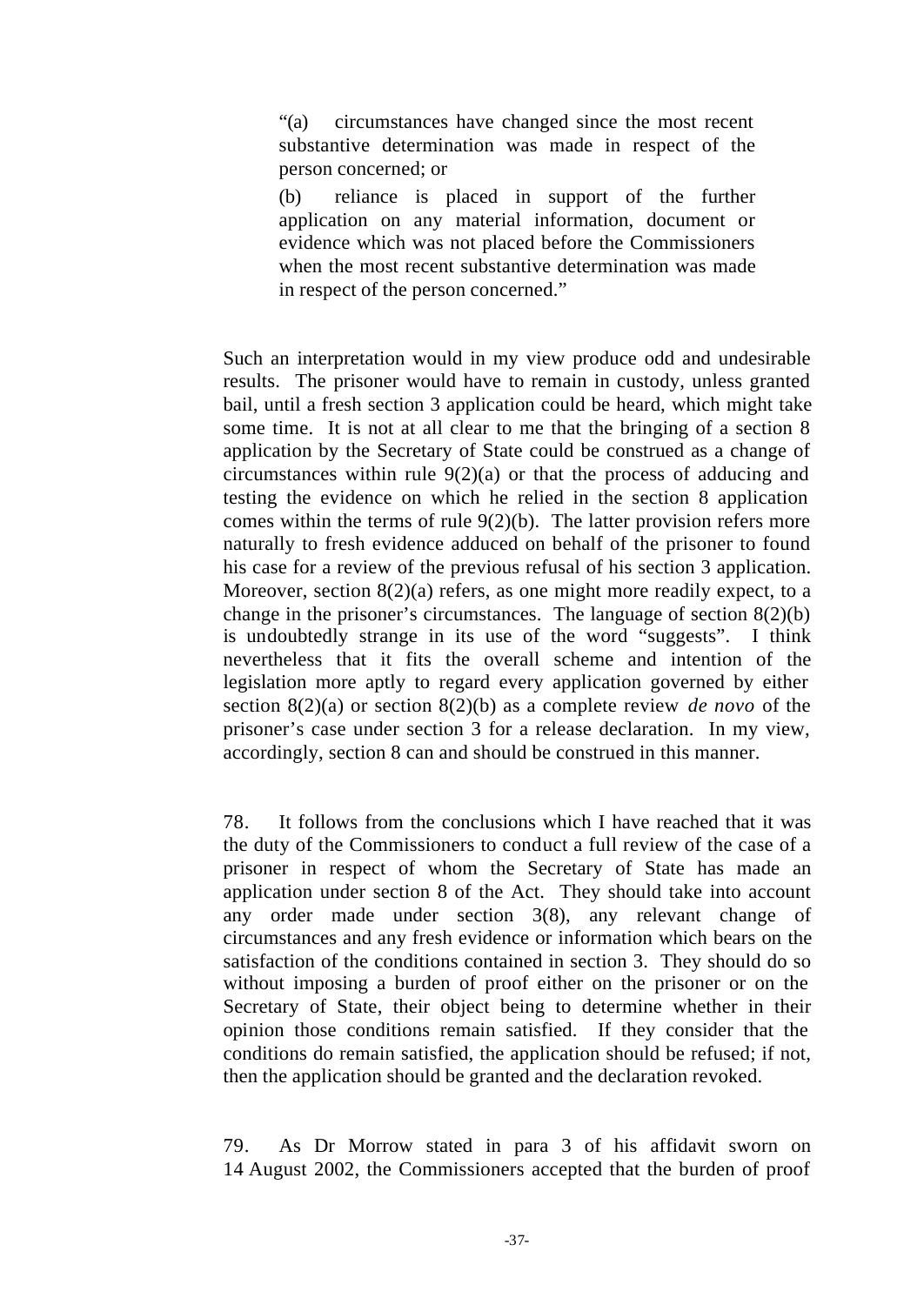rested on the parties in the manner which he has described, and for the reasons which I have given I consider that they were in error in that. It is necessary, however, to have regard to what they actually decided, as set out in the written reasons for their decision. In para 2 of those reasons, which I have set out in para 67 of this opinion, they stated that they "must be persuaded" that a condition in section 3 was no longer satisfied. They then posed the question whether they were "still able to say that if released immediately, the respondent would not be a danger to the public". In para 4 they say that the matters which they considered left them "with *additional* doubt in their minds about the respondent's danger to the public," which was not dispelled by his evidence in the hearing. They concluded in para 6 that "it is not possible for the Commissioners to say that if released immediately, the respondent would not be a danger to the public," a formula which they repeated in para 7.

80. It is apparent accordingly that the Commissioners took into account the material originally placed before them when making the declaration under section 3 and added to that the further material received on the section 8 application. They applied the statutory tests contained in section 3 to that amalgam of material and formed the conclusion that the conditions were no longer satisfied. When it came to their actual decision they took the correct approach, and that was not invalidated by their previously being distracted by legally incorrect propositions about the burden of proof. I would therefore hold that their decision on the section 8 application was validly reached and reverse the finding of the Court of Appeal on that issue.

81. The respondent's cross-appeal was based on a claim that the procedure adopted by the Commissioners constituted a breach of articles 5(4) and 6(1) of the Convention. I respectfully agree with and adopt Lord Bingham's observations on this issue contained in paras 33 to 37 of his opinion, and in particular the reasons expressed by him in paras 35 and 36 for holding that the procedure adopted did not work unfairness to the respondent. Like him, I do not find it necessary to express a concluded opinion on the applicability of articles 5(4) and 6(1). I would, however, refer to paras 135 to 144 of my opinion in *R (Roberts) v Parole Board* [2005] UKHL 45 for an exposition of my views on the way in which article 5(4) should be applied in giving weight to opposing considerations in determining whether the deciding body has operated its procedures in a way which satisfies the essential requirements for a judicial body.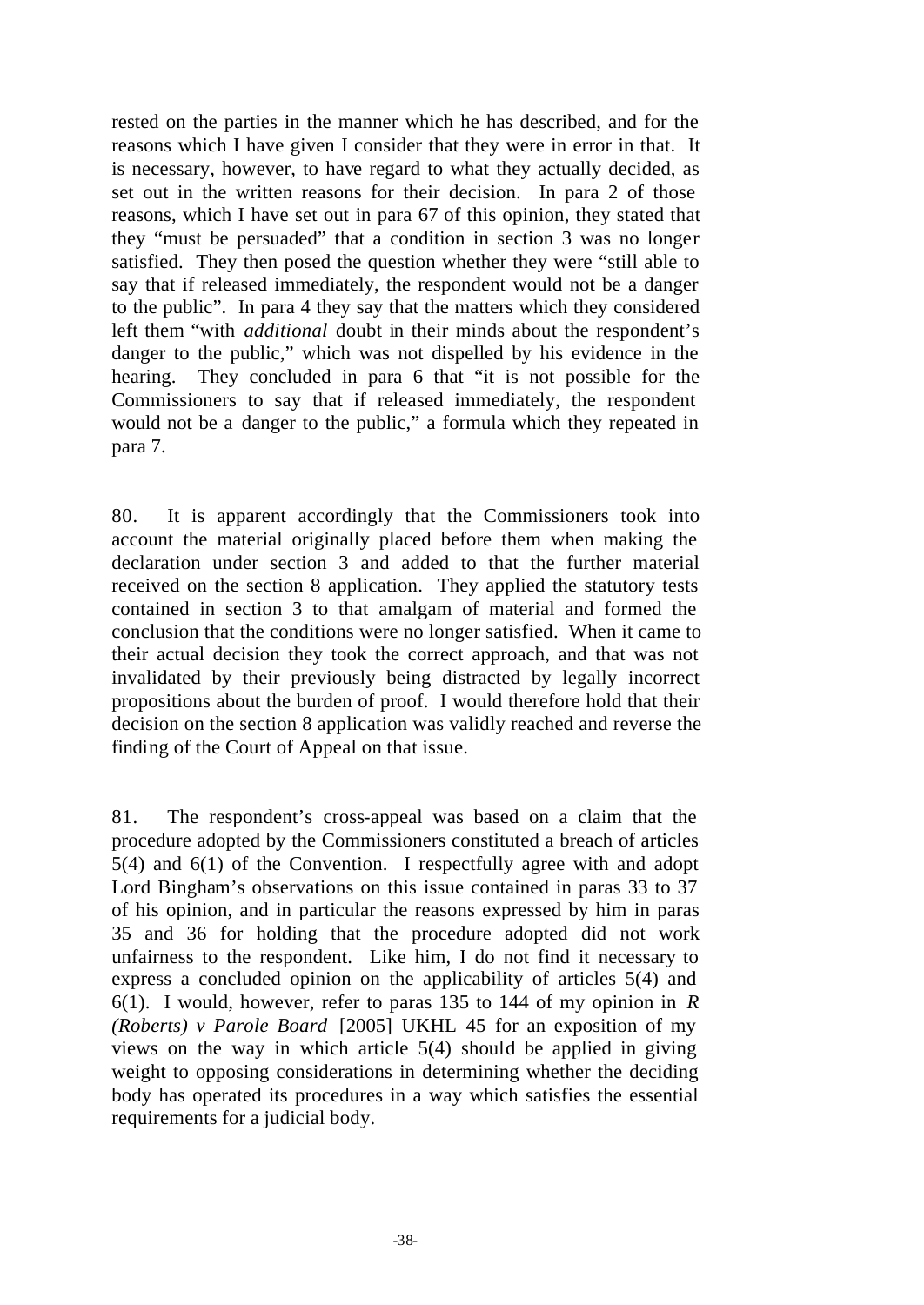#### **LORD BROWN OF EATON-UNDER-HEYWOOD**

My Lords,

83. There have been many terrible killings in the history of Northern Ireland. But few have occasioned more revulsion than the cold-blooded murder on 3 March 1998 at the Railway Bar, Poyntzpass of two men, lifelong friends although of different religions, in what was intended, by the loyalist terrorist gunmen involved, to be a sectarian attack on Catholics.

84. Stephen McClean, the respondent in your Lordships' House, was on 2 February 2000 convicted of these killings and sentenced to life imprisonment on two counts of murder and, arising out of the same incident, concurrent terms of twenty years imprisonment on two counts of attempted murder, and fifteen years imprisonment for possessing firearms and ammunition with intent to endanger life.

85. Meantime, just a few weeks after these killings, the Belfast (Good Friday) Agreement had been signed on 10 April 1998 and in furtherance of it the Northern Ireland (Sentences) Act 1998 (the 1998 Act) had been passed and, on 28 July 1998, brought into effect. Put at its simplest, the 1998 Act provided upon certain conditions for the accelerated release of those convicted of serious terrorist offences committed before 10 April 1998, their accelerated release date ordinarily being the second annive rsary of the coming into force of the 1998 Act, namely 28 July 2000. That, indeed, would have been Mr McClean's release date—many years earlier than he could otherwise have hoped to be released—but for the appellant Commissioners' eventual conclusion that one of the conditions applicable to his case had not been satisfied. The condition in question was that, if released immediately, "he would not be a danger to the public". At issue on this appeal is whether, when that condition comes to be considered under section 8 of the 1998 Act a provision allowing in certain circumstances for the Commissioners, upon the Secretary of State's application, to revoke an earlier declaration of the prisoner's eligibility for early release—the burden is upon the prisoner to show that he is not a danger to the public or upon the Secretary of State to show that he is.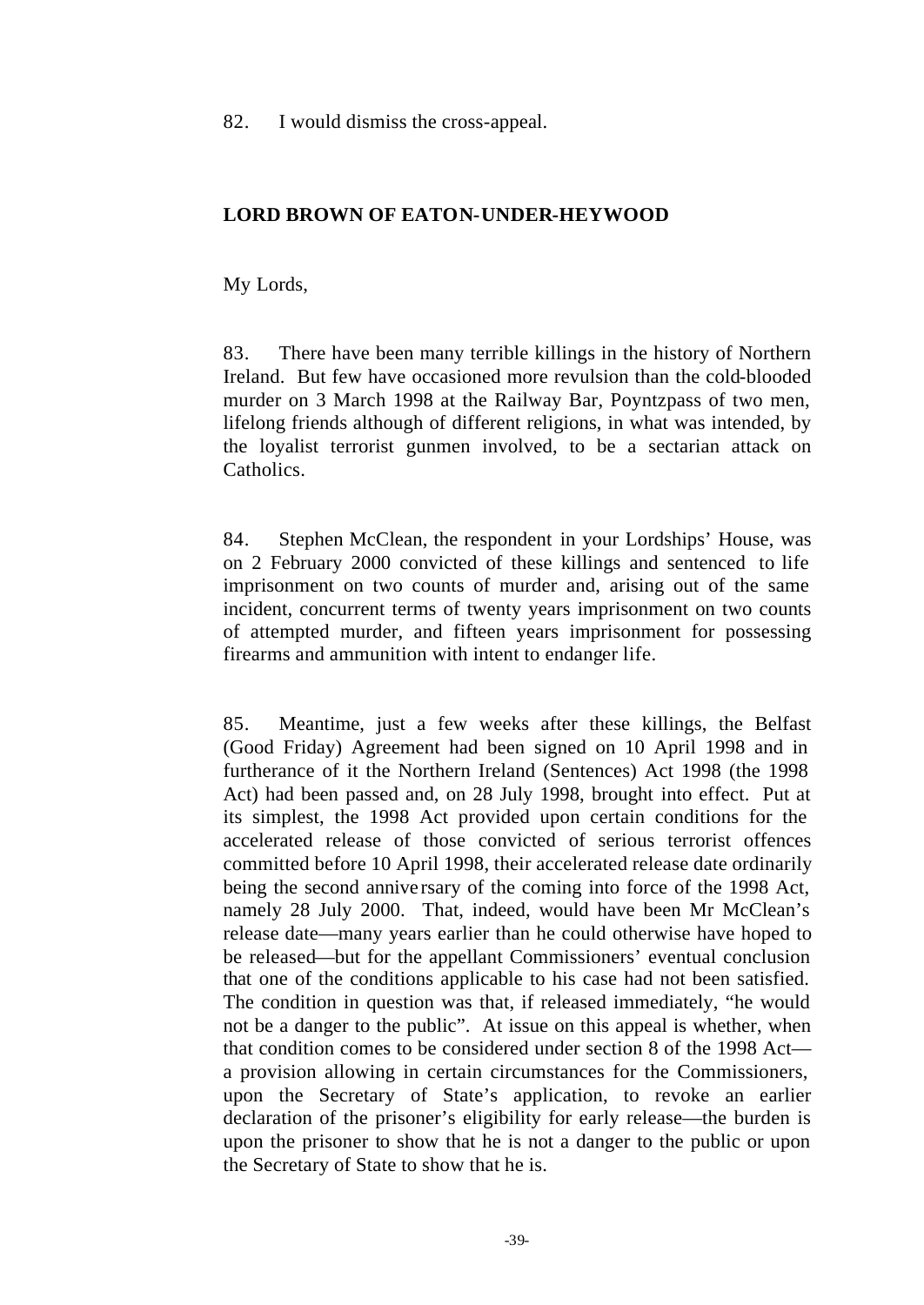86. The Court of Appeal by a majority held that the burden lies upon the Secretary of State. By its order of 23 April 2004 it quashed the Commissioners' decision of 23 April 2002 and directed that, in their redetermination of the Secretary of State's application, "they shall require the Secretary of State to prove on the balance of probabilities that the appellant, if released immediately, would be a danger to the public." Was that an appropriate direction? That essentially is the question formulated by the parties for your Lordships' determination on the appeal. A further question arises under Mr McClean's cross appeal with regard to the "damaging information" procedure.

87. I have had the advantage of reading in draft the speeches of my noble and learned friends Lord Bingham of Cornhill, Lord Scott of Foscote and Lord Carswell. I agree with them all and on the cross appeal there is nothing I want to add. There are aspects of the appeal, however, on which I wish to comment.

88. The provisions of the 1998 Act on which I wish to focus are sections 3, 8 and 9. Section 3, so far as relevant to the present appeal, provides that in the case of a life sentence prisoner convicted of terrorist offences, the Commissioners shall grant his application for a declaration that he is eligible for early release "if (and only if) . . . the following four conditions are satisfied." This appeal concerns the fourth condition which is that "if the prisoner were released immediately, he would not be a danger to the public."

89. The material parts of section 8 are as follows:

#### "8 *Revocation of declaration*

- (1) The Secretary of State shall apply to Commissioners to revoke a declaration under section 3(1) if, at any time before the prisoner is released . . . the Secretary of State believes—
	- $(a)$  ...
	- (b) that evidence or information which was not available to the Commissioners when they granted the declaration suggests that an applicable condition in section 3 is not satisfied.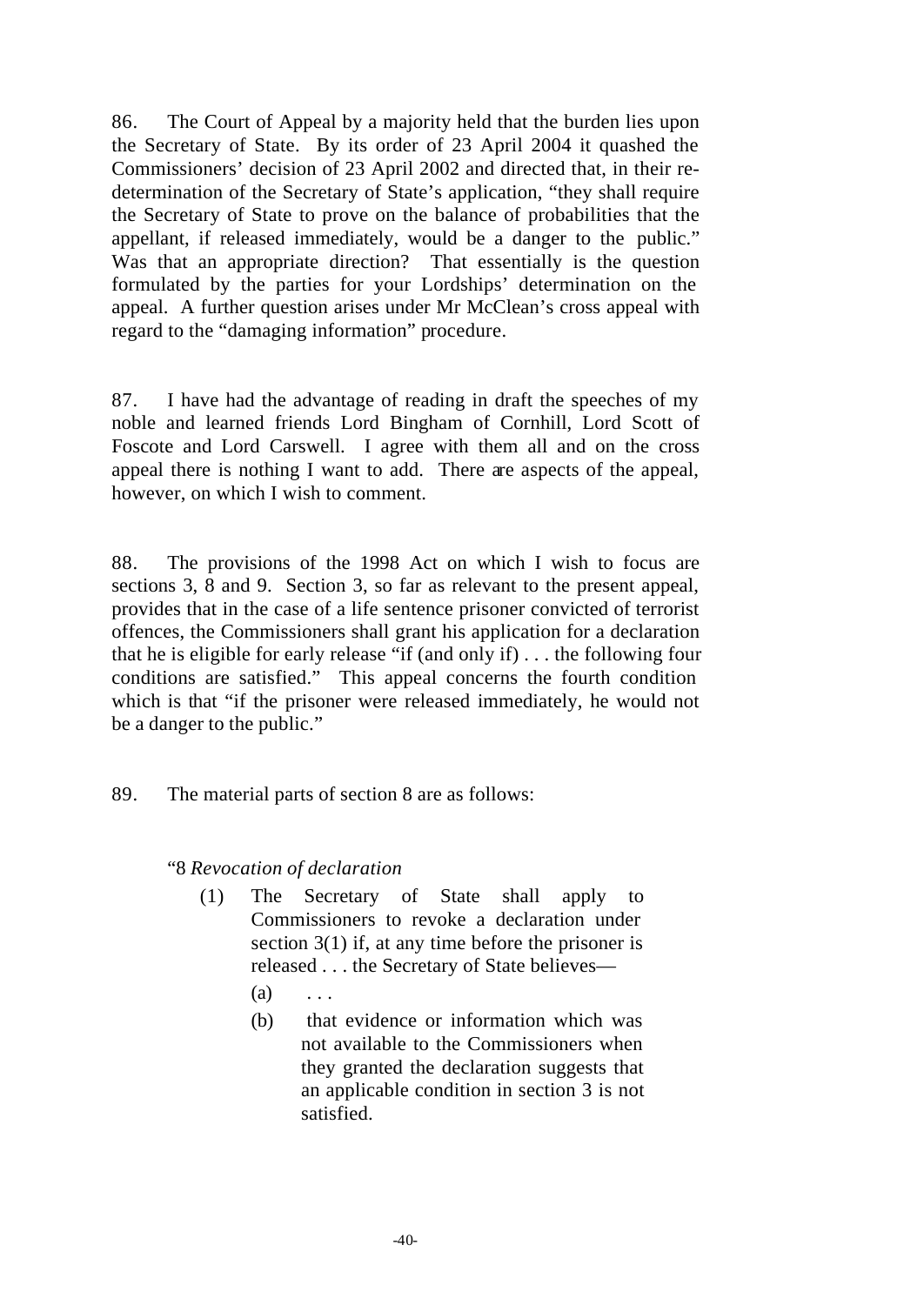- (2) The Commissioners shall grant an application under this section if (and only if) the prisoner has not been released . . . and they believe—
	- $(a)$  ...
	- (b) that evidence or information which was not available to them when they granted the declaration suggests that an applicable condition in section 3 is not satisfied.

90. Section 8, it will be noted, applies only before the prisoner's release on licence. After release the position is dealt with under section 9. This provides that amongst the conditions of a life prisoner's licence will be one "that he does not become a danger to the public". If the Secretary of State believes that the prisoner "has broken or is likely to break" that condition, he may suspend the licence and re-detain the prisoner. In that event the Commissioners are required to consider the case and, in doing so:

"(a) if the Commissioners think he has not broken and is not likely to break [the] condition . . . they shall confirm his licence, and

(b) otherwise, they shall revoke his licence."

91. It will readily be seen that under section 3 the Commissioners cannot grant a declaration of eligibility unless, were the prisoner to be released, he would not be a danger to the public. Somewhat oddly this condition is set out for all the world as if its fulfilment were capable of being ascertained as an objective fact: there is nothing in the section about the Commissioners having to be "satisfied" of its fulfilment or having to "believe" or "think" it fulfilled—compare the language in sections 8 and 9. In my judgment, however, it is implicit in section 3 that it is for the Commissioners to form their own opinion as to whether, using shorthand, the prisoner can safely be released and, if satisfied that he can, they must declare his eligibility for early release but otherwise refuse it. Certainly nothing is clearer under section 3 than that, were the Commissioners to be in any doubt as to whether the prisoner could be released without risk to the public, they would be bound to refuse his application: the benefit of such doubt would go to the public, not to him.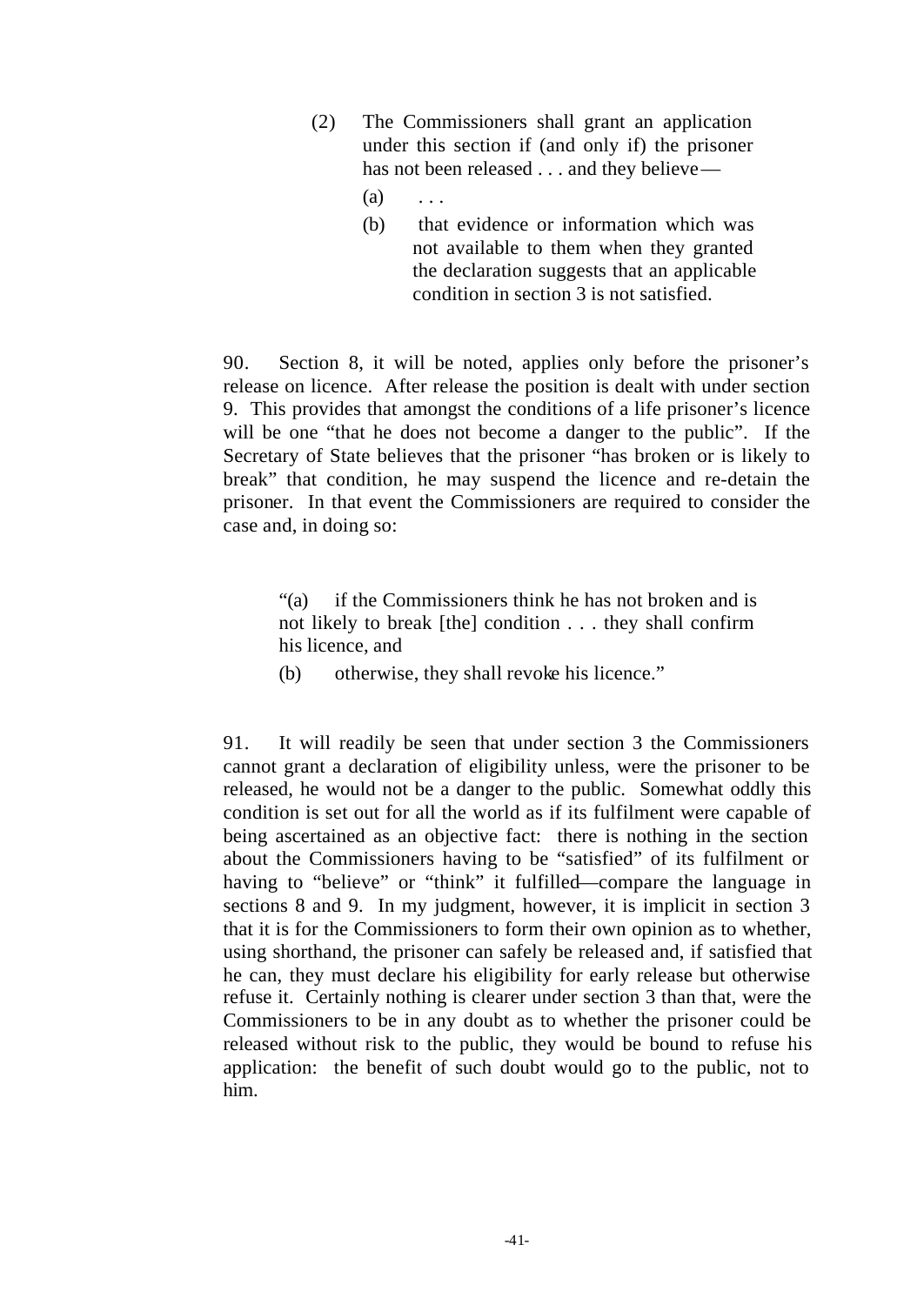92. So too in my judgment it is plain from the statutory language that at the section 8 stage the Commissioners must revoke their previous declaration if they believe that the fresh evidence presented by the Secretary of State now suggests that, after all, the prisoner would present a risk on release, if in other words the Commissioners are no longer satisfied that he can be released without risk.

93. And exactly the same approach applies even after the prisoner's release on conditional licence if the Secretary of State has thought it right to suspend the licence. Once again the Commissioners, when they come to consider the case, are obliged to revoke the licence unless they think that the prisoner "has not broken and is not likely to break" the condition "that he does not become a danger to the public." He will, of course, have broken it (or be likely to do so) if he has (or is likely to) become a danger and the Commissioners must therefore be satisfied, before he can be released afresh, that he presents no danger.

94. In other words, the Commissioners must ask themselves the same question at each stage: are we satisfied that the prisoner can be released without risk to the public. If so, he must be released, otherwise not, and any doubt about the matter must be resolved against him.

95. Generally speaking there will be no doubt as to whether a prisoner can be released without risk. As Lord Bingham of Cornhill said in *R v Lichniak* [2003] 1 AC 903 at para 16:

"I doubt whether there is in truth a burden on the prisoner to persuade the Parole Board that it is safe to recommend release, since this is an administrative process requiring the board to consider all the available material and form a judgment."

That thinking finds an echo in other judgments too—see, for example, Lord Hoffmann's speech in *Secretary of State for the Home Department v Rehman* [2003] 1 AC 153 at para 48: "The final decision is evaluative, looking at the evidence as a whole, and predictive, looking to future danger."

96. But whilst ordinarily the evaluative process will lead to a reasonably clear judgment on risk, sometimes (if only rarely) it will not.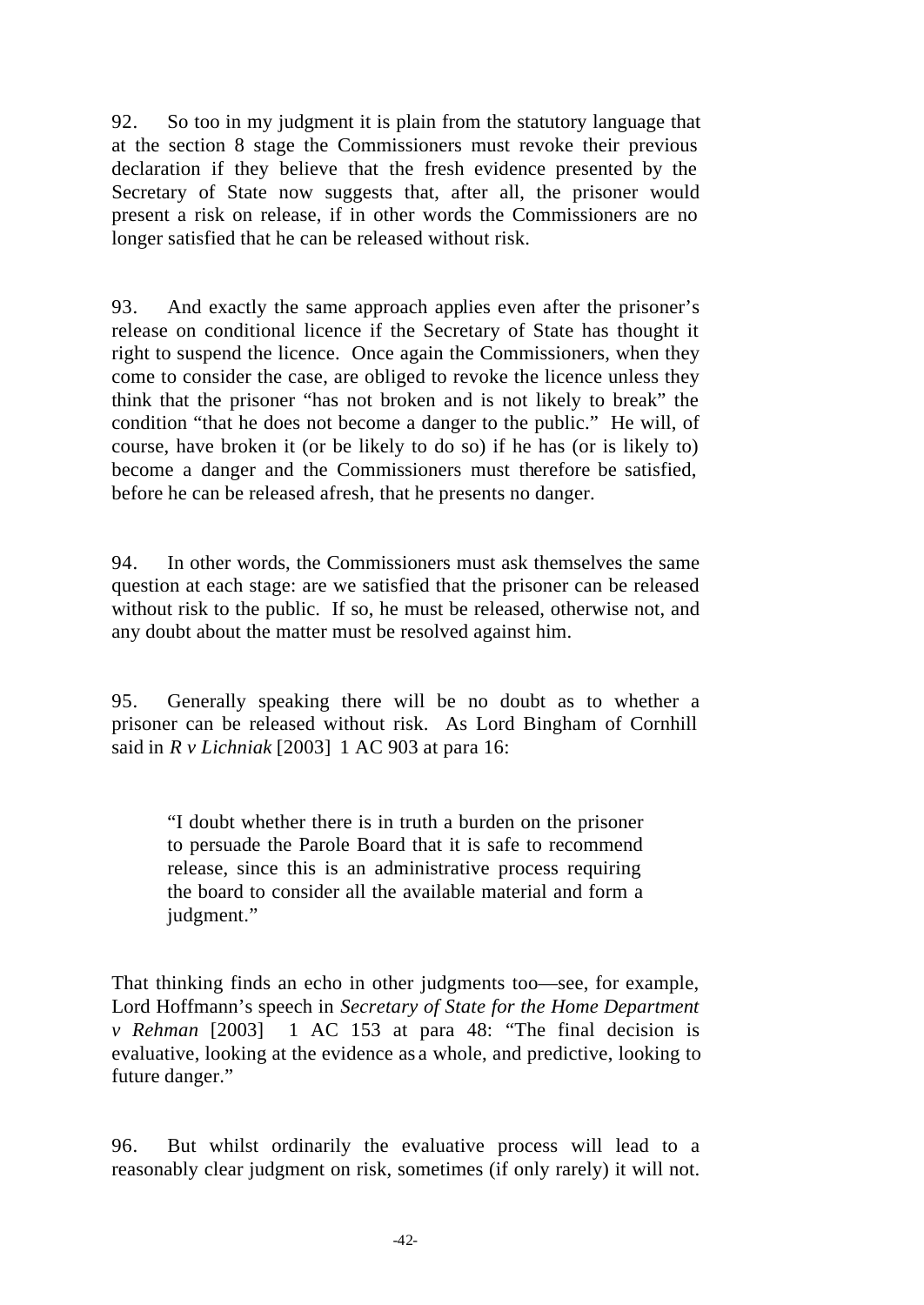This problem was usefully discussed by the Court of Appeal in *R (Sim) v Parole Board* [2004] QB 1288, a decision concerning the onus of proof in the context of section 44A (4) of the Criminal Justice Act 1991:

"the Board shall direct the prisoner's release if satisfied that it is no longer necessary for the protection of the public that he should be confined (but not otherwise)."

97. At para 43 of his judgment in *Sim*, Keene LJ adopted the following passage from Elias J's judgment in the court below (a passage I too find helpful):

". . . there is in my view a distinction between on the one hand the board being required to order his release if satisfied that it is no longer necessary to detain the prisoner, which is how the legislation is framed; and on the other the board being required to release unless satisfied that it is necessary to detain the prisoner . . . the logic of [the Parole Board's] argument, as [counsel] was constrained to accept, is that either formulation would have precisely the same effect. I do not accept that. In my view there is a clear distinction between the two formulations, notwithstanding that in practice it is likely to be of little significance which is adopted. As the provision stands the default position is that detention will continue unless the board is satisfied that this is not necessary. If after hearing all the evidence the board remains genuinely unsure whether the prisoner needs to be detained or not, it must on the ordinary construction of section 44A continue his detention. On the alternative formulation the prisoner in that situation would be at liberty (albeit on licence)."

98. The court in *Sim* was concerned with an extended sentence imposed under what became section 85 of the Powers of Criminal Courts (Sentencing) Act 2000, described by Keene LJ as "a novel creature, differing in its characteristics both from the classic indeterminate sentence and from the 'normal' type of determinate sentence under consideration in *Giles's* case [R *(Giles) v Parole Board* [2004] 1 AC 1]." Mr Sim had been recalled to prison during the extended licence period of his sentence and it was decided that, unlike the position in *Giles,* where this House held that article 5 (4) of the European Convention on Human Rights had no application in the case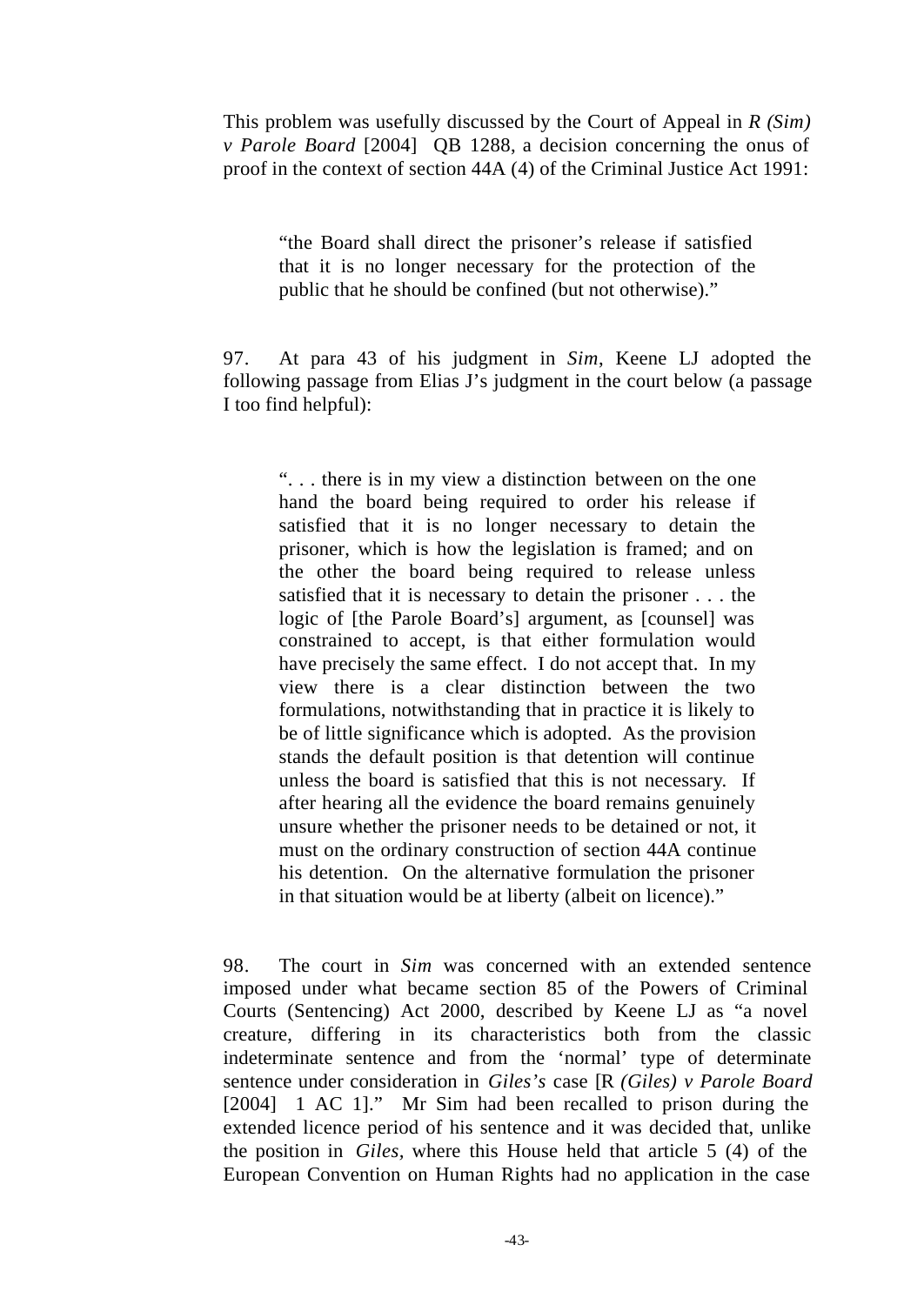of a prisoner sentenced to an ordinary extended determinate term, Mr Sim's detention had to be subject to review by a judicial body. Keene LJ observed, at para 36:

"In short, when an offender is detained during the extension period of a section 85 sentence, such detention must be subject to review by a judicial body. No court ha ordered his detention during that period: prima facie the sentencing court took the view that he could be dealt with in the community during that period. This is the critical factor which distinguishes this situation from that considered in *Giles* and in *R (Smith) v Parole Board (No 2)* [2004] 1 WLR 421, [later reversed by this House at [2005] 1 WLR 350], in both of which the court was concerned with detention falling within the term of imprisonment imposed by a competent court. In cases of extended sentences under section 85, it is the executive which decides upon an offender's recall during the extension period, and because that detention has not been ordered by a court it must be scrutinised by a judicial body. Otherwise there is a danger of an arbitrary decision being made by the executive. As it happens, it *is* so supervised, because section 44A of the 1991 Act so provides through the mechanism of the Parole Board. Parliament was right to take the view that such judicial supervision of detention during that period was necessary."

The correctness of this view cannot be doubted, in particular following the House's decision in *R (West) v Parole Board* [2005] 1 WLR 350, reversing the Court of Appeal's decision in that case and in *Smith* and holding that a prisoner's recall from release on licence engages article 5 (4)*.*

99. Having decided that Mr Sim's recall from licence during the extended period of his sentence required his fresh detention to be subject to supervision under article  $5(4)$ , the Court of Appeal then held that section 44A(4) on its ordinary construction was incompatible with his article 5 rights. As Keene LJ put it in para 49:

"If the redetention of the offender is not something which is to be seen as prima facie necessary because of the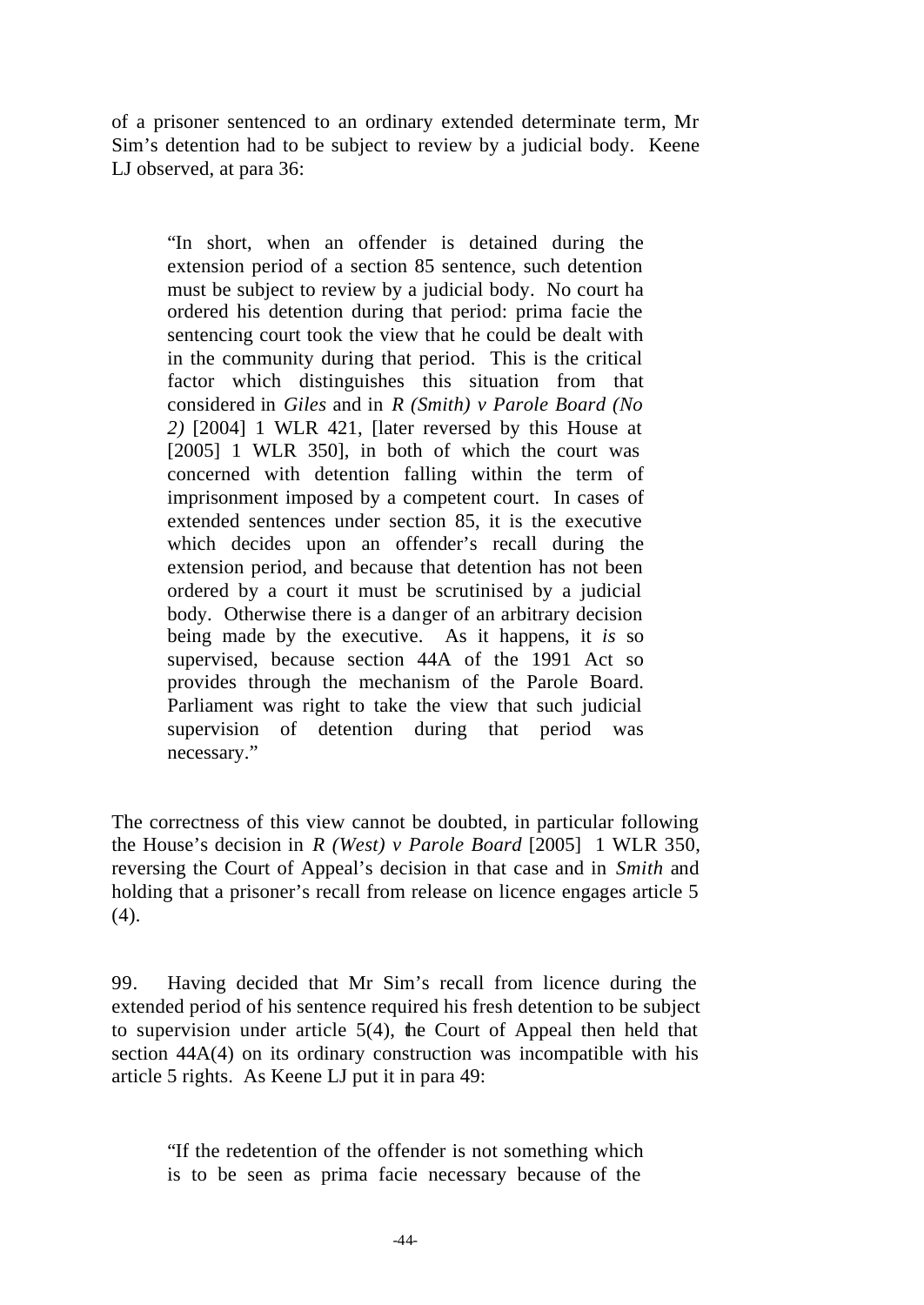original sentence passed on him by the court, then one is driven back to first principles. It is detention which has to be shown to be necessary, not liberty. In *Reid v United Kingdom* (2003) 37 EHRR 211, the European Court of Human Rights noted that there is no direct Convention case law governing what it called the onus of proof in article 5 (4) proceedings, but it went on to say, at p 232, para 70:

> 'That it is however for the authorities to prove that an individual satisfies the conditions for compulsory detention, rather than the converse, may be regarded as implicit in the case law.'"

100. In the result the Court of Appeal applied section 3 of the Human Rights Act 1998 to read and give effect to section  $44A(4)$  in a way which was compatible with article 5(4) by requiring the Board to direct the offender's release unless positively satisfied that it was necessary for the protection of the public that he be confined.

101. In so ruling the Court of Appeal distinguished *Lichniak* where this House had expressly rejected the prisoner's argument that the requirement upon him at the end of the tariff period to show that it was safe to release him was contrary to article 5. As Lord Bingham said, at para 16:

"There is, inevitably, a balance to be struck between the interest of the individual and the interest of society and I do not think it objectionable, in the case of someone who once has taken life with the intent necessary for murder, to prefer the latter in case of doubt."

102. The basis of that distinction, explained Keene LJ (at para 46), was that whereas the objectives of the sentencing court imposing an indeterminate prison sentence "may well be seen as wishing to ensure that a person who has committed such a serious crime is not to be released unless and until it can be shown that he no longer presents a danger for the public," in a section 85 case "the object of the sentence is not to subject the prisoner to detention for the extended licence period . . [but rather] to manage the risk in the community rather than in prison, albeit that it is recognised that it may be necessary to resort to further detention if that aim fails. The offender is not on licence as an alternative to prison; rather he is on licence as an alternative to liberty."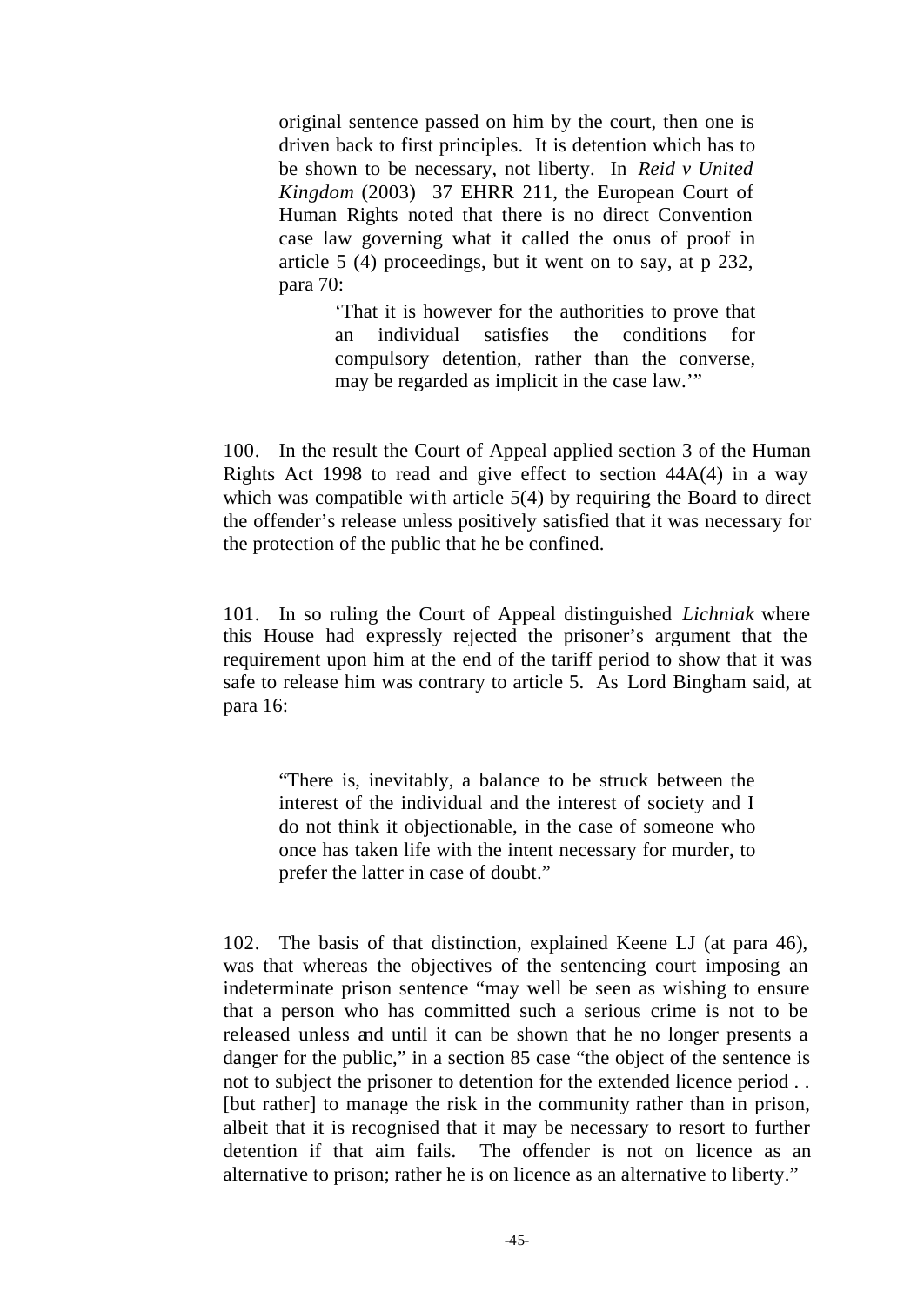103. *Sim* is the only decision that I am aware of which holds that where after hearing all the evidence the Board remains genuinely unsure whether the prisoner needs to be detained or not, the benefit of that doubt must be given to the prisoner. Should this be another such case? Should the Commissioners (who fulfil substantially the same role under the 1998 Act as the Parole Board under the criminal justice legislation) allow a life sentence prisoner's early release if in doubt whether he can be safely released? In my judgment emphatically not. Rather this case seems to me *a fortiori* to *Lichniak.* If a mandatory life sentence prisoner having already served the tariff period of his sentence must positively satisfy the Board that he can be safely released, the benefit of any doubt about that being given to the public, so surely must a life sentence prisoner whose only claim to be entitled to early release within the tariff period depends upon his satisfying a series of statutory conditions. One could of course argue that unless the Commissioners under the 1998 Act are sure that a life sentence prisoner, if immediately released, would not be a danger to the public then by definition they must have concluded that he would be: a risk must necessarily exist unless it can be positively discounted. And the graver and more recent the prisoner's convictions, the stronger such argument would be. But even accepting that just occasionally the Commissioners may be genuinely unsure if such a prisoner can safely be released—the only situation in which the burden of proof assumes relevance—I for my part would unhesitatingly conclude that he should remain in prison rather than benefit from the accelerated release scheme.

104. It is difficult to imagine a case further removed than this one from the very particular situation arising in *Sim*. Not only did that case, unlike this, involve a recall from release on licence; more importantly still the original sentence in *Sim* had expressly contemplated the extended licence period being spent at liberty whereas of course here the sentencing court must have intended custodial punishment far exceeding two years.

105. I want to add just a few words with specific regard to the application and effect of article 5(4). It is now authoritatively established that that article is engaged in any indeterminate sentence case after the expiry of the tariff period and in any case involving a recall from release on licence. In both those situations the lawfulness of the detention (continuing detention in the one case, fresh detention in the other) must be challengeable before "a court" (a role fulfilled by the Parole Board). It is, however, altogether less clear that article 5(4) requires the prisoner's continuing or fresh detention to be subject to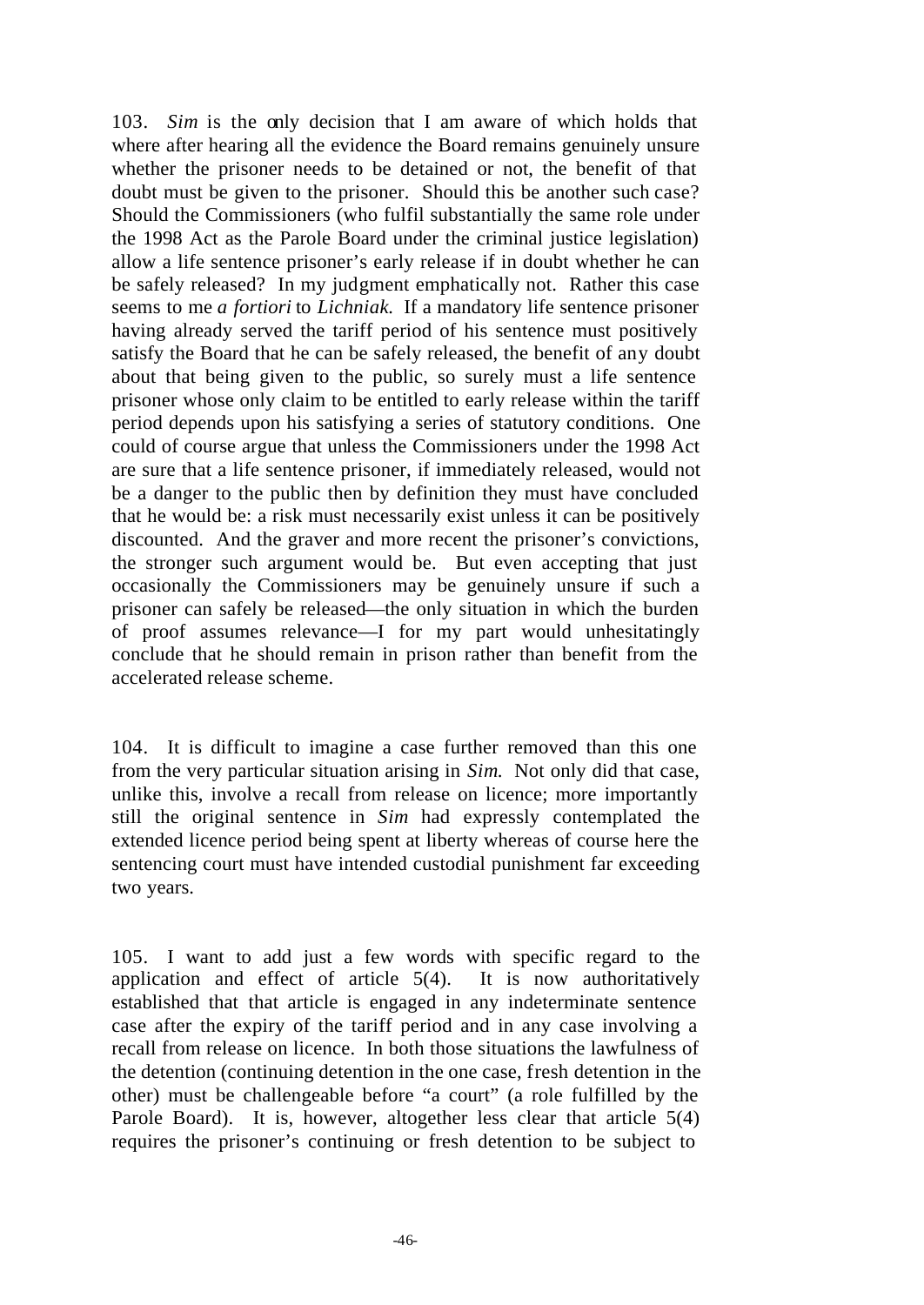judicial supervision in the circumstances arising under sections 3, 8 or 9 of the 1998 Act. There is force in what Lord Scott has to say about that.

106. Even assuming, however, which may be the better view, that article 5(4) does apply in these circumstances and that the Commissioners are discharging the function of a court and determining the lawfulness of the prisoner's continuing detention (or fresh detention), I see no incompatibility whatever between the requirements of article 5(4) and the prisoner's need to satisfy the Commissioners (whether under section 3, section 8, or section 9) that he can safely be released. *Reid v United Kingdom* (the case relied upon by Keene LJ at para 49 of his judgment in *Sim*—see para 99 above) concerned what was then the domestic law requirement for the compulsory detention of mental patients that their mental illness was amenable to treatment. Section 64 of the Mental Health (Scotland) Act 1984, however, placed the burden of proof on the applicant to satisfy the sheriff that he was no longer suffering from a mental disorder of a nature or degree which made it appropriate to continue his detention. The ECtHR held it incompatible with article 5 (4) to place the burden on the applicant "to establish that his continued detention did not satisfy the conditions of lawfulness" (para 73).

107. If I may respectfully say so, that seems to me a perfectly sensible and correct decision. Similarly I have no difficulty in accepting the application of the *Reid* principle to *Sim's* case where, as Keene LJ noted: "It is detention which has to be shown to be necessary, not liberty." But it would be a very different thing to say that in no circumstances can the onus be upon a detainee to satisfy a condition for his release and I do not understand either Keene LJ in *Sim* or for that matter the ECtHR in *Reid* to have been saying any such thing. Whereas in *Sim* it was the detention, not liberty, which had to be shown to be necessary, under the 1998 Act the situation was very different: the prisoner's continued detention plainly *was* regarded as necessary (and unarguably it was justified) unless the Commissioners were satisfied that he could be safely released (or, following release and recall, safely re-released under section 9). Turning to para 70 of the Court's judgment in *Reid* (quoted by Keene LJ—see para 99 above), the conditions for the prisoner's compulsory detention *are* here satisfied (and proved by the Secretary of State to be satisfied) if he fails to persuade the Commissioners that his release would not endanger the public. On this part of the case I am in full agreement with all that Lord Scott says in paras 51-53 of his speech.